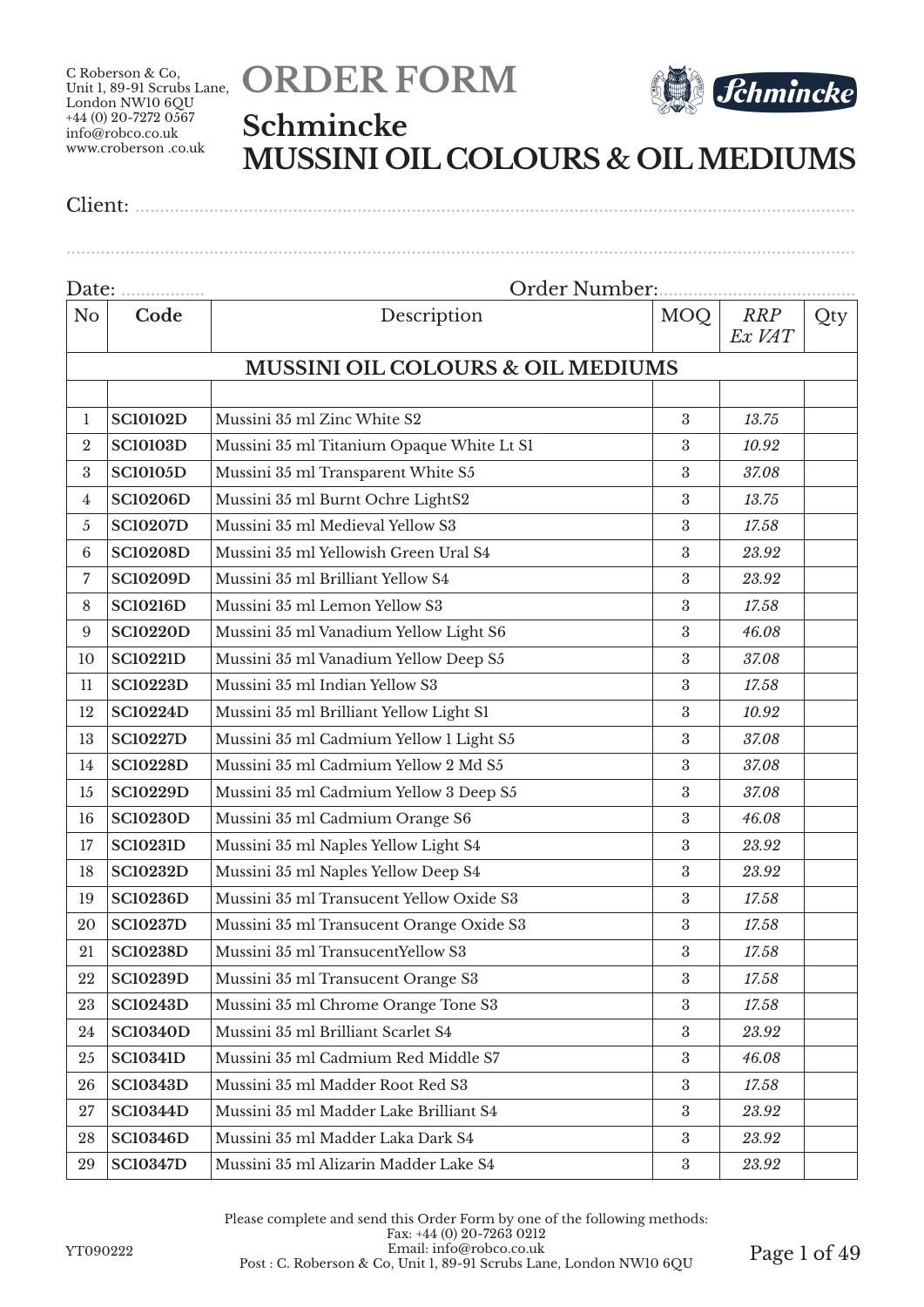# **ORDER FORM**



### **Schmincke MUSSINI OIL COLOURS & OIL MEDIUMS**

Client: ..................................................................................................................................................

| Date: |                 |                                            |                  |                      |     |
|-------|-----------------|--------------------------------------------|------------------|----------------------|-----|
| No    | Code            | Description                                | MOQ              | <b>RRP</b><br>Ex VAT | Qty |
|       |                 |                                            |                  |                      |     |
|       |                 |                                            |                  |                      |     |
| 30    | <b>SC10353D</b> | Mussini 35 ml Florentine Red S3            | $\boldsymbol{3}$ | 17.58                |     |
| 31    | <b>SC10356D</b> | Mussini 35 ml Cadmium Red Light S6         | $\rm 3$          | 46.08                |     |
| 32    | <b>SC10357D</b> | Mussini 35 ml Cadmium Red Deep S6          | 3                | 46.08                |     |
| 33    | <b>SC10358D</b> | Mussini 35 ml Carmine S4                   | $\boldsymbol{3}$ | 23.92                |     |
| 34    | <b>SC10363D</b> | Mussini 35 ml Transparent Magenta S4       | 3                | 23.92                |     |
| 35    | <b>SC10364D</b> | Mussini 35 ml Vermilion Red S3             | 3                | 17.58                |     |
| 36    | <b>SC10365D</b> | Mussini 35 ml Translucent Red Oxide S3     | 3                | 17.58                |     |
| 37    | <b>SC10366D</b> | Mussini 35 ml Caesar Purple S3             | 3                | 17.58                |     |
| 38    | <b>SC10473D</b> | Mussini 35 ml Translucent Violet S3        | $\rm 3$          | 17.58                |     |
| 39    | <b>SC10475D</b> | Mussini 35 ml Cobalt Cerulean Blue S8      | $\rm 3$          | 46.08                |     |
| 40    | <b>SC10477D</b> | Mussini 35 ml Translucent Cyan S3          | $\boldsymbol{3}$ | 17.58                |     |
| 41    | <b>SC10478D</b> | Mussini 35 ml Indigo S2                    | 3                | 13.75                |     |
| 42    | <b>SC10479D</b> | Mussini 35 ml Sapphire Blue S1             | 3                | 10.92                |     |
| 43    | <b>SC10480D</b> | Mussini 35 ml Cobalt Blue Light S5         | 3                | 37.08                |     |
| 44    | <b>SC10481D</b> | Mussini 35 ml Cobalt Blue Deep S6          | 3                | 46.08                |     |
| 45    | <b>SC10485D</b> | Mussini 35 ml Royal Blue Light S2          | 3                | 13.75                |     |
| 46    | <b>SC10486D</b> | Mussini 35 ml Royal Blue Deep S4           | $\rm 3$          | 23.92                |     |
| 47    | <b>SC10487D</b> | Mussini 35 ml Manganese Cerulean Blue S5   | $\boldsymbol{3}$ | 37.08                |     |
| 48    | <b>SC10490D</b> | Mussini 35 ml Prussian Blue S1             | 3                | 10.92                |     |
| 49    | <b>SC10491D</b> | Mussini 35 ml Ultramarine Light S2         | 3                | 13.75                |     |
| 50    | <b>SC10492D</b> | Mussini 35 ml Ultramarine Deep S2          | 3                | 13.75                |     |
| 51    | <b>SC10493D</b> | Mussini 35 ml Delft Blue S3                | $\boldsymbol{3}$ | 17.58                |     |
| 52    | <b>SC10494D</b> | Mussini 35 ml Indigo Blue S1               | $\boldsymbol{3}$ | 10.92                |     |
| 53    | <b>SC10495D</b> | Mussini 35 ml Byzantine Blue S3            | $\rm 3$          | 17.58                |     |
| 54    | <b>SC10496D</b> | Mussini 35 ml Translucent Oriental Blue S3 | $\boldsymbol{3}$ | 17.58                |     |
| 55    | <b>SC10497D</b> | Mussini 35 ml Translucent Oriental Blue S3 | $\boldsymbol{3}$ | 17.58                |     |
| 56    | <b>SC10498D</b> | Mussini 35 ml Coblat Turquoise S7          | $\boldsymbol{3}$ | 46.08                |     |
| 57    | <b>SC10510D</b> | Mussini 35 ml Chrome Green Light S3        | $\rm 3$          | 17.58                |     |
| 58    | <b>SC10511D</b> | Mussini 35 ml Cadmium Green S3             | $\boldsymbol{3}$ | 17.58                |     |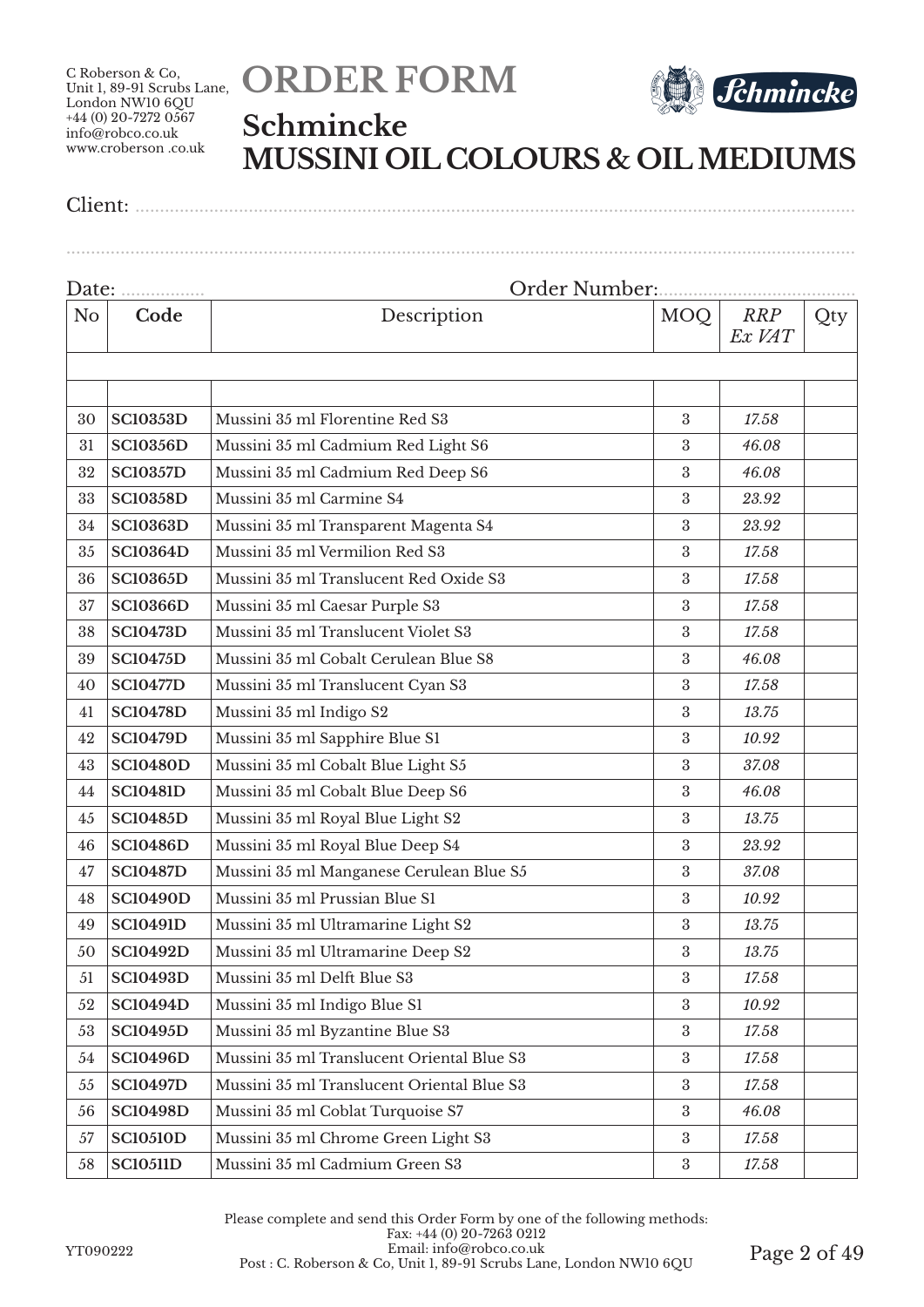# **ORDER FORM**



## **Schmincke MUSSINI OIL COLOURS & OIL MEDIUMS**

| N <sub>o</sub> | Code            | Description                                     | <b>MOQ</b>       | <b>RRP</b><br>Ex VAT | Qty |
|----------------|-----------------|-------------------------------------------------|------------------|----------------------|-----|
|                |                 |                                                 |                  |                      |     |
| 59             | <b>SC10512D</b> | Mussini 35 ml Chromium Oxide Green Brilliant S4 | 3                | 23.92                |     |
| 60             | <b>SC10513D</b> | Mussini 35 ml Chromium Oxide Green DeepS3       | 3                | 17.58                |     |
| 61             | <b>SC10518D</b> | Mussini 35 ml Helio Green Deep S3               | $\rm 3$          | 17.58                |     |
| 62             | <b>SC10521D</b> | Mussini 35 ml Helio Green Light S3              | 3                | 17.58                |     |
| 63             | <b>SC10526D</b> | Mussini 35 ml Sap Green S2                      | $\rm 3$          | 13.75                |     |
| 64             | <b>SC10528D</b> | Mussini 35 ml Cobalt Green Opaque S7            | 3                | 46.08                |     |
| 65             | <b>SC10529D</b> | Mussini 35 ml Viridian S3                       | 3                | 17.58                |     |
| 66             | <b>SC10530D</b> | Mussini 35 ml Yellowish Green S2                | $\rm 3$          | 13.75                |     |
| 67             | <b>SC10534D</b> | Mussini 35 ml Transluscent Golden Green S3      | 3                | 17.58                |     |
| 68             | <b>SC10535D</b> | Mussini 35 ml Oriental Green S6                 | 3                | 46.08                |     |
| 69             | <b>SC10536D</b> | Mussini 35 ml Turmaline Green S5                | 3                | 37.08                |     |
| 70             | <b>SC10640D</b> | Mussini 35 ml Verona Grn Eth S1                 | $\rm 3$          | 10.92                |     |
| 71             | <b>SC10644D</b> | Mussini 35 ml Yellow Sienna S2                  | 3                | 13.75                |     |
| 72             | <b>SC10645D</b> | Mussini 35 ml Asphaltum Brown Transparent S1    | $\rm 3$          | 10.92                |     |
| 73             | <b>SC10646D</b> | Mussini 35 ml Natural Bohemian Green Earth S1   | $\rm 3$          | 10.92                |     |
| 74             | <b>SC10647D</b> | Mussini 35 ml Pompeiian Red S1                  | 3                | 10.92                |     |
| 75             | <b>SC10648D</b> | Mussini 35 ml Caput Mortum S1                   | 3                | 10.92                |     |
| 76             | <b>SC10651D</b> | Mussini 35 ml English Red S1                    | 3                | 10.92                |     |
| 77             | <b>SC10653D</b> | Mussini 35 ml Deep Ochre S1                     | $\rm 3$          | 10.92                |     |
| 78             | <b>SC10656D</b> | Mussini 35 ml Attic Light Ochre S1              | 3                | 10.92                |     |
| 79             | <b>SC10660D</b> | Mussini 35 ml Raw Sienna S1                     | $\rm 3$          | 10.92                |     |
| 80             | <b>SC10661D</b> | Mussini 35 ml Burnt Sienna S1                   | $\rm 3$          | 10.92                |     |
| 81             | <b>SC10662D</b> | Mussini 35 ml Brown Pink S3                     | $\rm 3$          | 17.58                |     |
| 82             | <b>SC10663D</b> | Mussini 35 ml Pozzuoli Earth S1                 | 3                | 10.92                |     |
| 83             | <b>SC10664D</b> | Mussini 35 ml Raw Umber Lt S1                   | $\boldsymbol{3}$ | 10.92                |     |
| 84             | <b>SC10666D</b> | Mussini 35 ml Burnt Umber S1                    | $\boldsymbol{3}$ | 10.92                |     |
| 85             | <b>SC10667D</b> | Mussini 35 ml Vandyke Brown S1                  | $\boldsymbol{3}$ | 10.92                |     |
| 86             | <b>SC10669D</b> | Mussini 35 ml Translucent Brown Oxide S1        | 3                | 10.92                |     |
| 87             | <b>SC10670D</b> | Mussini 35 ml Raw Umber Lt S1                   | 3                | 10.92                |     |
|                |                 |                                                 |                  |                      |     |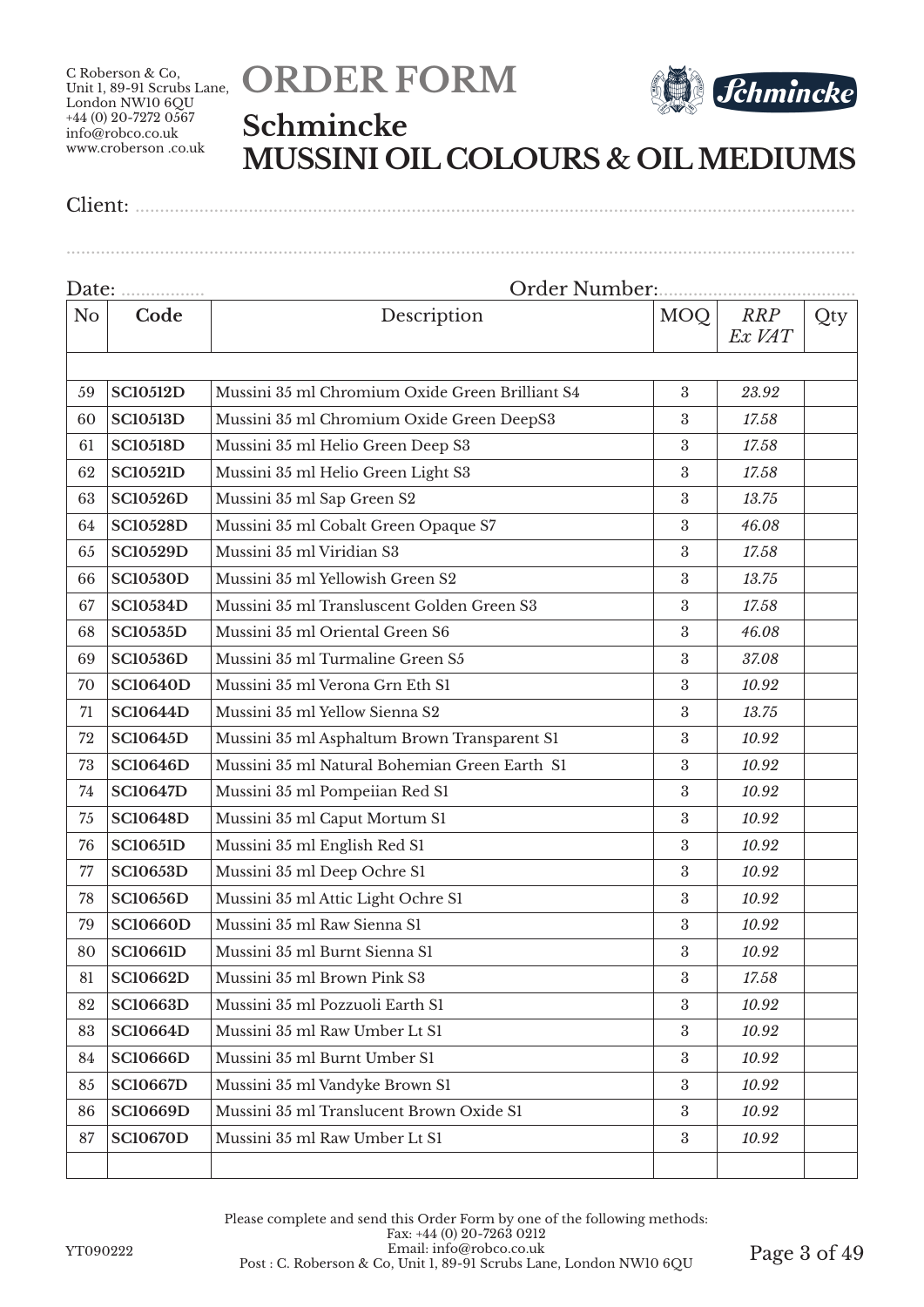



## **Schmincke MUSSINI OIL COLOURS & OIL MEDIUMS**

Client: ..................................................................................................................................................

|                |                 | Order Number:                                         |                  |                      |     |
|----------------|-----------------|-------------------------------------------------------|------------------|----------------------|-----|
| N <sub>o</sub> | Code            | Description                                           | <b>MOQ</b>       | <b>RRP</b><br>Ex VAT | Qty |
| 88             | <b>SC10679D</b> | Mussini 35 ml Atrament Blk S2                         | 3                | 13.75                |     |
| 89             | <b>SC10780D</b> | Mussini 35 ml Ivory Black S1                          | 3                | 10.92                |     |
| 90             | <b>SC10781D</b> | Mussini 35 ml Lamp Black S1                           | 3                | 10.92                |     |
| 91             | <b>SC10782D</b> | Mussini 35 ml Paynes Grey S3                          | $\boldsymbol{3}$ | 17.58                |     |
| 92             | <b>SC10783D</b> | Mussini 35 ml Mineral Blk S1                          | $\boldsymbol{3}$ | 10.92                |     |
| 93             | <b>SC10784D</b> | Mussini 35 ml Bluish Grey 1 S2                        | 3                | 13.75                |     |
| 94             | <b>SC10785D</b> | Mussini 35 ml Bluish Grey 2 S2                        | 3                | 13.75                |     |
| 95             | <b>SC10787D</b> | Mussini 35 ml Brownish Grey 1 S2                      | $\boldsymbol{3}$ | 13.75                |     |
| 96             | <b>SC10788D</b> | Mussini 35 ml Brownish Grey 2 S2                      | 3                | 13.75                |     |
| 97             | <b>SC10790D</b> | Mussini 35 ml Shade Grey S2                           | 3                | 13.75                |     |
| 98             | <b>SC10792D</b> | Mussini 35 ml Dove Grey S2                            | $\boldsymbol{3}$ | 13.75                |     |
|                |                 | MUSSINI 150 ml Tubes                                  |                  |                      |     |
| 99             | <b>SC10103F</b> | Mussini 150ml Titanium Opaque White S1                | $\mathbf{1}$     | 31.33                |     |
| 100            | <b>SC10102F</b> | Mussini 150ml Zinc White S2                           | $\mathbf{1}$     | 37.92                |     |
|                |                 | <b>MUSSINI</b> Sets                                   |                  |                      |     |
| 101            | <b>SC70213</b>  | Mussini Set Wooden Box 10 x 35ml Tubes, Accessories   | $\mathbf{1}$     | 206.50               |     |
| 102            | <b>SC70010</b>  | Mussini Set Wooden Box 10 x 35ml Tubes                | 1                | 129.50               |     |
| 103            | <b>SC70151</b>  | Mussini Set Luxury Chest 36 x 35ml Tubes, Accessories | $\mathbf{1}$     | 1,864.42             |     |
| 104            | <b>SC70615</b>  | Mussini Large Wooden Set 16 x Tubes, Accessories      | 1                | 355.67               |     |
|                |                 | <b>OIL MEDIUMS</b>                                    |                  |                      |     |
| 105            | <b>SC50038E</b> | Schmincke Mussini Paint Medium Nol 60ml               | $\mathbf{1}$     | 9.75                 |     |
| 106            | <b>SC50039E</b> | Schmincke Mussini Paint Medium No2 60ml               | $\mathbf{1}$     | 9.75                 |     |
| 107            | <b>SC50040E</b> | Schmincke Mussini Paint Medium No3 60ml               | $\mathbf{1}$     | 9.75                 |     |
| 108            | <b>SC50045E</b> | Schmincke Medium N 60ml                               | 1                | 9.75                 |     |
| 109            | <b>SC50034D</b> | Schmincke Megilp Impasto 35ml                         | $\mathbf{1}$     | 7.83                 |     |
| 110            | <b>SC50036D</b> | Schmincke Drying Oil Accelerator 35ml                 | 1                | 7.83                 |     |
| 111            | <b>SC50041E</b> | Schmincke Rapid Medium 60ml                           | $\mathbf{1}$     | 9.75                 |     |
|                |                 |                                                       |                  |                      |     |
|                |                 |                                                       |                  |                      |     |
|                |                 |                                                       |                  |                      |     |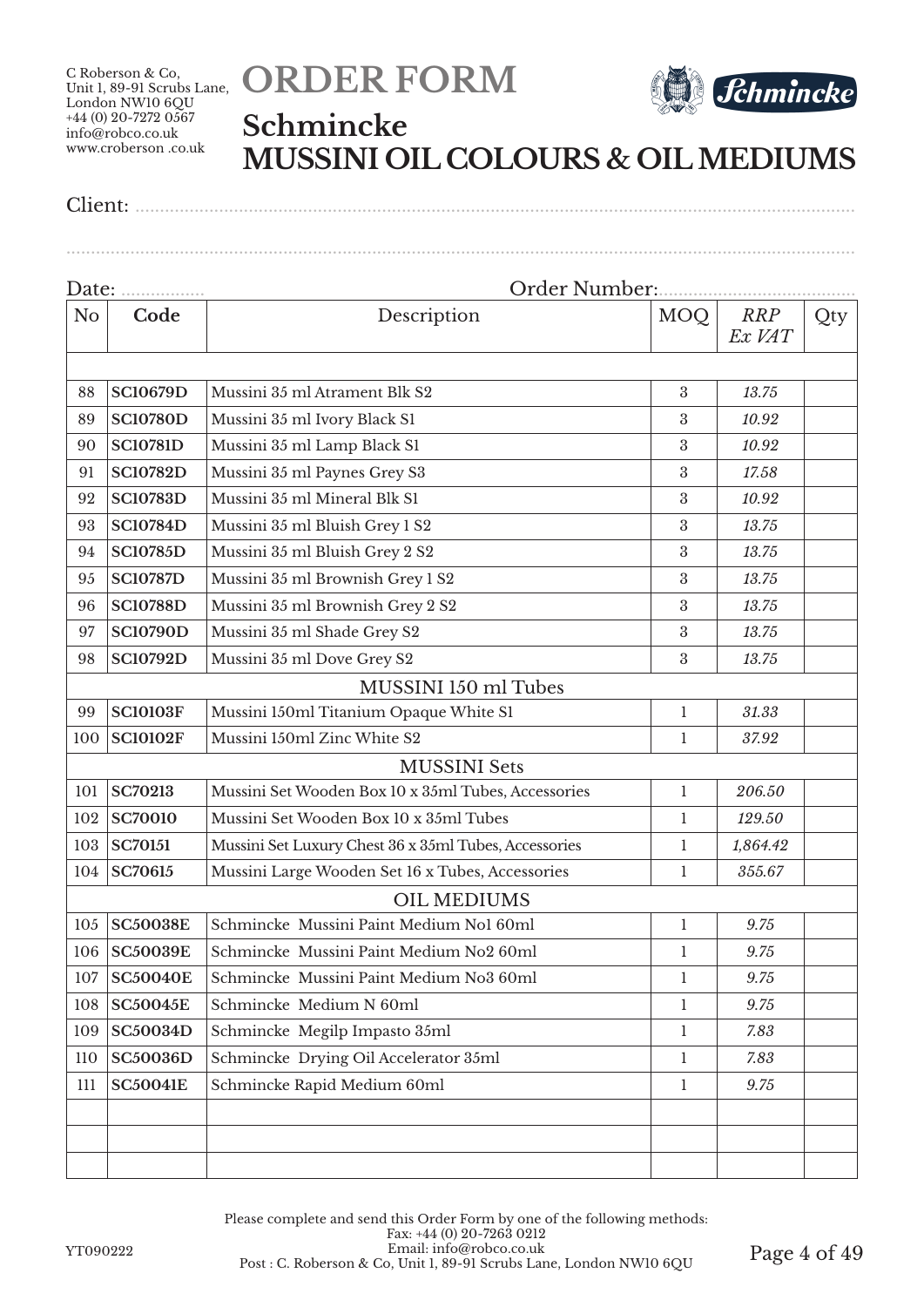## **ORDER FORM Schmincke AERO COLOURS**



Client: ..................................................................................................................................................

Date: ................. Order Number:........................................ No **Code** Description MOO *RRP Ex VAT* Qty AERO COLOUR STANDARD COLOURS 28ml **SC28100D** Aerocolour 28ml Transparent White 3 *8.25* 2 SC28101D Aerocolour 28ml Supra White Opaque 3 3 8.25 **SC28200D** Aerocolour 28ml Titanium Yellow Green Shade 3 *8.25* **SC28201D** Aerocolour 28ml Lemon Yellow 3 *8.25* **SC28202D** Aerocolour 28ml Primary Yellow 3 *8.25* **SC28203D** Aerocolour 28ml Indian Yellow 3 *8.25* **SC28204D** Aerocolour 28ml Cadmium Orange Hue 3 8.25 **SC28205D** Aerocolour 28ml Red Orange 3 *8.25* **SC28300D** Aerocolour 28ml Scarlet 3 *8.25* **SC28301D** Aerocolour 28ml Red Madder Dark 3 8.25 **SC28302D** Aerocolour 28ml Carmine 3 *8.25* **SC28303D** Aerocolour 28ml Red Madder Light 3 *8.25* **SC28304D** Aerocolour 28ml Primary Magenta 3 *8.25* **SC28305D** Aerocolour 28ml Violet 3 *8.25* **SC28400D** Aerocolour 28ml Indigo 3 *8.25* **SC28401D** Aerocolour 28ml Prussian Blue 3 *8.25* **SC28402D** Aerocolour 28ml Ultramarine 3 *8.25* **SC28403D** Aerocolour 28ml Saffire Blue 3 *8.25* **SC28404D** Aerocolour 28ml Cobalt Blue 3 *8.25* **SC28405D** Aerocolour 28ml Primary Blue Cyan 3 *8.25* **SC28406D** Aerocolour 28ml Turquoise Blue 3 8.25 **SC28500D** Aerocolour 28ml Phthalo Green 3 *8.25* **SC28501D** Aerocolour 28ml Brilliant Green 3 8.25 **SC28502D** Aerocolour 28ml Permanent Green 3 *8.25* **SC28503D** Aerocolour 28ml Olive Green 3 *8.25* **SC28504D** Aerocolour 28ml Chromium Oxide Green Brilliant 3 *8.25* **SC28505D** Aerocolour 28ml Olive Brown 3 8.25 **SC28600D** Aerocolour 28ml Gold Ochre 3 *8.25* **SC28601D** Aerocolour 28ml Sienna 3 *8.25* **SC28602D** Aerocolour 28ml Brown Brazil 3 *8.25*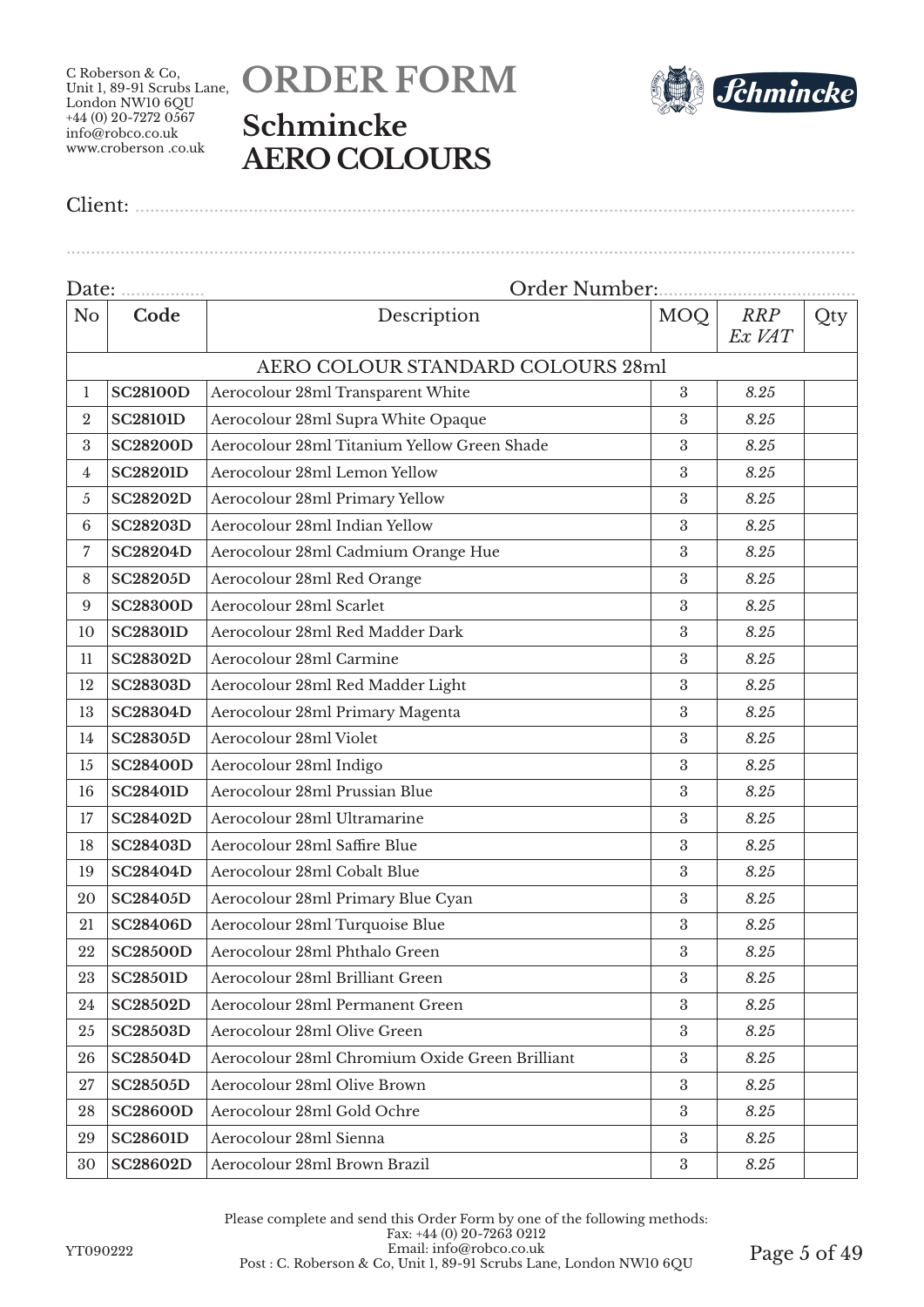## **ORDER FORM Schmincke AERO COLOURS**



Client: ..................................................................................................................................................

|                | Date:           | Order Number:                                             |                  |               |     |
|----------------|-----------------|-----------------------------------------------------------|------------------|---------------|-----|
| N <sub>o</sub> | Code            | Description                                               | MOQ              | RRP<br>Ex VAT | Qty |
| 31             | <b>SC28603D</b> | Aerocolour 28ml Sepia                                     | 3                | 8.25          |     |
| 32             | <b>SC28604D</b> | Aerocolour 28ml Burnt Sienna                              | 3                | 8.25          |     |
| 33             | <b>SC28605D</b> | Aerocolour 28ml Flesh Tint                                | 3                | 8.25          |     |
| 34             | <b>SC28700D</b> | Aerocolour 28ml Pale Grey                                 | $\boldsymbol{3}$ | 8.25          |     |
| 35             | <b>SC28701D</b> | Aerocolour 28ml Neutral Grey                              | 3                | 8.25          |     |
| 36             | <b>SC28702D</b> | Aerocolour 28ml Black                                     | 3                | 8.25          |     |
|                |                 |                                                           |                  |               |     |
|                |                 | AERO COLOUR SPECIAL EFFECTS 28ml                          |                  |               |     |
| 37             | <b>SC28900D</b> | Aerocolour Special Effects 28ml Shine Silver              | 3                | 10.17         |     |
| 38             | <b>SC28901D</b> | Aerocolour Special Effects 28ml Shine Gold                | 3                | 10.17         |     |
| 40             | <b>SC28903D</b> | Aerocolour Special Effects 28ml Metallic Red              | 3                | 10.17         |     |
| 41             | <b>SC28904D</b> | Aerocolour Special Effects 28ml Metallic Blue             | 3                | 10.17         |     |
| 42             | <b>SC28905D</b> | Aerocolour Special Effects 28ml Metallic Green            | 3                | 10.17         |     |
| 43             | <b>SC28906D</b> | Aerocolour Special Effects 28ml Metallic Brilliant Silver | 3                | 10.17         |     |
| 44             | <b>SC28909D</b> | Aerocolour Special Effects 28ml Vision Silver Violet      | 3                | 20.25         |     |
| 45             | <b>SC28910D</b> | Aerocolour Special Effects 28ml Vision Gold Red           | $\boldsymbol{3}$ | 20.25         |     |
| 46             | <b>SC28911D</b> | Aerocolour Special Effects 28ml Vision Space              | 3                | 20.25         |     |
| 47             | <b>SC28915D</b> | Aerocolour Special Effects 28ml Metallic Brilliant Gold   | 3                | 10.17         |     |
| 48             | <b>SC28916D</b> | Aerocolour Special Effects 28ml Metallic Brilliant Bronze | $\boldsymbol{3}$ | 20.25         |     |
| 49             | <b>SC28917D</b> | Aerocolour Special Effects 28ml Metallic Bright Maroon    | 3                | 20.25         |     |
|                |                 | AERO COLOUR MEDIUM                                        |                  |               |     |
| 56             | <b>SC50506F</b> | Aerocolour Clean Rapid 125ml                              | 1                | 9.75          |     |
|                |                 |                                                           |                  |               |     |
|                |                 |                                                           |                  |               |     |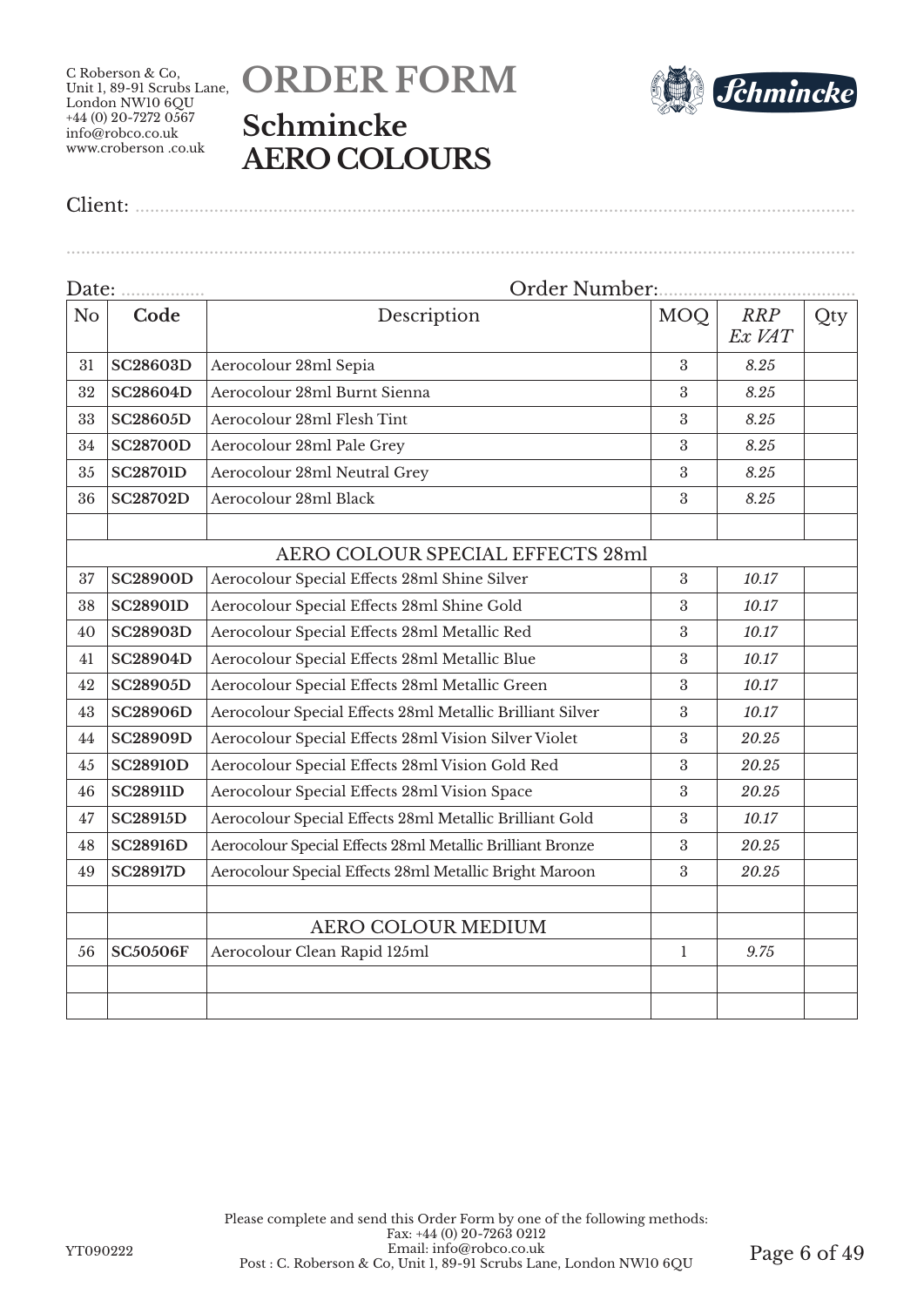



### **Schmincke HORADAM & CALLIGRAPHY GOUACHE**

| N <sub>o</sub>  | Code            | Description                                  | <b>MOQ</b>       | <b>RRP</b><br>Ex VAT | Qty |
|-----------------|-----------------|----------------------------------------------|------------------|----------------------|-----|
|                 |                 | Schmincke Horadam Gouache Series 12          |                  |                      |     |
| 1               | <b>SC12226C</b> | Gouache 15 ml Cadmium Yellow Tone Series 2   | 3                | 11.00                |     |
| $\overline{2}$  | <b>SC12228C</b> | Gouache 15 ml Cadmium Yellow Middle Series 2 | 3                | 11.00                |     |
| 3               | <b>SC12230C</b> | Gouache 15 ml Indian Yellow Series 1         | $\boldsymbol{3}$ | 8.33                 |     |
| 4               | <b>SC12232C</b> | Gouache 15 ml Cadmium Yellow Deep Series 3   | $\rm 3$          | 13.67                |     |
| $\overline{5}$  | <b>SC12234C</b> | Gouache 15 ml Cadmium Orange Tone Series 2   | $\boldsymbol{3}$ | 11.00                |     |
| $6\phantom{1}6$ | <b>SC12236C</b> | Gouache 15 ml Cadmium Orange Series 4        | $\boldsymbol{3}$ | 16.67                |     |
| 7               | <b>SC12340C</b> | Gouache 15 ml Vermillion Tone Series 2       | $\boldsymbol{3}$ | 11.00                |     |
| 8               | <b>SC12342C</b> | Gouache 15 ml Cadmium Red Tone Series 2      | $\boldsymbol{3}$ | 11.00                |     |
| 9               | <b>SC12344C</b> | Gouache 15 ml Cadmium Red Light Series 3     | $\boldsymbol{3}$ | 13.67                |     |
| 10              | <b>SC12346C</b> | Gouache 15 ml Cadmium Red Middle Series 3    | 3                | 13.67                |     |
| 11              | <b>SC12348C</b> | Gouache 15 ml Cadmium Red Deep Series 3      | $\rm 3$          | 13.67                |     |
| 12              | <b>SC12350C</b> | Gouache 15 ml Scarlet Series 3               | $\boldsymbol{3}$ | 13.67                |     |
| 13              | <b>SC12352C</b> | Gouache 15 ml Carmine Series 3               | $\boldsymbol{3}$ | 13.67                |     |
| 14              | <b>SC12354C</b> | Gouache 15 ml Madder Lake Deep Series 2      | $\boldsymbol{3}$ | 11.00                |     |
| 15              | <b>SC12356C</b> | Gouache 15 ml Madder Red Dark Series 4       | $\boldsymbol{3}$ | 16.67                |     |
| 16              | <b>SC12358C</b> | Gouache 15 ml Purple Magenta Series 3        | $\boldsymbol{3}$ | 13.67                |     |
| 17              | <b>SC12360C</b> | Gouache 15 ml Quinacridone Violet Series 2   | $\boldsymbol{3}$ | 11.00                |     |
| 18              | <b>SC12460C</b> | Gouache 15 ml Violet Series 1                | $\sqrt{3}$       | 8.33                 |     |
| 19              | <b>SC12462C</b> | Gouache 15 ml Delft Blue Series 1            | $\boldsymbol{3}$ | 8.33                 |     |
| 20              | <b>SC12464C</b> | Gouache 15 ml Ultramarine Deep Series 1      | $\boldsymbol{3}$ | 8.33                 |     |
| 21              | <b>SC12466C</b> | Gouache 15 ml Cobalt Blue Deep Series 4      | $\boldsymbol{3}$ | 16.67                |     |
| 22              | <b>SC12468C</b> | Gouache 15 ml Ultramarine Light Series 1     | 3                | 8.33                 |     |
| 23              | <b>SC12470C</b> | Gouache 15 ml Cobalt Blue Light Series 4     | $\boldsymbol{3}$ | $16.67\,$            |     |
| 24              | <b>SC12472C</b> | Gouache 15 ml Dark Blue Ind Series 3         | $\boldsymbol{3}$ | 13.67                |     |
| 25              | <b>SC12474C</b> | Gouache 15 ml Helio Blue Series 1            | $\sqrt{3}$       | 8.33                 |     |
| 26              | <b>SC12476C</b> | Gouache 15 ml Pussian Blue Series 1          | $\sqrt{3}$       | 8.33                 |     |
| 27              | <b>SC12478C</b> | Gouache 15 ml Helio Turquoise Series 1       | $\boldsymbol{3}$ | 8.33                 |     |
| 28              | <b>SC12520C</b> | Gouache 15 ml Helio Green Bl Series 1        | $\boldsymbol{3}$ | 8.33                 |     |
| 29              | <b>SC12522C</b> | Gouache 15 ml Viridian Series 2              | 3                | 11.00                |     |
| 30              | <b>SC12524C</b> | Gouache 15 ml Helio Green Yl Series 1        | $\sqrt{3}$       | 8.33                 |     |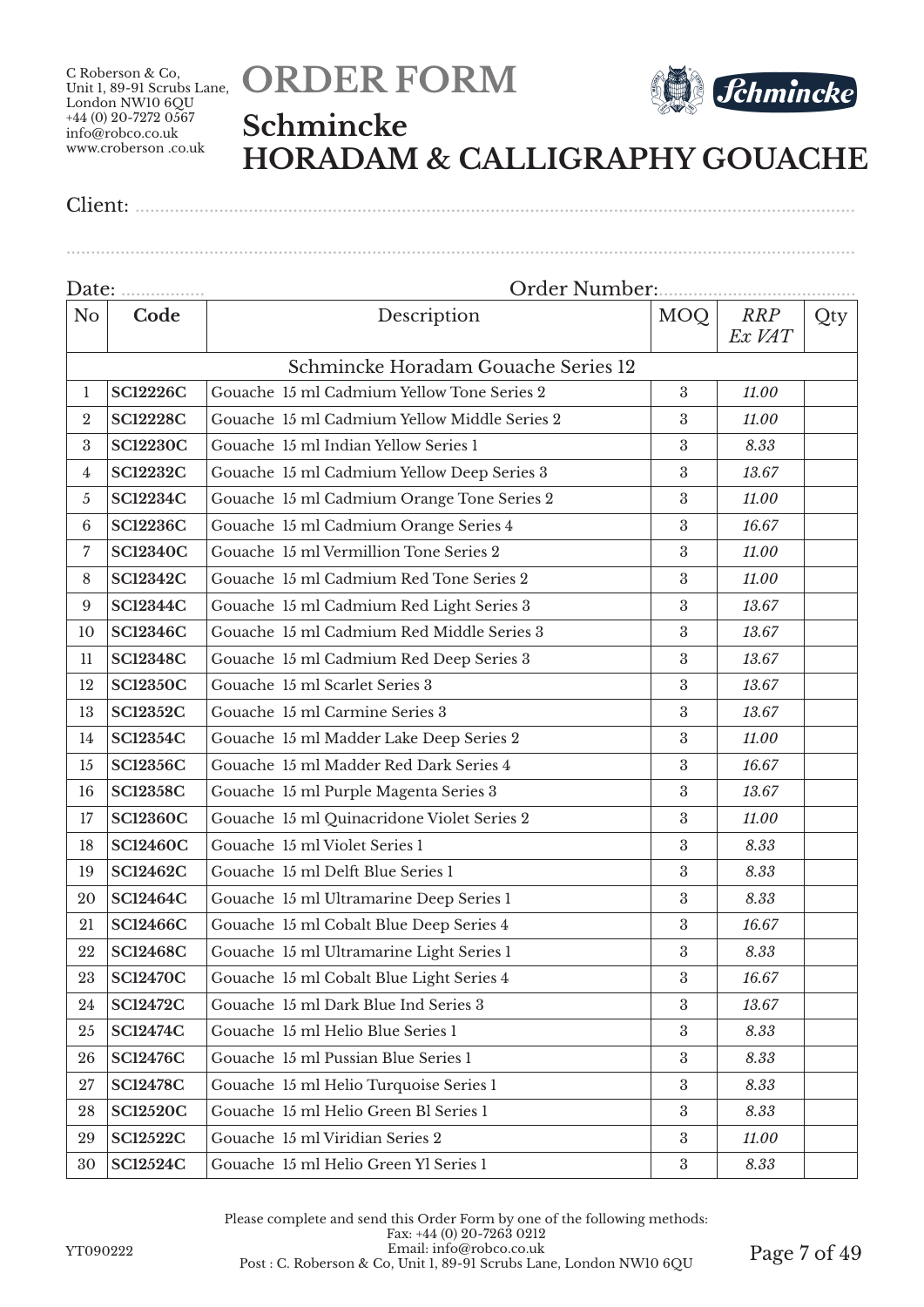



### **Schmincke HORADAM & CALLIGRAPHY GOUACHE**

|                | Date:           |                                                 |                  |                      |     |
|----------------|-----------------|-------------------------------------------------|------------------|----------------------|-----|
| N <sub>o</sub> | Code            | Description                                     | <b>MOQ</b>       | <b>RRP</b><br>Ex VAT | Qty |
| 31             | <b>SC12526C</b> | Gouache 15 ml Cobalt Green Light Series 4       | $\boldsymbol{3}$ | 16.67                |     |
| 32             | <b>SC12528C</b> | Gouache 15 ml Cobalt Green Deep Series 4        | $\boldsymbol{3}$ | 16.67                |     |
| 33             | <b>SC12530C</b> | Gouache 15 ml Chromium Oxide Green Series 1     | 3                | 8.33                 |     |
| 34             | <b>SC12532C</b> | Gouache 15 ml Olive Green Series 2              | $\boldsymbol{3}$ | 11.00                |     |
| 35             | <b>SC12640C</b> | Gouache 15 ml Titan Gold Ochre Series 1         | 3                | 8.33                 |     |
| 36             | <b>SC12642C</b> | Gouache 15 ml Raw Umber Series 1                | $\boldsymbol{3}$ | 8.33                 |     |
| 37             | <b>SC12644C</b> | Gouache 15 ml Raw Sienna Series 1               | 3                | 8.33                 |     |
| 38             | <b>SC12646C</b> | Gouache 15 ml English Red Series 1              | $\sqrt{3}$       | 8.33                 |     |
| 39             | <b>SC12648C</b> | Gouache 15 ml Burnt Sienna Series 1             | $\boldsymbol{3}$ | 8.33                 |     |
| 40             | <b>SC12650C</b> | Gouache 15 ml Burnt Umber Series 1              | $\boldsymbol{3}$ | 8.33                 |     |
| 41             | <b>SC12652C</b> | Gouache 15 ml Vandyke Brown Series 1            | 3                | 8.33                 |     |
| 42             | <b>SC12785C</b> | Gouache 15 ml Neutral Grey Series 3             | $\boldsymbol{3}$ | 13.67                |     |
| 43             | <b>SC12787C</b> | Gouache 15 ml Ivory Black Series 1              | $\boldsymbol{3}$ | 8.33                 |     |
| 44             | SC60412         | Gouache Hand Painted Colour Chart               | $\mathbf{1}$     | 25.83                |     |
|                |                 |                                                 |                  |                      |     |
|                |                 | Schmincke Calligraphy Gouache                   |                  |                      |     |
| 45             | <b>SC27101D</b> | Calligraphy Gouache 20 ml Opaque White          | $\boldsymbol{3}$ | 10.92                |     |
| 46             | <b>SC27210D</b> | Calligraphy Gouache 20 ml Lemon Yellow          | 3                | 10.92                |     |
| 47             | <b>SC27211D</b> | Calligraphy Gouache 20 ml Cadmium Yellow        | 3                | 10.92                |     |
| 48             | <b>SC27320D</b> | Calligraphy Gouache 20 ml Vermilion Red         | $\boldsymbol{3}$ | 10.92                |     |
| 49             | <b>SC27321D</b> | Calligraphy Gouache 20 ml Madder Red            | $\boldsymbol{3}$ | 10.92                |     |
| 50             | <b>SC27430D</b> | Calligraphy Gouache 20 ml Ultramarine Deep Blue | $\sqrt{3}$       | 10.92                |     |
| 51             | <b>SC27431D</b> | Calligraphy Gouache 20 ml Paris Blue            | $\sqrt{3}$       | 10.92                |     |
| 52             | <b>SC27540D</b> | Calligraphy Gouache 20 ml Chromium Oxide Green  | $\sqrt{3}$       | 10.92                |     |
| 53             | <b>SC27650D</b> | Calligraphy Gouache 20 ml Burnt Sienna          | 3                | 10.92                |     |
| 54             | <b>SC27761D</b> | Calligraphy Gouache 20 ml Jet Black             | $\boldsymbol{3}$ | 10.92                |     |
| 55             | <b>SC27870D</b> | Calligraphy Gouache 20 ml Gold Pearl            | $\boldsymbol{3}$ | 10.92                |     |
| 56             | <b>SC27869D</b> | Calligraphy Gouache 20 ml Silver Pearl          | $\sqrt{3}$       | 10.92                |     |
| 57             | <b>SC75028</b>  | Calligraphy Gouache Set of 12 colours           | $\mathbf{1}$     | 140.25               |     |
|                |                 |                                                 |                  |                      |     |
|                |                 |                                                 |                  |                      |     |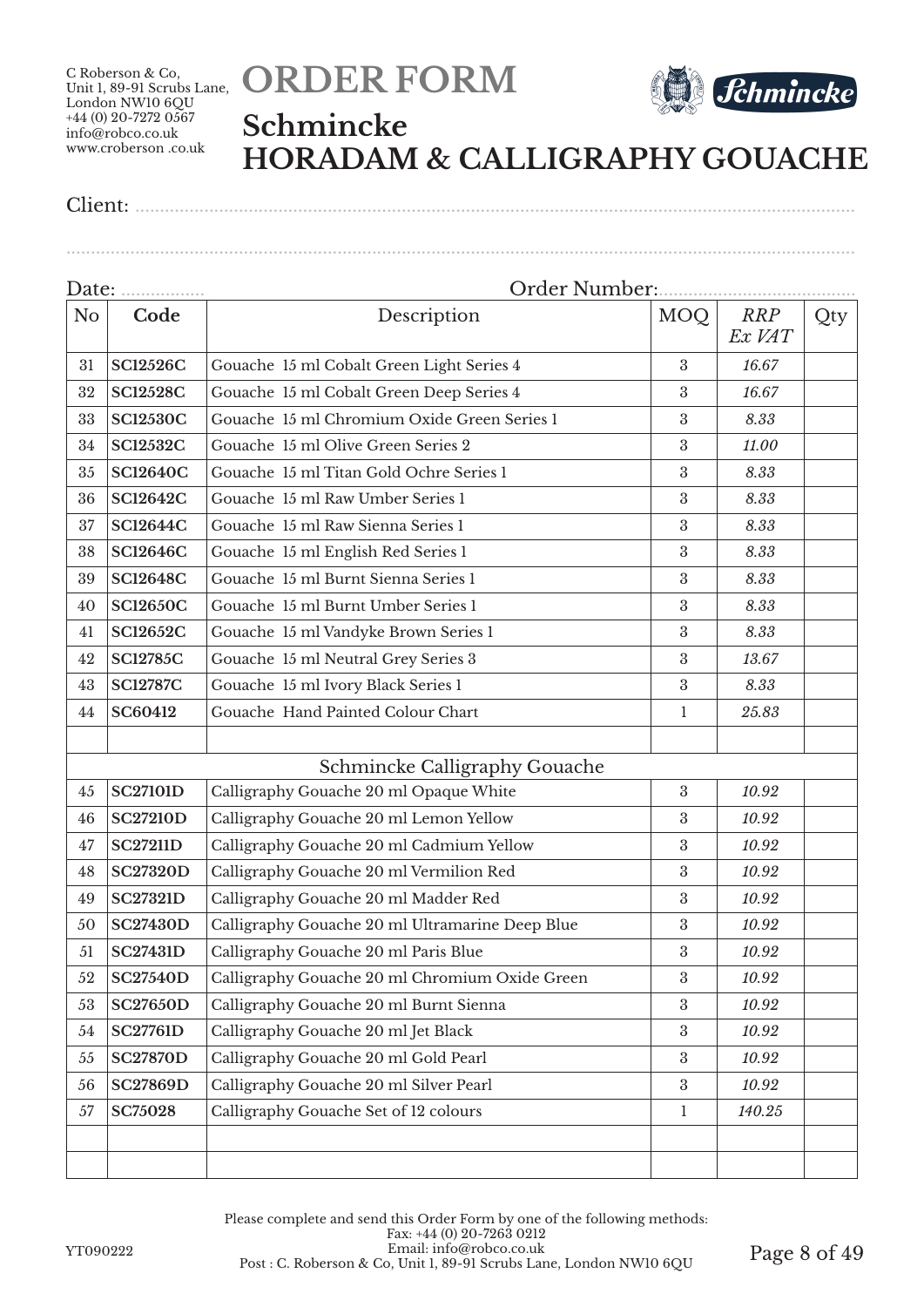

Client: ..................................................................................................................................................



#### **Schmincke AQUA & OIL BRONZES**

|                  | Date:           |                                           |                  |                      |     |
|------------------|-----------------|-------------------------------------------|------------------|----------------------|-----|
| N <sub>o</sub>   | Code            | Description                               | <b>MOQ</b>       | <b>RRP</b><br>Ex VAT | Qty |
|                  |                 | SCHMINCKE AQUA BRONZE (Tro Col) POWDER    |                  |                      |     |
| 1                | <b>SC18811D</b> | Schmincke Aqua Bronze 20ml Rich Gold      | 3                | 10.75                |     |
| $\boldsymbol{2}$ | <b>SC18812D</b> | Schmincke Aqua Bronze 20ml Rich Pale Gold | $\boldsymbol{3}$ | 10.75                |     |
| $\boldsymbol{3}$ | <b>SC18813D</b> | Schmincke Aqua Bronze 20ml Pale Gold      | 3                | 10.75                |     |
| 4                | <b>SC18814D</b> | Schmincke Aqua Bronze 20ml Copper         | $\boldsymbol{3}$ | 10.75                |     |
| 5                | <b>SC18815D</b> | Schmincke Aqua Bronze 20ml Silver         | 3                | 10.75                |     |
|                  |                 |                                           |                  |                      |     |
|                  |                 | <b>SCHMINCKE OIL BRONZES</b>              |                  |                      |     |
| 6                | <b>SC15801C</b> | Schmincke Oil Bronze 50ml Rich Gold       | 1                | 23.58                |     |
| $\overline{7}$   | <b>SC15802C</b> | Schmincke Oil Bronze 50ml Rich Pale Gold  | 1                | 23.58                |     |
| 8                | <b>SC15803C</b> | Schmincke Oil Bronze 50ml Pale Gold       | 1                | 23.58                |     |
| 9                | <b>SC15804C</b> | Schmincke Oil Bronze 50ml Copper          | $\mathbf 1$      | 23.58                |     |
| 10               | <b>SC15805C</b> | Schmincke Oil Bronze 50ml Silver          | 1                | 23.58                |     |
| 11               | <b>SC50032D</b> | Schmincke Oil Bronze Binder 60ml          | 3                | 9.75                 |     |
|                  |                 |                                           |                  |                      |     |
|                  |                 |                                           |                  |                      |     |
|                  |                 |                                           |                  |                      |     |
|                  |                 |                                           |                  |                      |     |
|                  |                 |                                           |                  |                      |     |
|                  |                 |                                           |                  |                      |     |
|                  |                 |                                           |                  |                      |     |
|                  |                 |                                           |                  |                      |     |
|                  |                 |                                           |                  |                      |     |
|                  |                 |                                           |                  |                      |     |
|                  |                 |                                           |                  |                      |     |
|                  |                 |                                           |                  |                      |     |
|                  |                 |                                           |                  |                      |     |
|                  |                 |                                           |                  |                      |     |
|                  |                 |                                           |                  |                      |     |
|                  |                 |                                           |                  |                      |     |
|                  |                 |                                           |                  |                      |     |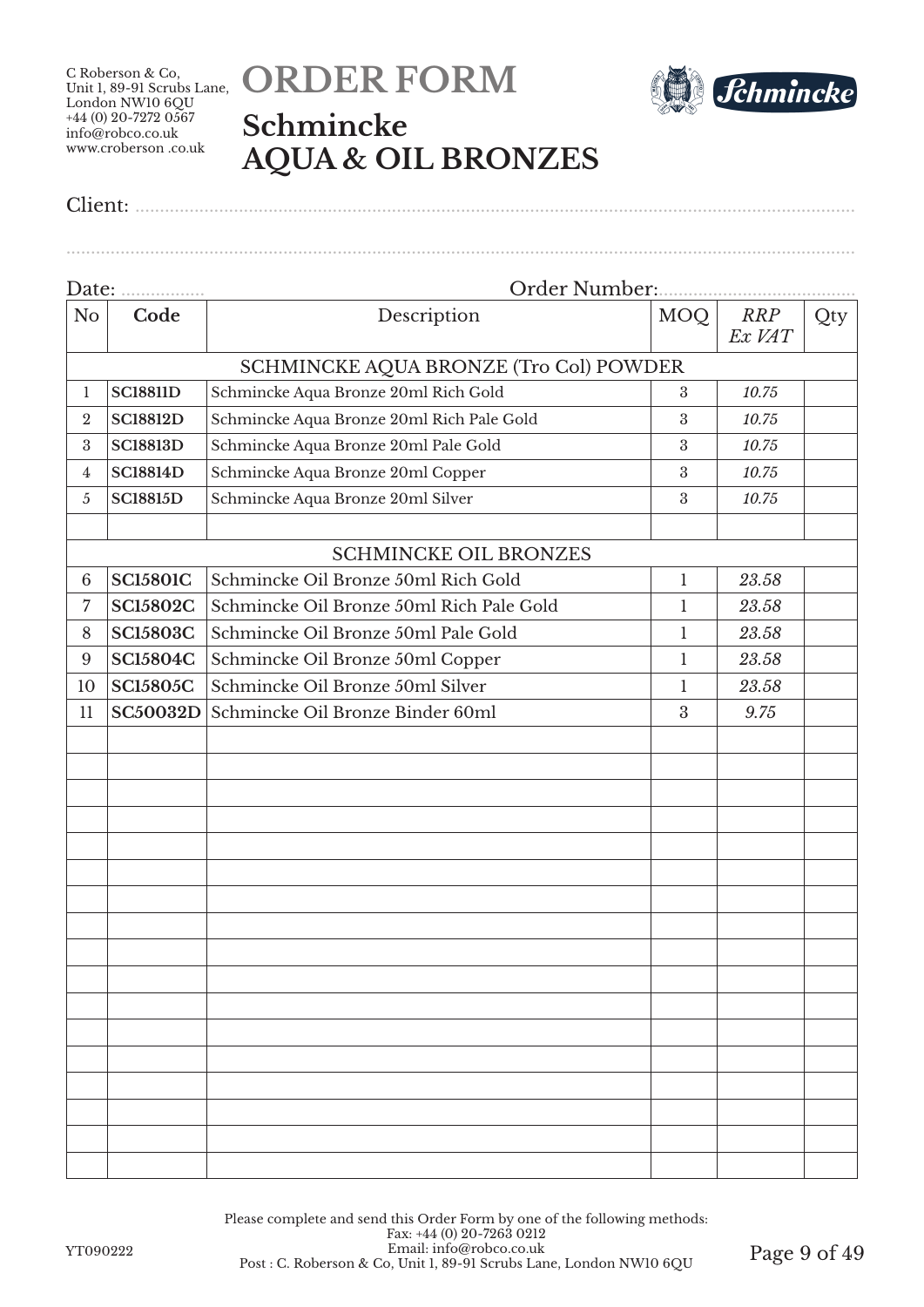



### **Schmincke HORADAM WATERCOLOURS**

Client: ..................................................................................................................................................

|                |                 | Order Number                                 |                 | . <u>.</u>           |     |
|----------------|-----------------|----------------------------------------------|-----------------|----------------------|-----|
| N <sub>o</sub> | Code            | Description                                  | MOQ             | <b>RRP</b><br>Ex VAT | Qty |
|                |                 | <b>HORADAM HALF PANS</b>                     |                 |                      |     |
| $\mathbf{1}$   | <b>SC14101P</b> | Horadam Half Pan Titanium White (1)          | $6\phantom{.}6$ | 5.17                 |     |
| $\overline{2}$ | <b>SC14102P</b> | Horadam Half Pan Perm. Chinese White (1)     | 6               | 5.17                 |     |
| 3              | <b>SC14206P</b> | Horadam Half Pan Titanium Yellow (3)         | $6\phantom{.}6$ | 7.17                 |     |
| 4              | <b>SC14215P</b> | Horadam Half Pan Lemon Yellow (1)            | $\,6\,$         | 5.17                 |     |
| 5              | <b>SC14223P</b> | Horadam Half Pan Cadmium Yellow Lemon (3)    | $\,6\,$         | 7.17                 |     |
| 6              | <b>SC14211P</b> | Horadam Half Pan Chrom. Yellow Hue Lemon (2) | $6\phantom{.}6$ | 6.00                 |     |
| 7              | <b>SC14207P</b> | Horadam Half Pan Vanadium Yellow (4)         | $6\phantom{.}6$ | 8.17                 |     |
| 8              | <b>SC14224P</b> | Horadam Half Pan Cadmium Yellow Light (3)    | $\,6\,$         | 7.17                 |     |
| 9              | <b>SC14216P</b> | Horadam Half Pan Pure Yellow (2)             | $6\phantom{.}6$ | 6.00                 |     |
| 10             | <b>SC14208P</b> | Horadam Half Pan Aureolin Hue (3)            | $6\phantom{.}6$ | 7.17                 |     |
| 11             | <b>SC14225P</b> | Horadam Half Pan Cadmium Yellow Medium (3)   | $\,6\,$         | 7.17                 |     |
| 12             | <b>SC14212P</b> | Horadam Half Pan Chrom. Yellow Hue Light (2) | $\,6\,$         | 6.00                 |     |
| 13             | <b>SC14209P</b> | Horadam Half Pan Transparent Yellow (2)      | $6\phantom{.}6$ | 6.00                 |     |
| 14             | <b>SC14219P</b> | Horadam Half Pan Turner's Yellow (3)         | $6\phantom{.}6$ | 7.17                 |     |
| 15             | <b>SC14217P</b> | Horadam Half Pan Quinacridone Gold Hue (2)   | $\,6\,$         | 6.00                 |     |
| 16             | <b>SC14213P</b> | Horadam Half Pan Chrom. Yellow Hue Deep (2)  | $6\phantom{.}6$ | 6.00                 |     |
| 17             | <b>SC14226P</b> | Horadam Half Pan Cadmium Yellow Deep (3)     | $6\phantom{.}6$ | 7.17                 |     |
| 18             | <b>SC14220P</b> | Horadam Half Pan Indian Yellow (2)           | $\,6\,$         | 6.00                 |     |
| 19             | <b>SC14222P</b> | Horadam Half Pan Yellow Orange (2)           | $\,6\,$         | 6.00                 |     |
| 20             | <b>SC14227P</b> | Horadam Half Pan Cadmium Orange Light (3)    | $6\phantom{.}6$ | 7.17                 |     |
| 21             | <b>SC14214P</b> | Horadam Half Pan Chromium Orange Hue (2)     | $\,6\,$         | 6.00                 |     |
| 22             | <b>SC14228P</b> | Horadam Half Pan Cadmium Orange Deep (3)     | $\,6\,$         | 7.17                 |     |
| 23             | <b>SC14218P</b> | Horadam Half Pan Transparent Orange (2)      | $\,6\,$         | 6.00                 |     |
| 24             | <b>SC14359P</b> | Horadam Half Pan Saturn Red (1)              | $6\phantom{.}6$ | 5.17                 |     |
| 25             | <b>SC14348P</b> | Horadam Half Pan Cadmium Red Orange (3)      | $\,6\,$         | 7.17                 |     |
| 26             | <b>SC14360P</b> | Horadam Half Pan Permanent Red Orange (3)    | $\,6\,$         | 7.17                 |     |
| 27             | <b>SC14361P</b> | Horadam Half Pan Permanent Red (3)           | $6\phantom{.}6$ | 7.17                 |     |
| 28             | <b>SC14349P</b> | Horadam Half Pan Cadmium Red Lignt (3)       | $\,6\,$         | 7.17                 |     |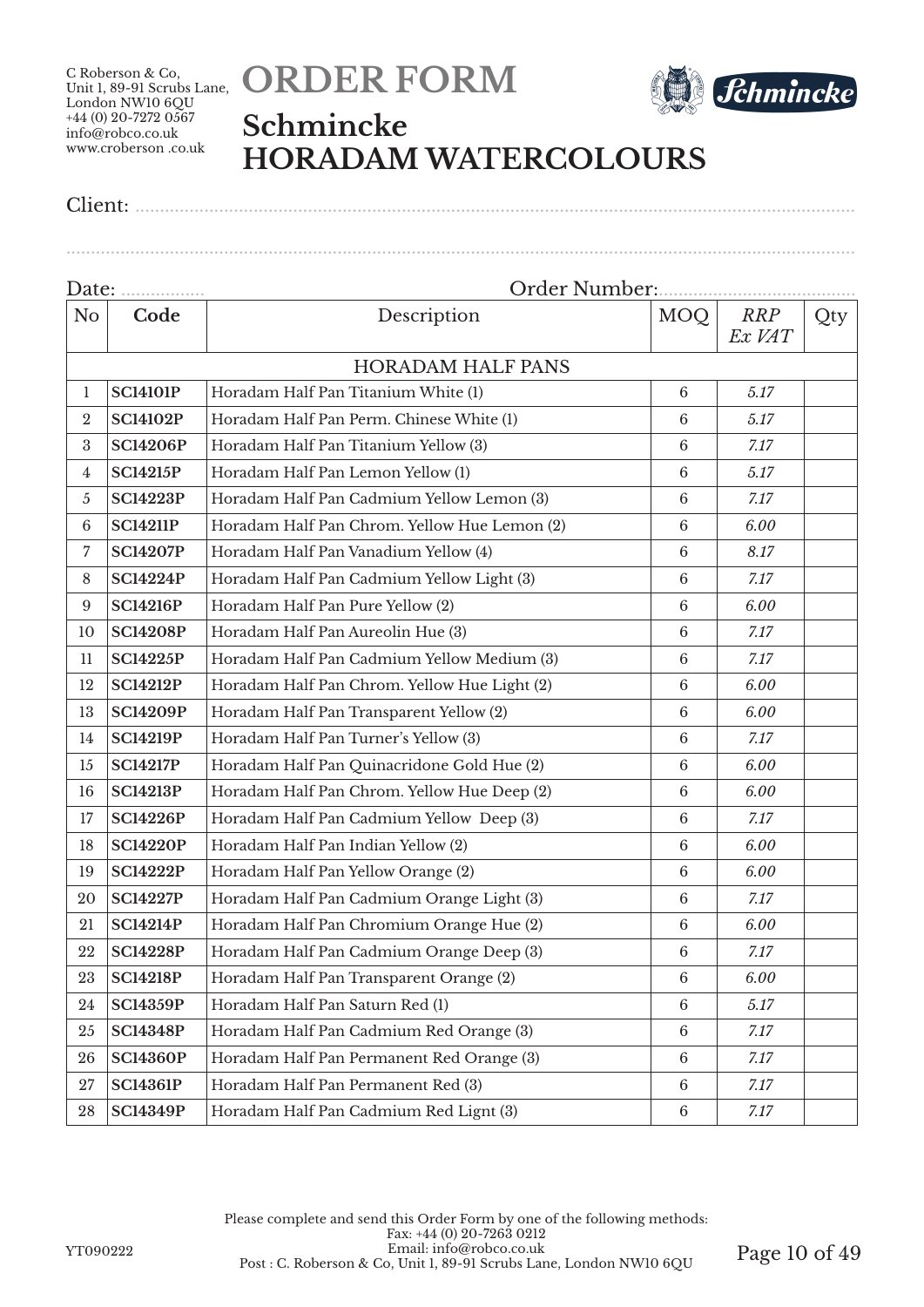



### **Schmincke HORADAM WATERCOLOURS**

................................................................................................................................................................

| Date:          |                 | Order Number:                               |                 |                      |     |
|----------------|-----------------|---------------------------------------------|-----------------|----------------------|-----|
| N <sub>o</sub> | Code            | Description                                 | MOQ             | <b>RRP</b><br>Ex VAT | Qty |
| 29             | <b>SC14341P</b> | Horadam Half Pan Geranium Red (3)           | 6               | 7.17                 |     |
| 30             | <b>SC14365P</b> | Horadam Half Pan Vermilion (3)              | $6\phantom{.}6$ | 7.17                 |     |
| 31             | <b>SC14342P</b> | Horadam Half Pan Vermilion Light (2)        | $6\phantom{.}6$ | 6.00                 |     |
| 32             | <b>SC14363P</b> | Horadam Half Pan Scarlet Red (3)            | $6\phantom{.}6$ | 7.17                 |     |
| 33             | <b>SC14347P</b> | Horadam Half Pan Cadmium Red Medium (3)     | $6\phantom{.}6$ | 7.17                 |     |
| 34             | <b>SC14343P</b> | Horadam Half Pan Quinacridone Red Light (3) | $6\phantom{.}6$ | 7.17                 |     |
| 35             | <b>SC14355P</b> | Horadam Half Pan Transparent Red Deep (1)   | $\,6\,$         | 5.17                 |     |
| 36             | <b>SC14350P</b> | Horadam Half Pan Cadmium Red Deep (3)       | 6               | 7.17                 |     |
| 37             | <b>SC14366P</b> | Horadam Half Pan Perylene Maroon (3)        | $6\phantom{.}6$ | 7.17                 |     |
| 38             | <b>SC14344P</b> | Horadam Half Pan Perylene Dark Red (3)      | $6\phantom{.}6$ | 7.17                 |     |
| 39             | <b>SC14357P</b> | Horadam Half Pan Alizarin Crimson (1)       | $6\phantom{.}6$ | 5.17                 |     |
| 40             | <b>SC14346P</b> | Horadam Half Pan Ruby Red Deep (2)          | $6\phantom{.}6$ | 6.00                 |     |
| 41             | <b>SC14358P</b> | Horadam Half Pan Madder Lake Deep (2)       | $6\phantom{.}6$ | 6.00                 |     |
| 42             | <b>SC14354P</b> | Horadam Half Pan Madder Red Dark (3)        | $6\phantom{.}6$ | 7.17                 |     |
| 43             | <b>SC14362P</b> | Horadam Half Pan Bordeaux (2)               | 6               | 6.00                 |     |
| 44             | <b>SC14356P</b> | Horadam Half Pan Rose Madder (1)            | 6               | 5.17                 |     |
| 45             | <b>SC14353P</b> | Horadam Half Pan Permanent Carmine (3)      | $6\phantom{.}6$ | 7.17                 |     |
| 46             | <b>SC14351P</b> | Horadam Half Pan Ruby Red (3)               | $6\phantom{.}6$ | 7.17                 |     |
| 47             | <b>SC14352P</b> | Horadam Half Pan Magenta (3)                | $6\phantom{.}6$ | 7.17                 |     |
| 48             | <b>SC14367P</b> | Horadam Half Pan Purple Magenta (3)         | $6\phantom{.}6$ | 7.17                 |     |
| 49             | <b>SC14369P</b> | Horadam Half Pan Quinacridone Magenta (2)   | $6\phantom{.}6$ | 6.00                 |     |
| 50             | <b>SC14368P</b> | Horadam Half Pan Quinacridone Violet (2)    | $\,6\,$         | 6.00                 |     |
| 51             | <b>SC14370P</b> | Horadam Half Pan Potters Pink (3)           | $\,6\,$         | 7.17                 |     |
| 52             | <b>SC14371P</b> | Horadam Half Pan Perylene Violet (2)        | $\,6\,$         | 6.00                 |     |
| 53             | <b>SC14472P</b> | Horadam Half Pan Quinacridone Purple (2)    | $\,6\,$         | 6.00                 |     |
| 54             | <b>SC14474P</b> | Horadam Half Pan Manganese Violet (3)       | $6\phantom{.}6$ | 7.17                 |     |
| 55             | <b>SC14476P</b> | Horadam Half Pan Schmincke Violet (2)       | $\,6\,$         | $6.00\,$             |     |
| 56             | <b>SC14473P</b> | Horadam Half Pan Cobalt Violet Hue (3)      | $\,6\,$         | 7.17                 |     |
| $57\,$         | <b>SC14495P</b> | Horadam Half Pan Ultramarine Violet (2)     | $\,6\,$         | $6.00\,$             |     |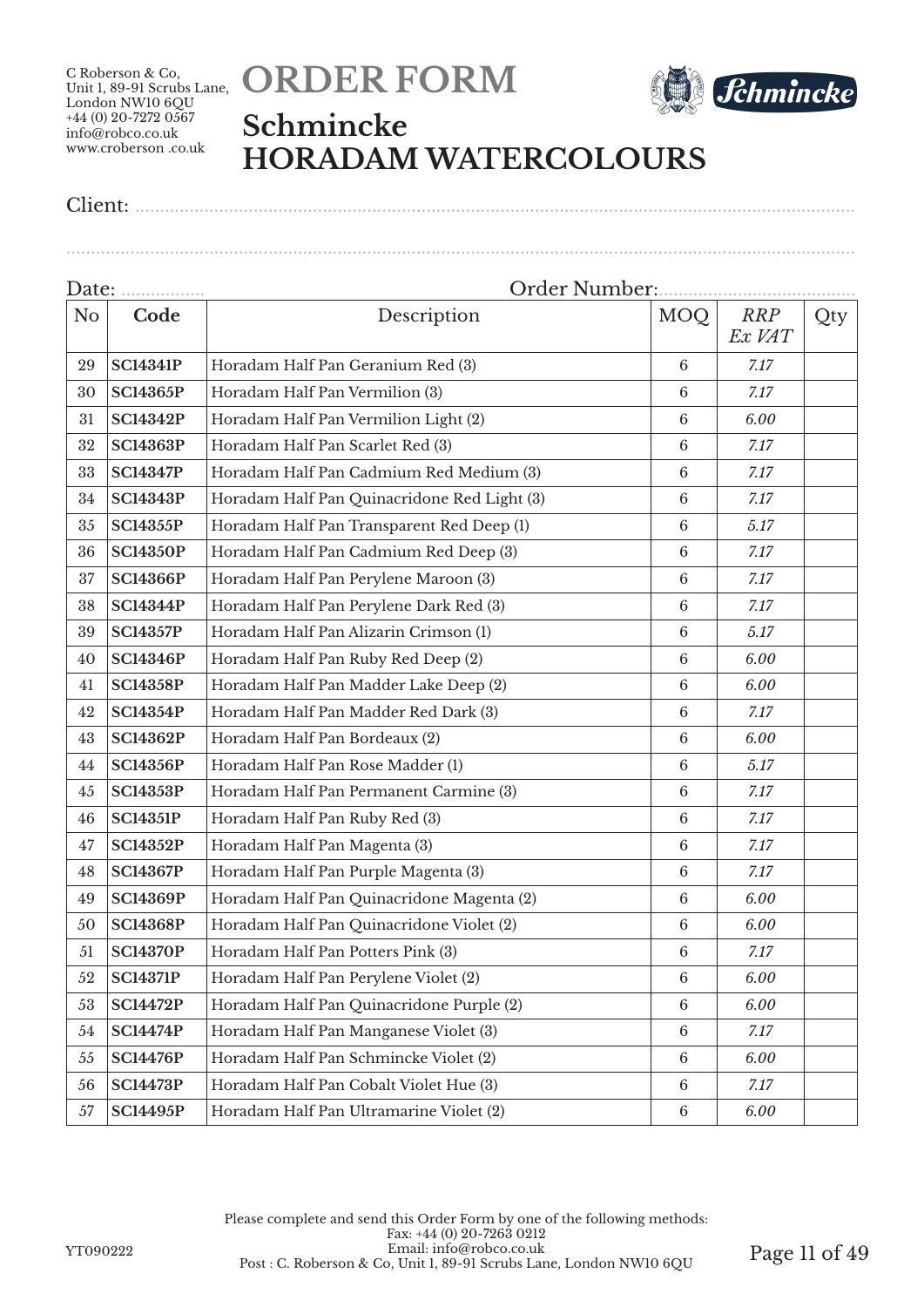



## **Schmincke HORADAM WATERCOLOURS**

Client: ..................................................................................................................................................

| N <sub>o</sub> | Code            | Description                                  | MOQ             | <b>RRP</b><br>Ex VAT | Qty |
|----------------|-----------------|----------------------------------------------|-----------------|----------------------|-----|
|                |                 |                                              |                 |                      |     |
| 58             | <b>SC14482P</b> | Horadam Half Pan Delft Blue (3)              | $6\phantom{.}6$ | 7.17                 |     |
| 59             | <b>SC14485P</b> | Horadam Half Pan Indigo (2)                  | $6\phantom{1}6$ | 6.00                 |     |
| 60             | <b>SC14498P</b> | Horadam Half Pan Dark Blue (3)               | $\,6\,$         | 7.17                 |     |
| 61             | <b>SC14477P</b> | Horadam Half Pan Phthalo Sapphire Blue (2)   | $\,6\,$         | 6.00                 |     |
| 62             | <b>SC14488P</b> | Horadam Half Pan Cobalt Blue Deep (4)        | $6\phantom{.}6$ | 8.17                 |     |
| 63             | <b>SC14493P</b> | Horadam Half Pan French Ultramarine (2)      | $\,6\,$         | 6.00                 |     |
| 64             | <b>SC14494P</b> | Horadam Half Pan Ultramarine Finest (2)      | $6\phantom{.}6$ | 6.00                 |     |
| 65             | <b>SC14496P</b> | Horadam Half Pan Ultramarine Blue (2)        | 6               | 6.00                 |     |
| 66             | <b>SC14487P</b> | Horadam Half Pan Cobalt Blue Light (4)       | $6\phantom{1}6$ | 8.17                 |     |
| 67             | <b>SC14486P</b> | Horadam Half Pan Cobalt Blue Hue (1)         | $\,6\,$         | 5.17                 |     |
| 68             | <b>SC14480P</b> | Horadam Half Pan Montana Blue (1)            | $\,6\,$         | 5.17                 |     |
| 69             | <b>SC14483P</b> | Horadam Half Pan Cobalt Azure (4)            | $6\phantom{1}6$ | 8.17                 |     |
| 70             | <b>SC14492P</b> | Horadam Half Pan Prussian Blue (1)           | $6\phantom{1}6$ | 5.17                 |     |
| 71             | <b>SC14491P</b> | Horadam Half Pan Paris Blue (2)              | $6\phantom{1}6$ | 6.00                 |     |
| 72             | <b>SC14484P</b> | Horadam Half Pan Phthalo Blue (1)            | $\,6\,$         | 5.17                 |     |
| 73             | <b>SC14481P</b> | Horadam Half Pan Cerulean Blue Hue (1)       | $6\phantom{1}6$ | 5.17                 |     |
| 74             | <b>SC14479P</b> | Horadam Half Pan Helio Cerulean (1)          | $\,6\,$         | 5.17                 |     |
| 75             | <b>SC14499P</b> | Horadam Half Pan Cobalt Cerulean (4)         | $\,6\,$         | 7.75                 |     |
| 76             | <b>SC14475P</b> | Horadam Half Pan Helio Turquoise (1)         | $6\phantom{1}6$ | 5.17                 |     |
| 77             | <b>SC14509P</b> | Horadam Half Pan Cobalt Turquoise (4)        | $6\phantom{1}6$ | 8.17                 |     |
| 78             | <b>SC14487P</b> | Horadam Half Pan Cobalt Green Turquoise (4)  | $\,6\,$         | 8.17                 |     |
| 79             | <b>SC14528P</b> | Horadam Half PanPrussian Green (2)           | 6               | 6.00                 |     |
| 80             | <b>SC14513P</b> | Horadam Half PanViridian (3)                 | 6               | 7.17                 |     |
| 81             | <b>SC14511P</b> | Horadam Half PanChrom. Oxide Green Brill (2) | $\,6\,$         | 6.00                 |     |
| 82             | <b>SC14519P</b> | Horadam Half PanPhthalo Green (1)            | $\,6\,$         | 5.17                 |     |
| 83             | <b>SC14514P</b> | Horadam Half PanHelio Green (2)              | $6\phantom{1}6$ | 6.00                 |     |
| 84             | <b>SC14534P</b> | Horadam Half Pan Permanent Green Olive (1)   | $6\phantom{1}6$ | 5.17                 |     |
| 85             | <b>SC14530P</b> | Horadam Half Pan Sap Green (2)               | $\,6\,$         | 6.00                 |     |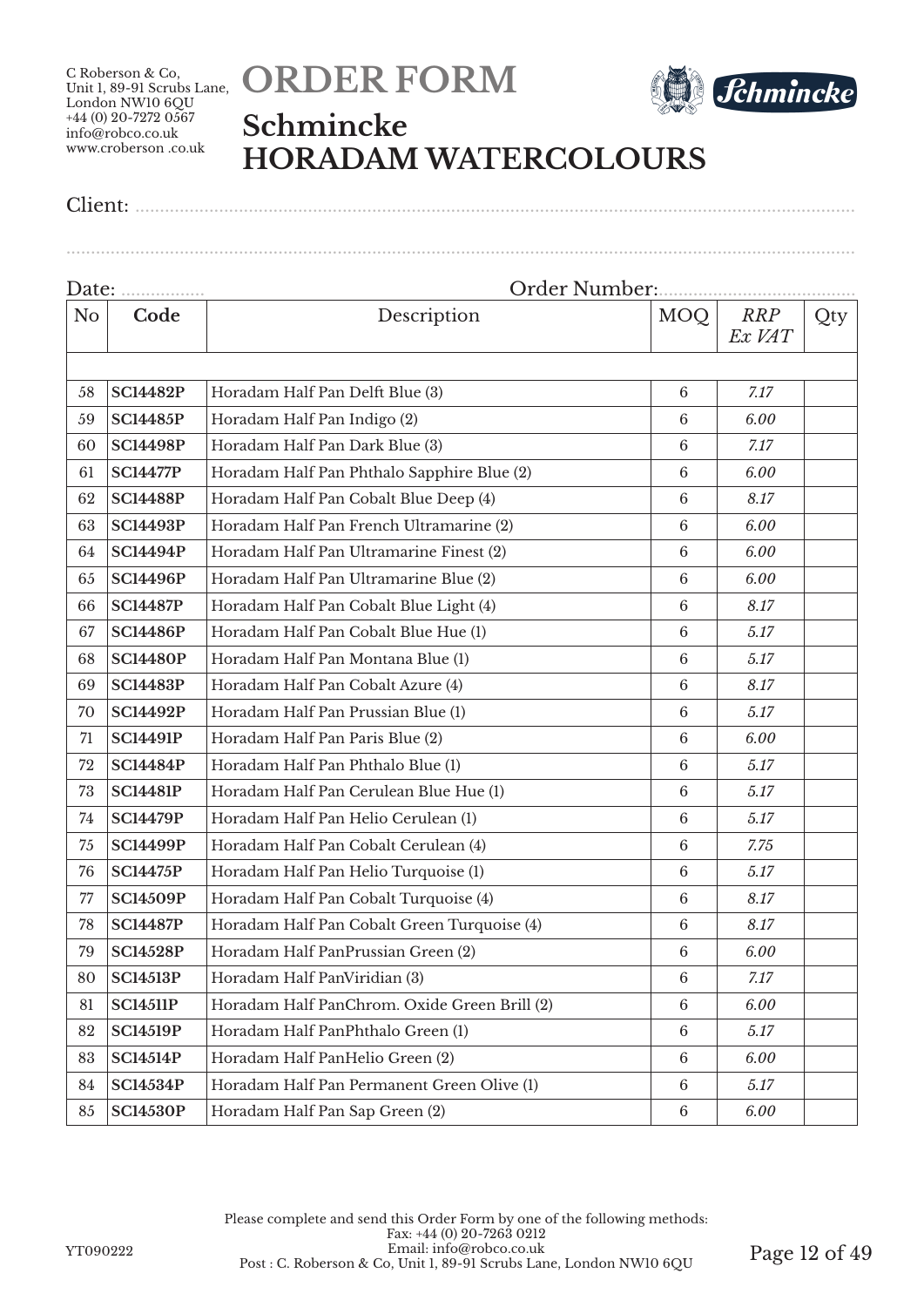



## **Schmincke HORADAM WATERCOLOURS**

Client: ..................................................................................................................................................

| Date:          |                 |                                             |                 |                      |     |  |
|----------------|-----------------|---------------------------------------------|-----------------|----------------------|-----|--|
| N <sub>o</sub> | Code            | Description                                 | <b>MOQ</b>      | <b>RRP</b><br>Ex VAT | Qty |  |
|                |                 |                                             |                 |                      |     |  |
| 86             | <b>SC14526P</b> | Horadam Half Pan Permanent Green (2)        | 6               | 6.00                 |     |  |
| 87             | <b>SC14524P</b> | Horadam Half Pan May Green (2)              | 6               | 6.00                 |     |  |
| 88             | <b>SC14535P</b> | Horadam Half Pan Cobalt Green Pure (4)      | 6               | 8.17                 |     |  |
| 89             | <b>SC14533P</b> | Horadam Half Pan Cobalt Green Dark (4)      | 6               | 8.17                 |     |  |
| 90             | <b>SC14521P</b> | Horadam Half Pan Hooker's Green (1)         | 6               | 5.17                 |     |  |
| 91             | <b>SC14515P</b> | Horadam Half Pan Olive Green (1)            | $6\phantom{.}6$ | 5.17                 |     |  |
| 92             | <b>SC14512P</b> | Horadam Half Pan Chromium Oxide Green (2)   | 6               | 6.00                 |     |  |
| 93             | <b>SC14525P</b> | Horadam Half Pan Olive Green Yellowish (2)  | $\,6\,$         | 6.00                 |     |  |
| 94             | <b>SC14516P</b> | Horadam Half Pan Green Earth (1)            | $6\phantom{1}6$ | 5.17                 |     |  |
| 95             | <b>SC14537P</b> | Horadam Half Pan Transparent Green Gold (3) | $\,6\,$         | 7.17                 |     |  |
| 96             | <b>SC14205P</b> | Horadam Half Pan Rutile Yellow (3)          | $\,6\,$         | 7.17                 |     |  |
| 97             | <b>SC14221P</b> | Horadam Half Pan Jaune Brilliant Dark (2)   | 6               | 6.00                 |     |  |
| 98             | <b>SC14229P</b> | Horadam Half Pan Naples Yellow (2)          | 6               | 6.00                 |     |  |
| 99             | <b>SC14660P</b> | Horadam Half Pan Raw Sienna (1)             | 6               | 5.17                 |     |  |
| 100            | <b>SC14656P</b> | Horadam Half Pan Yellow Raw Ochre (1)       | $\,6\,$         | 5.17                 |     |  |
| 101            | <b>SC14659P</b> | Horadam Half Pan Titanium GoldOchre (2)     | $6\phantom{1}6$ | 6.00                 |     |  |
| 102            | <b>SC14655P</b> | Horadam Half Pan Yellow Ochre (1)           | $\,6\,$         | 5.17                 |     |  |
| 103            | <b>SC14657P</b> | Horadam Half Pan Transparent Ochre (1)      | 6               | 5.17                 |     |  |
| 104            | <b>SC14667P</b> | Horadam Half Pan Raw Umber (1)              | 6               | 5.17                 |     |  |
| 105            | <b>SC14230P</b> | Horadam Half Pan Naples Yellow Reddish (2)  | 6               | 6.00                 |     |  |
| 106            | <b>SC14650P</b> | Horadam Half Pan Spinel Brown (2)           | 6               | 6.00                 |     |  |
| 107            | <b>SC14654P</b> | Horadam Half Pan Gold Brown (2)             | $\,6\,$         | 6.00                 |     |  |
| 108            | <b>SC14653P</b> | Horadam Half Pan Transparent Sienna (1)     | 6               | 5.17                 |     |  |
| 109            | <b>SC14651P</b> | Horadam Half Pan Maroon Brown (2)           | $\,6\,$         | 6.00                 |     |  |
| 110            | <b>SC14661P</b> | Horadam Half Pan Burnt Sienna Ser.1         | 6               | 5.17                 |     |  |
| 111            | <b>SC14649P</b> | Horadam Half Pan English Venetian Red (1)   | 6               | 5.17                 |     |  |
| 112            | <b>SC14670P</b> | Horadam Half Pan Madder Brown (2)           | 6               | 6.00                 |     |  |
| 113            | <b>SC14648P</b> | Horadam Half Pan Transparent Brown (2)      | $6\phantom{.}6$ | 6.00                 |     |  |
| 114            | <b>SC14672P</b> | Horadam Half Pan Mahogany Brown (2)         | $\,6\,$         | 6.00                 |     |  |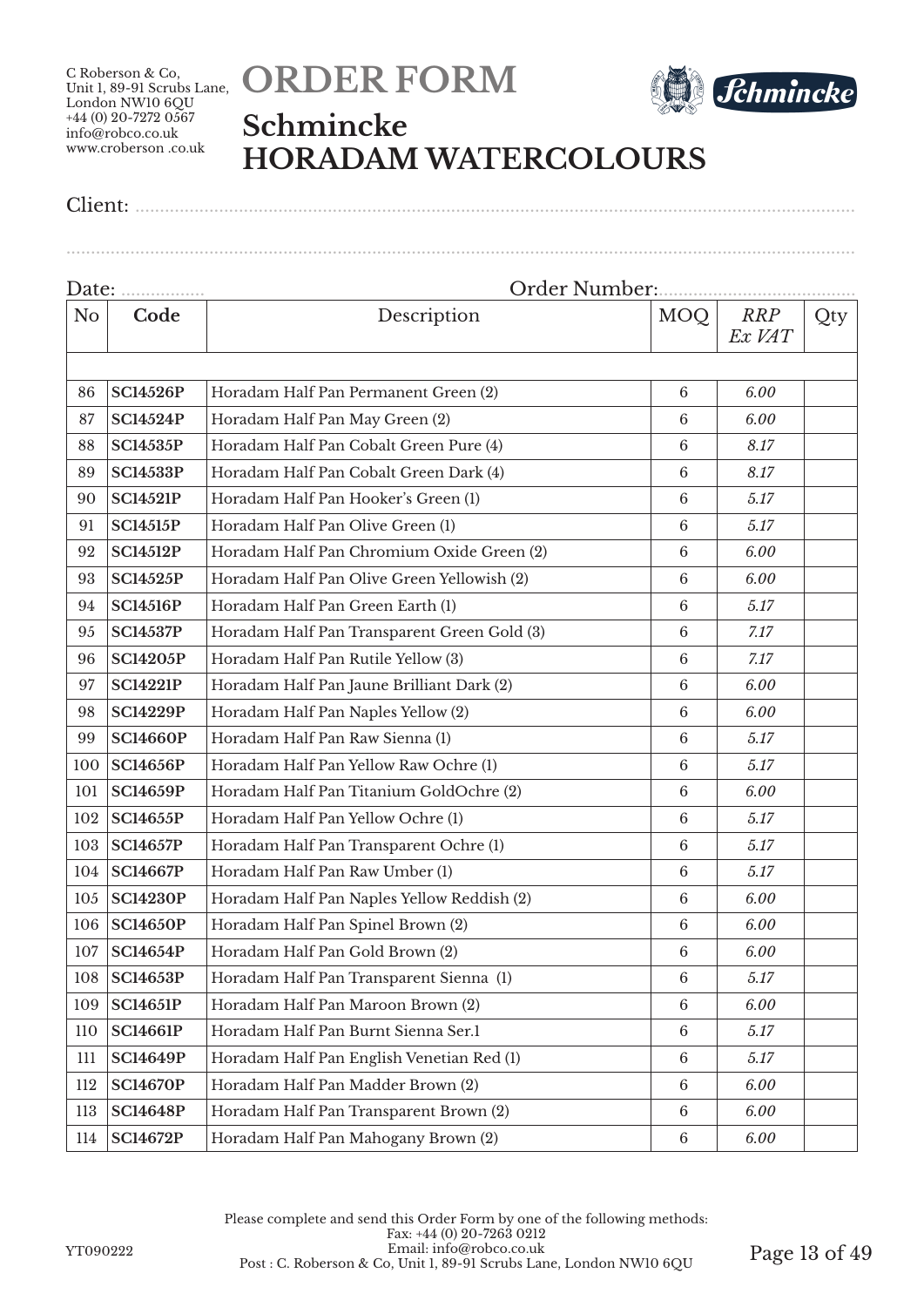



### **Schmincke HORADAM WATERCOLOURS**

................................................................................................................................................................

|                | Date:           |                                             |                 |                      |     |
|----------------|-----------------|---------------------------------------------|-----------------|----------------------|-----|
| N <sub>o</sub> | Code            | Description                                 | MOQ             | <b>RRP</b><br>Ex VAT | Qty |
| 115            | <b>SC14645P</b> | Horadam Half Pan Indian Red (1)             | 6               | 5.17                 |     |
| 116            | <b>SC14658P</b> | Horadam Half Pan Mars Brown (2)             | $6\phantom{1}6$ | 6.00                 |     |
| 117            | <b>SC14671P</b> | Horadam Half Pan Transparent Umber (2)      | $6\phantom{.}6$ | 6.00                 |     |
| 118            | <b>SC14668P</b> | Horadam Half Pan Burnt Umber (1)            | $6\phantom{.}6$ | 5.17                 |     |
| 119            | <b>SC14665P</b> | Horadam Half Pan Green Umber (1)            | $6\phantom{.}6$ | 5.17                 |     |
| 120            | <b>SC14669P</b> | Horadam Half Pan Vandyke Brown (1)          | 6               | 5.17                 |     |
| 121            | <b>SC14663P</b> | Horadam Half Pan Sepia Brown (1)            | $6\phantom{1}6$ | 5.17                 |     |
| 122            | <b>SC14662P</b> | Horadam Half Pan Sepia Brown Reddish (1)    | $6\phantom{.}6$ | 5.17                 |     |
| 123            | <b>SC14782P</b> | Horadam Half Pan Neutral Tint (1)           | $6\phantom{1}6$ | 5.17                 |     |
| 124            | <b>SC14785P</b> | Horadam Half Pan Neutral Grey (3)           | $6\phantom{1}6$ | 7.17                 |     |
| 125            | <b>SC14787P</b> | Horadam Half Pan Payne's Grey Bluish (1)    | $6\phantom{.}6$ | 5.17                 |     |
| 126            | <b>SC14784P</b> | Horadam Half Pan Perylene Green (2)         | $6\phantom{.}6$ | 6.00                 |     |
| 127            | <b>SC14783P</b> | Horadam Half Pan Schmincke Payne's Grey (1) | $6\phantom{1}6$ | 5.17                 |     |
| 128            | <b>SC14781P</b> | Horadam Half Pan Lamp Black (1)             | $6\phantom{1}6$ | 5.17                 |     |
| 129            | <b>SC14780P</b> | Horadam Half Pan Ivory Black (1)            | $6\phantom{.}6$ | 5.17                 |     |
| 130            | <b>SC14789P</b> | Horadam Half Pan Hematite Black (3)         | $6\phantom{.}6$ | 7.17                 |     |
| 131            | <b>SC14786P</b> | Horadam Half Pan Anthracite (1)             | $6\phantom{.}6$ | 5.17                 |     |
| 132            | <b>SC14788P</b> | Horadam Half Pan Graphite Grey (1)          | $\,6\,$         | 5.17                 |     |
| 133            | <b>SC14791P</b> | Horadam Half Pan Mars Black (1)             | $6\phantom{.}6$ | 5.17                 |     |
| 134            | <b>SC14894P</b> | Horadam Half Pan Silver (2)                 | $6\phantom{1}6$ | 6.00                 |     |
| 135            | <b>SC14893P</b> | Horadam Half Pan Gold (2)                   | $6\phantom{.}6$ | 6.00                 |     |
| 136            | <b>SC14920P</b> | Horadam Half Pan Brilliant Opera Rose (2)   | 6               | 6.00                 |     |
| 137            | <b>SC14930P</b> | Horadam Half Pan Brilliant Purple (2)       | $\,6\,$         | 6.00                 |     |
| 138            | <b>SC14940P</b> | Horadam Half Pan Brilliant Red Violet (2)   | 6               | 6.00                 |     |
| 139            | <b>SC14910P</b> | Horadam Half Pan Brilliant Blue Violet (2)  | $6\phantom{.}6$ | 6.00                 |     |
| 140            | <b>SC14031P</b> | Horadam Half Pan ONETZ oxgall (1)           | 6               | 5.17                 |     |
|                |                 |                                             |                 |                      |     |
|                |                 |                                             |                 |                      |     |
|                |                 |                                             |                 |                      |     |
|                |                 |                                             |                 |                      |     |
|                |                 |                                             |                 |                      |     |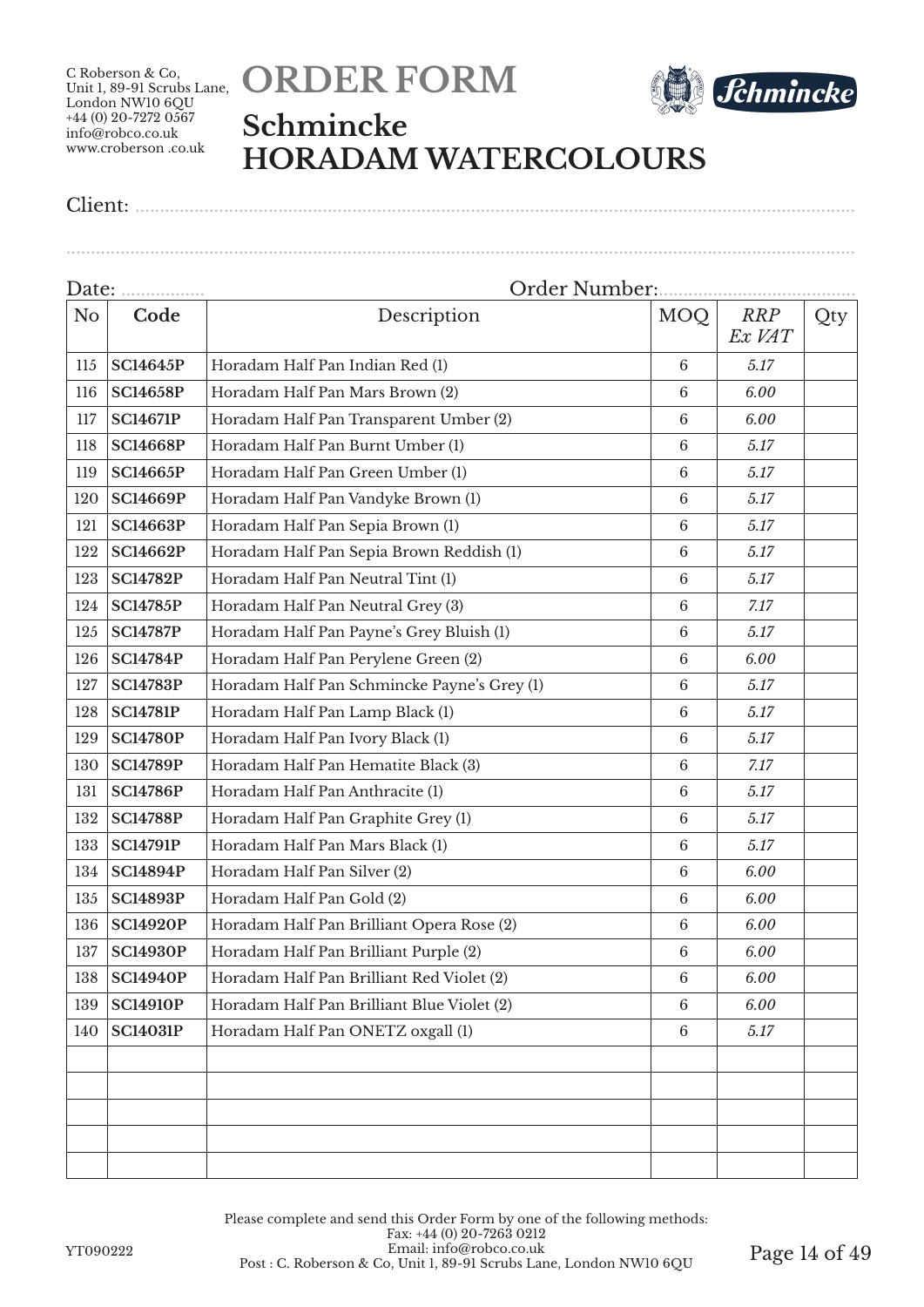



### **Schmincke HORADAM WATERCOLOURS**

Client: ..................................................................................................................................................

| N <sub>o</sub> | Code            | Description                                  | MOQ              | <b>RRP</b><br>Ex VAT | Qty |  |
|----------------|-----------------|----------------------------------------------|------------------|----------------------|-----|--|
|                |                 | <b>HORADAM FULL PANS</b>                     |                  |                      |     |  |
| $\mathbf{1}$   | <b>SC14101Q</b> | Horadam Full Pan Titanium White (1)          | 3                | 7.75                 |     |  |
| $\overline{2}$ | <b>SC14102Q</b> | Horadam Full Pan Perm. Chinese White (1)     | 3                | 7.75                 |     |  |
| 3              | <b>SC14206Q</b> | Horadam Full Pan Titanium Yellow (3)         | 3                | 10.75                |     |  |
| 4              | <b>SC14215Q</b> | Horadam Full Pan Lemon Yellow (1)            | 3                | 7.75                 |     |  |
| $\mathfrak{H}$ | <b>SC14223Q</b> | Horadam Full Pan Cadmium Yellow Lemon (3)    | 3                | 10.75                |     |  |
| $\,6\,$        | <b>SC14211Q</b> | Horadam Full Pan Chrom. Yellow Hue Lemon (2) | 3                | 9.00                 |     |  |
| $\overline{7}$ | <b>SC14207Q</b> | Horadam Full Pan Vanadium Yellow (4)         | $\boldsymbol{3}$ | 12.17                |     |  |
| 8              | <b>SC14224Q</b> | Horadam Full Pan Cadmium Yellow Light (3)    | 3                | 10.75                |     |  |
| 9              | <b>SC14216Q</b> | Horadam Full Pan Pure Yellow (2)             | $\boldsymbol{3}$ | 9.00                 |     |  |
| 10             | <b>SC14208Q</b> | Horadam Full Pan Aureolin Hue (3)            | 3                | 10.75                |     |  |
| 11             | <b>SC14225Q</b> | Horadam Full Pan Cadmium Yellow Medium (3)   | 3                | 10.75                |     |  |
| 12             | <b>SC14212Q</b> | Horadam Full Pan Chrom. Yellow Hue Light (2) | 3                | 9.00                 |     |  |
| 13             | <b>SC14209Q</b> | Horadam Full Pan Transparent Yellow (2)      | 3                | 9.00                 |     |  |
| 14             | <b>SC14219Q</b> | Horadam Full Pan Turner's Yellow (3)         | $\boldsymbol{3}$ | 10.75                |     |  |
| 15             | <b>SC14217Q</b> | Horadam Full Pan Quinacridone Gold Hue (2)   | 3                | 9.00                 |     |  |
| 16             | <b>SC14213Q</b> | Horadam Full Pan Chrom. Yellow Hue Deep (2)  | $\boldsymbol{3}$ | 9.00                 |     |  |
| 17             | <b>SC14226Q</b> | Horadam Full Pan Cadmium Yellow Deep (3)     | 3                | 10.75                |     |  |
| 18             | <b>SC14220Q</b> | Horadam Full Pan Indian Yellow (2)           | $\boldsymbol{3}$ | 9.00                 |     |  |
| 19             | <b>SC14222Q</b> | Horadam Full Pan Yellow Orange (2)           | $\sqrt{3}$       | 9.00                 |     |  |
| 20             | <b>SC14227Q</b> | Horadam Full Pan Cadmium Orange Light (3)    | 3                | 10.75                |     |  |
| 21             | <b>SC14214Q</b> | Horadam Full Pan Chromium Orange Hue (2)     | 3                | 9.00                 |     |  |
| 22             | <b>SC14228Q</b> | Horadam Full Pan Cadmium Orange Deep (3)     | $\boldsymbol{3}$ | 10.75                |     |  |
| 23             | <b>SC14218Q</b> | Horadam Full Pan Transparent Orange (2)      | $\boldsymbol{3}$ | 9.00                 |     |  |
| 24             | <b>SC14359Q</b> | Horadam Full Pan Saturn Red (1)              | $\boldsymbol{3}$ | 7.75                 |     |  |
| 25             | <b>SC14348Q</b> | Horadam Full Pan Cadmium Red Orange (3)      | $\boldsymbol{3}$ | 10.75                |     |  |
| 26             | <b>SC14360Q</b> | Horadam Full Pan Permanent Red Orange (3)    | $\boldsymbol{3}$ | 10.75                |     |  |
| $27\,$         | <b>SC14361Q</b> | Horadam Full Pan Permanent Red (3)           | 3                | 10.75                |     |  |
| 28             | <b>SC14349Q</b> | Horadam Full Pan Cadmium Red Lignt (3)       | $\rm 3$          | 10.75                |     |  |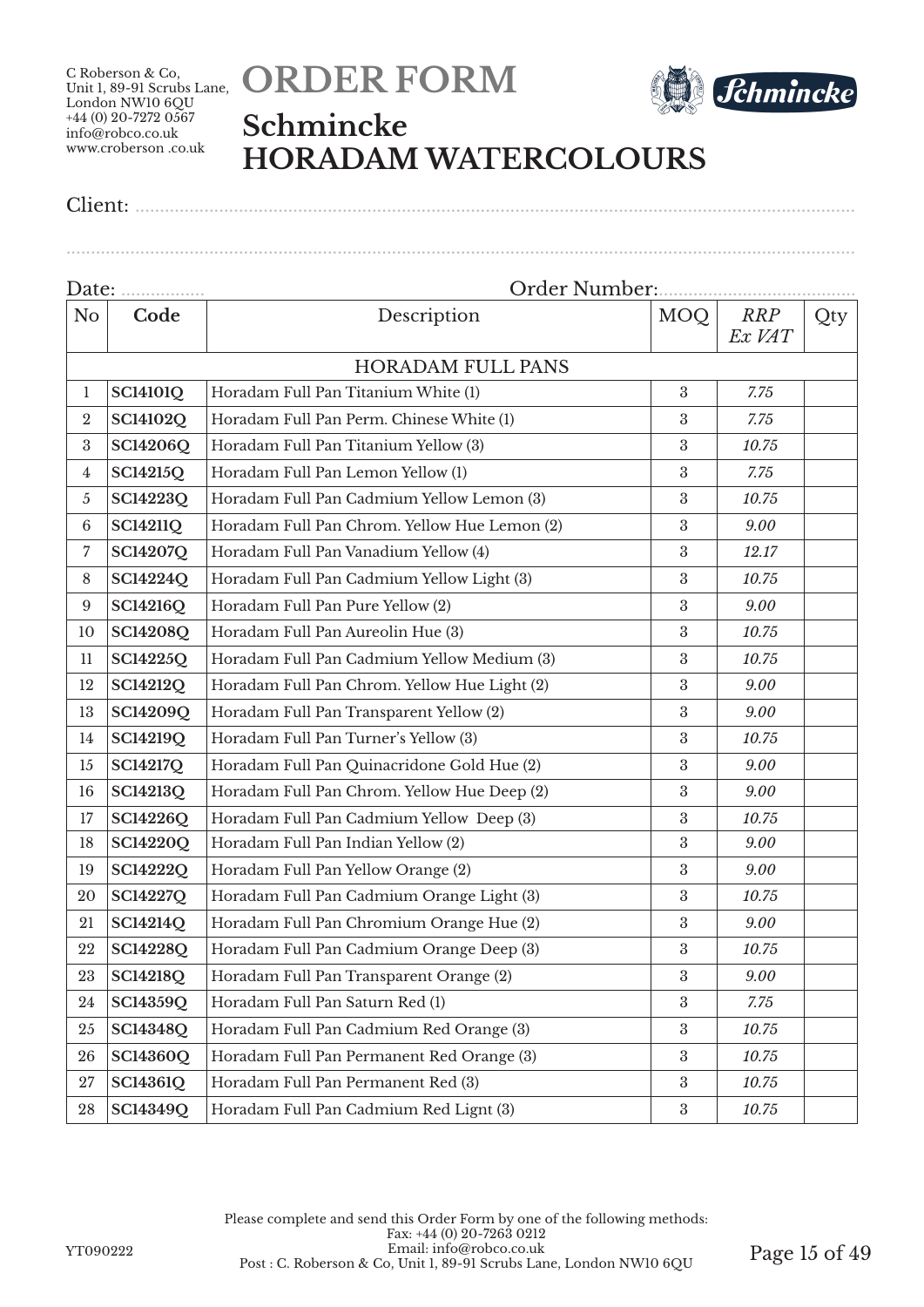



### **Schmincke HORADAM WATERCOLOURS**

Client: ..................................................................................................................................................

|                |                 | Order Number:                               |                  |                      |     |  |
|----------------|-----------------|---------------------------------------------|------------------|----------------------|-----|--|
| N <sub>o</sub> | Code            | Description                                 | MOQ              | <b>RRP</b><br>Ex VAT | Qty |  |
|                |                 |                                             |                  |                      |     |  |
| 29             | <b>SC14341Q</b> | Horadam Full Pan Geranium Red (3)           | $\boldsymbol{3}$ | 10.75                |     |  |
| 30             | SC14365Q        | Horadam Full Pan Vermilion (3)              | 3                | 10.75                |     |  |
| 31             | SC14342Q        | Horadam Full Pan Vermilion Light (2)        | $\boldsymbol{3}$ | 9.00                 |     |  |
| 32             | <b>SC14363Q</b> | Horadam Full Pan Scarlet Red (3)            | $\boldsymbol{3}$ | 10.75                |     |  |
| 33             | SC14347Q        | Horadam Full Pan Cadmium Red Medium (3)     | $\boldsymbol{3}$ | 10.75                |     |  |
| 34             | SC14343Q        | Horadam Full Pan Quinacridone Red Light (3) | $\boldsymbol{3}$ | 10.75                |     |  |
| 35             | SC14355Q        | Horadam Full Pan Transparent Red Deep (1)   | 3                | 7.75                 |     |  |
| 36             | <b>SC14350Q</b> | Horadam Full Pan Cadmium Red Deep (3)       | $\boldsymbol{3}$ | 10.75                |     |  |
| 37             | SC14366Q        | Horadam Full Pan Perylene Maroon (3)        | 3                | 10.75                |     |  |
| 38             | SC14344Q        | Horadam Full Pan Perylene Dark Red (3)      | $\boldsymbol{3}$ | 10.75                |     |  |
| 39             | <b>SC14357Q</b> | Horadam Full Pan Alizarin Crimson (1)       | $\boldsymbol{3}$ | 7.75                 |     |  |
| 40             | <b>SC14346Q</b> | Horadam Full Pan Ruby Red Deep (2)          | $\boldsymbol{3}$ | 9.00                 |     |  |
| 41             | <b>SC14358Q</b> | Horadam Full Pan Madder Lake Deep (2)       | $\boldsymbol{3}$ | 9.00                 |     |  |
| 42             | SC14354Q        | Horadam Full Pan Madder Red Dark (3)        | 3                | 10.75                |     |  |
| 43             | SC14362Q        | Horadam Full Pan Bordeaux (2)               | $\boldsymbol{3}$ | 9.00                 |     |  |
| 44             | <b>SC14356Q</b> | Horadam Full Pan Rose Madder (1)            | 3                | 7.75                 |     |  |
| 45             | SC14353Q        | Horadam Full Pan Permanent Carmine (3)      | $\boldsymbol{3}$ | 10.75                |     |  |
| 46             | <b>SC14351Q</b> | Horadam Full Pan Ruby Red (3)               | $\boldsymbol{3}$ | 10.75                |     |  |
| 47             | <b>SC14352Q</b> | Horadam Full Pan Magenta (3)                | $\boldsymbol{3}$ | 10.75                |     |  |
| 48             | SC14367Q        | Horadam Full Pan Purple Magenta (3)         | $\boldsymbol{3}$ | 10.75                |     |  |
| 49             | SC14369Q        | Horadam Full Pan Quinacridone Magenta (2)   | $\boldsymbol{3}$ | 9.00                 |     |  |
| 50             | SC14368Q        | Horadam Full Pan Quinacridone Violet (2)    | $\boldsymbol{3}$ | 9.00                 |     |  |
| 51             | <b>SC14370Q</b> | Horadam Full Pan Potters Pink (3)           | $\boldsymbol{3}$ | 10.75                |     |  |
| 52             | <b>SC14371Q</b> | Horadam Full Pan Perylene Violet (2)        | $\boldsymbol{3}$ | 9.00                 |     |  |
| 53             | <b>SC14472Q</b> | Horadam Full Pan Quinacridone Purple (2)    | $\boldsymbol{3}$ | 9.00                 |     |  |
| 54             | <b>SC14474Q</b> | Horadam Full Pan Manganese Violet (3)       | $\boldsymbol{3}$ | 10.75                |     |  |
| 55             | <b>SC14476Q</b> | Horadam Full Pan Schmincke Violet (2)       | $\boldsymbol{3}$ | 9.00                 |     |  |
| 56             | <b>SC14473Q</b> | Horadam Full Pan Cobalt Violet Hue (3)      | $\boldsymbol{3}$ | 10.75                |     |  |
| 57             | <b>SC14495Q</b> | Horadam Full Pan Ultramarine Violet (2)     | $\rm 3$          | 9.00                 |     |  |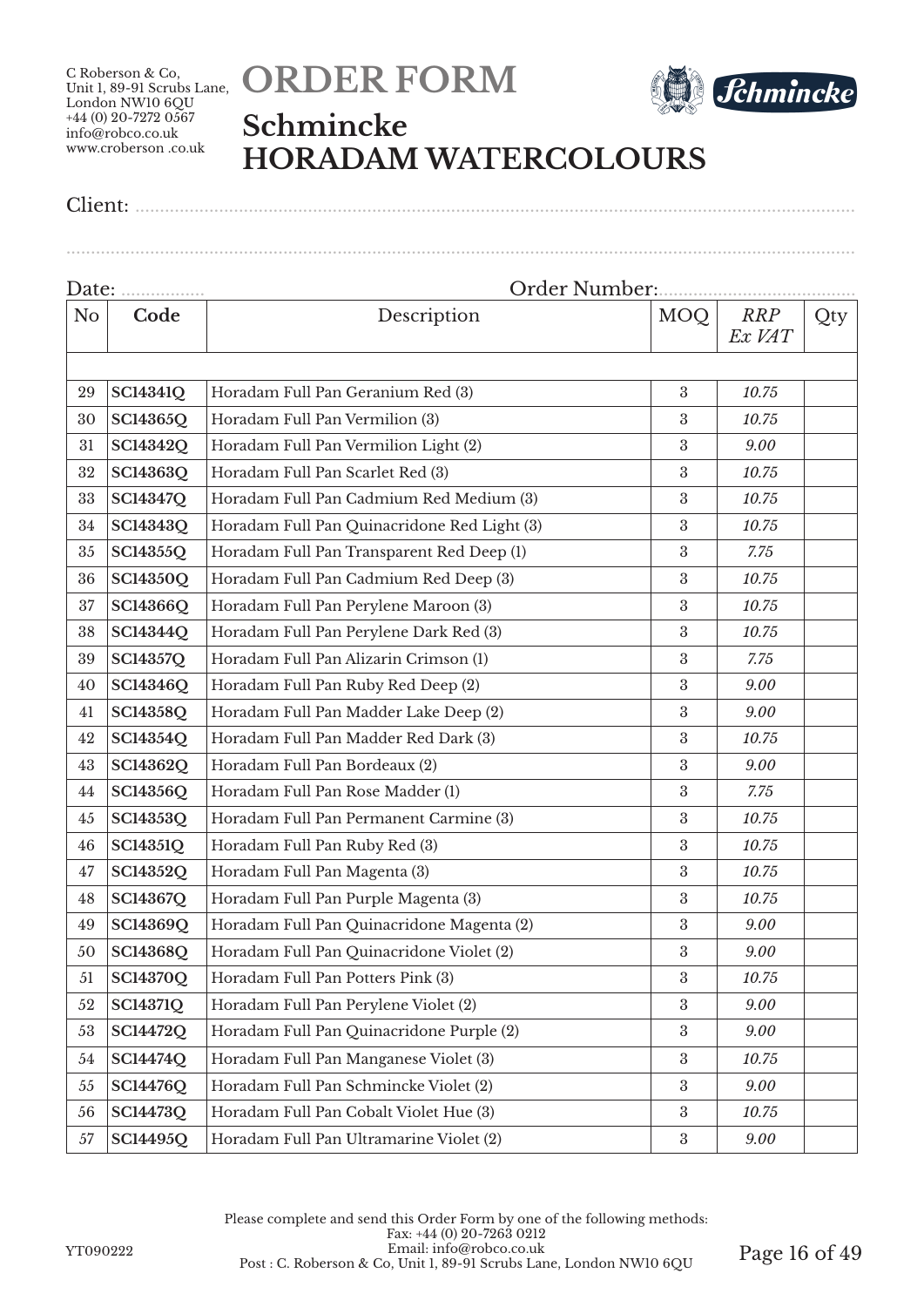



## **Schmincke HORADAM WATERCOLOURS**

Client: ..................................................................................................................................................

| Date:          |                 | Order Number<br>                             |                  |                      |     |  |  |
|----------------|-----------------|----------------------------------------------|------------------|----------------------|-----|--|--|
| N <sub>o</sub> | Code            | Description                                  | MOQ              | <b>RRP</b><br>Ex VAT | Qty |  |  |
|                |                 |                                              |                  |                      |     |  |  |
| 58             | <b>SC14482Q</b> | Horadam Full Pan Delft Blue (3)              | 3                | 10.75                |     |  |  |
| 59             | <b>SC14485Q</b> | Horadam Full Pan Indigo (2)                  | 3                | 9.00                 |     |  |  |
| 60             | <b>SC14498Q</b> | Horadam Full Pan Dark Blue (3)               | $\boldsymbol{3}$ | 10.75                |     |  |  |
| 61             | <b>SC14477Q</b> | Horadam Full Pan Phthalo Sapphire Blue (2)   | $\boldsymbol{3}$ | 9.00                 |     |  |  |
| 62             | <b>SC14488Q</b> | Horadam Full Pan Cobalt Blue Deep (4)        | $\boldsymbol{3}$ | 12.17                |     |  |  |
| 63             | <b>SC14493Q</b> | Horadam Full Pan French Ultramarine (2)      | $\boldsymbol{3}$ | 9.00                 |     |  |  |
| 64             | <b>SC14494Q</b> | Horadam Full Pan Ultramarine Finest (2)      | 3                | 9.00                 |     |  |  |
| 65             | <b>SC14496Q</b> | Horadam Full Pan Ultramarine Blue (2)        | $\boldsymbol{3}$ | 9.00                 |     |  |  |
| 66             | <b>SC14487Q</b> | Horadam Full Pan Cobalt Blue Light (4)       | 3                | 12.17                |     |  |  |
| 67             | <b>SC14486Q</b> | Horadam Full Pan Cobalt Blue Hue (1)         | $\boldsymbol{3}$ | 7.75                 |     |  |  |
| 68             | <b>SC14480Q</b> | Horadam Full Pan Montana Blue (1)            | $\boldsymbol{3}$ | 7.75                 |     |  |  |
| 69             | <b>SC14483Q</b> | Horadam Full Pan Cobalt Azure (4)            | $\boldsymbol{3}$ | 12.17                |     |  |  |
| 70             | <b>SC14492Q</b> | Horadam Full Pan Prussian Blue (1)           | $\boldsymbol{3}$ | 7.75                 |     |  |  |
| 71             | <b>SC14491Q</b> | Horadam Full Pan Paris Blue (2)              | 3                | 9.00                 |     |  |  |
| 72             | <b>SC14484Q</b> | Horadam Full Pan Phthalo Blue (1)            | $\boldsymbol{3}$ | 7.75                 |     |  |  |
| 73             | <b>SC14481Q</b> | Horadam Full Pan Cerulean Blue Hue (1)       | 3                | 7.75                 |     |  |  |
| 74             | <b>SC14479Q</b> | Horadam Full Pan Helio Cerulean (1)          | $\boldsymbol{3}$ | 7.75                 |     |  |  |
| 75             | <b>SC14499Q</b> | Horadam Full Pan Cobalt Cerulean (4)         | $\boldsymbol{3}$ | 12.17                |     |  |  |
| 76             | <b>SC14475Q</b> | Horadam Full Pan Helio Turquoise (1)         | $\boldsymbol{3}$ | 7.75                 |     |  |  |
| 77             | SC14509Q        | Horadam Full Pan Cobalt Turquoise (4)        | $\boldsymbol{3}$ | 12.17                |     |  |  |
| 78             | <b>SC14487Q</b> | Horadam Full Pan Cobalt Green Turquoise (4)  | $\boldsymbol{3}$ | 12.17                |     |  |  |
| 79             | <b>SC14528Q</b> | Horadam Full PanPrussian Green (2)           | $\boldsymbol{3}$ | 9.00                 |     |  |  |
| 80             | <b>SC14513Q</b> | Horadam Full PanViridian (3)                 | $\boldsymbol{3}$ | 10.75                |     |  |  |
| 81             | <b>SC14511Q</b> | Horadam Full PanChrom. Oxide Green Brill (2) | $\boldsymbol{3}$ | 9.00                 |     |  |  |
| 82             | <b>SC14519Q</b> | Horadam Full PanPhthalo Green (1)            | $\boldsymbol{3}$ | 7.75                 |     |  |  |
| 83             | <b>SC14514Q</b> | Horadam Full PanHelio Green (2)              | $\boldsymbol{3}$ | 9.00                 |     |  |  |
| 84             | <b>SC14534Q</b> | Horadam Full Pan Permanent Green Olive (2)   | 3                | 9.00                 |     |  |  |
| 85             | <b>SC14530Q</b> | Horadam Full Pan Sap Green (2)               | $\rm 3$          | 9.00                 |     |  |  |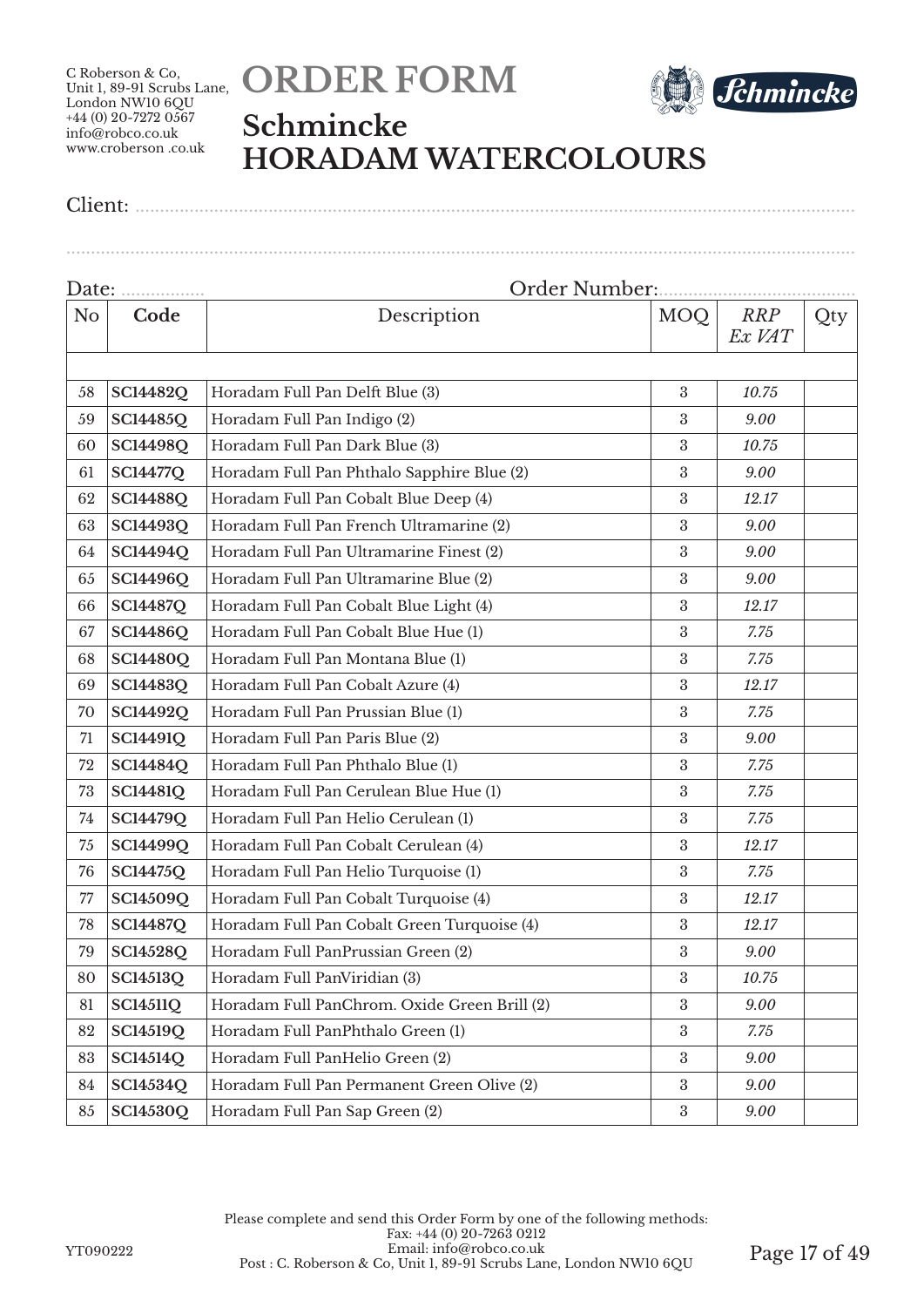



### **Schmincke HORADAM WATERCOLOURS**

................................................................................................................................................................

|                | Date:           |                                             |                  |                      |     |  |  |
|----------------|-----------------|---------------------------------------------|------------------|----------------------|-----|--|--|
| N <sub>o</sub> | Code            | Description                                 | <b>MOQ</b>       | <b>RRP</b><br>Ex VAT | Qty |  |  |
| 86             | <b>SC14526Q</b> | Horadam Full Pan Permanent Green (2)        | 3                | 9.00                 |     |  |  |
| 87             | SC14524Q        | Horadam Full Pan May Green (2)              | 3                | 9.00                 |     |  |  |
| 88             | SC14535Q        | Horadam Full Pan Cobalt Green Pure (4)      | $\boldsymbol{3}$ | 12.17                |     |  |  |
| 89             | SC14533Q        | Horadam Full Pan Cobalt Green Dark (4)      | 3                | 12.17                |     |  |  |
| 90             | <b>SC14521Q</b> | Horadam Full Pan Hooker's Green (1)         | $\boldsymbol{3}$ | 7.75                 |     |  |  |
| 91             | <b>SC14515Q</b> | Horadam Full Pan Olive Green (1)            | 3                | 7.75                 |     |  |  |
| 92             | <b>SC14512Q</b> | Horadam Full Pan Chromium Oxide Green (2)   | $\boldsymbol{3}$ | 9.00                 |     |  |  |
| 93             | <b>SC14525Q</b> | Horadam Full Pan Olive Green Yellowish (2)  | $\boldsymbol{3}$ | 9.00                 |     |  |  |
| 94             | <b>SC14516Q</b> | Horadam Full Pan Green Earth (1)            | 3                | 7.75                 |     |  |  |
| 95             | <b>SC14537Q</b> | Horadam Full Pan Transparent Green Gold (3) | $\boldsymbol{3}$ | 10.75                |     |  |  |
| 96             | <b>SC14205Q</b> | Horadam Full Pan Rutile Yellow (3)          | 3                | 10.75                |     |  |  |
| 97             | <b>SC14221Q</b> | Horadam Full Pan Jaune Brilliant Dark (2)   | 3                | 9.00                 |     |  |  |
| 98             | <b>SC14229Q</b> | Horadam Full Pan Naples Yellow (2)          | 3                | 9.00                 |     |  |  |
| 99             | <b>SC14660Q</b> | Horadam Full Pan Raw Sienna (1)             | $\boldsymbol{3}$ | 7.75                 |     |  |  |
| 100            | <b>SC14656Q</b> | Horadam Full Pan Yellow Raw Ochre (1)       | $\boldsymbol{3}$ | 7.75                 |     |  |  |
| 101            | SC14659Q        | Horadam Full Pan Titanium GoldOchre (2)     | 3                | 9.00                 |     |  |  |
| 102            | <b>SC14655Q</b> | Horadam Full Pan Yellow Ochre (1)           | $\boldsymbol{3}$ | 7.75                 |     |  |  |
| 103            | <b>SC14657Q</b> | Horadam Full Pan Transparent Ochre (1)      | $\boldsymbol{3}$ | 7.75                 |     |  |  |
| 104            | <b>SC14667Q</b> | Horadam Full Pan Raw Umber (1)              | $\boldsymbol{3}$ | 7.75                 |     |  |  |
| 105            | <b>SC14230Q</b> | Horadam Full Pan Naples Yellow Reddish (2)  | $\boldsymbol{3}$ | 9.00                 |     |  |  |
| 106            | <b>SC14650Q</b> | Horadam Full Pan Spinel Brown (2)           | $\boldsymbol{3}$ | 9.00                 |     |  |  |
| 107            | SC14654Q        | Horadam Full Pan Gold Brown (2)             | $\boldsymbol{3}$ | 9.00                 |     |  |  |
| 108            | SC14653Q        | Horadam Full Pan Transparent Sienna (1)     | $\boldsymbol{3}$ | 7.75                 |     |  |  |
| 109            | <b>SC14651Q</b> | Horadam Full Pan Maroon Brown (2)           | $\boldsymbol{3}$ | 9.00                 |     |  |  |
| 110            | SC14661Q        | Horadam Full Pan Burnt Sienna Ser.1         | 3                | 7.75                 |     |  |  |
| 111            | <b>SC14649Q</b> | Horadam Full Pan English Venetian Red (1)   | $\boldsymbol{3}$ | 7.75                 |     |  |  |
| 112            | <b>SC14670Q</b> | Horadam Full Pan Madder Brown (2)           | $\boldsymbol{3}$ | 9.00                 |     |  |  |
| 113            | <b>SC14648Q</b> | Horadam Full Pan Transparent Brown (2)      | $\boldsymbol{3}$ | 9.00                 |     |  |  |
| 114            | <b>SC14672Q</b> | Horadam Full Pan Mahogany Brown (2)         | $\rm 3$          | 9.00                 |     |  |  |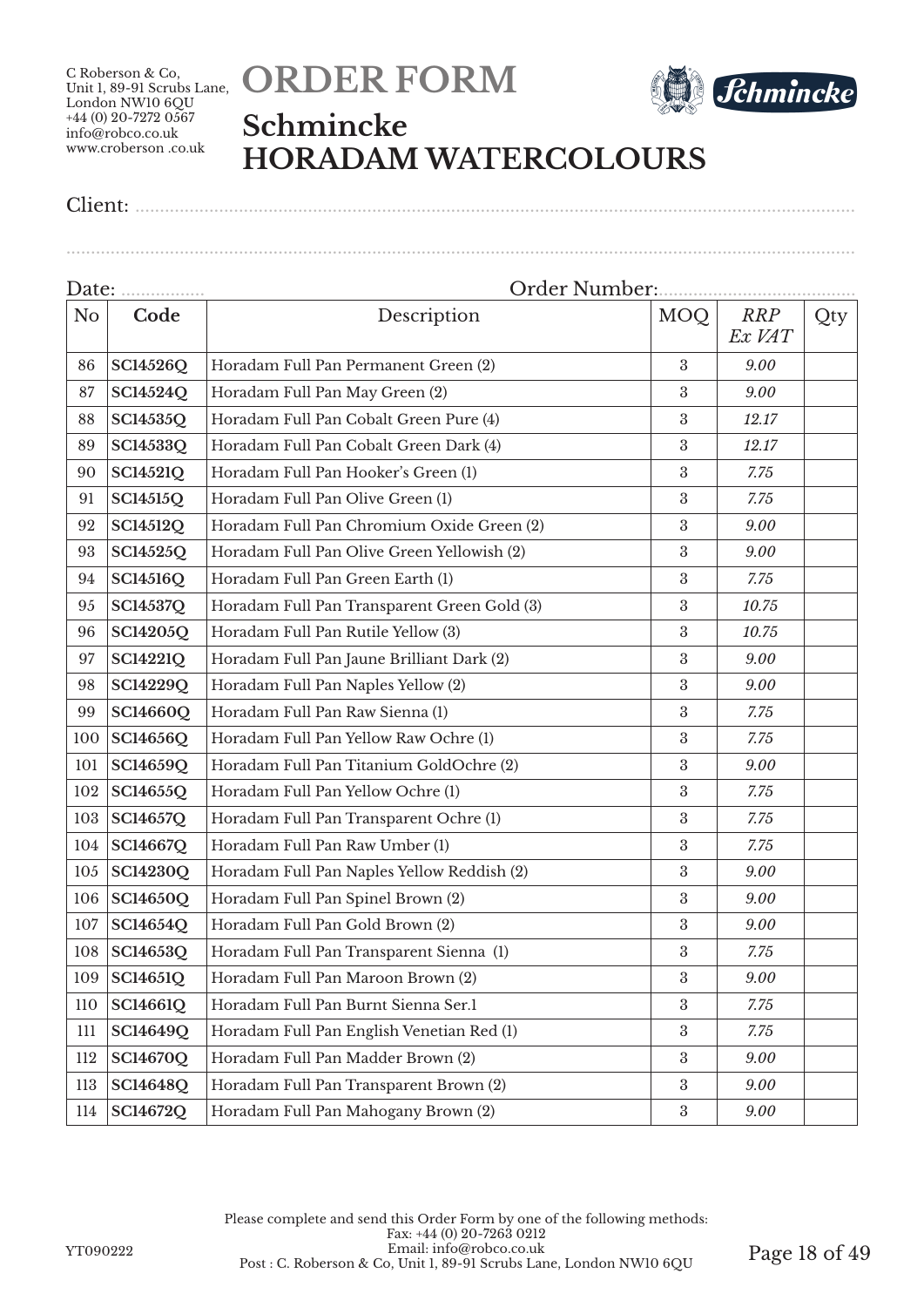



## **Schmincke HORADAM WATERCOLOURS**

Client: ..................................................................................................................................................

| Date: <u></u> |                 | Order Number:                               |                  |                      |     |  |
|---------------|-----------------|---------------------------------------------|------------------|----------------------|-----|--|
| No            | Code            | Description                                 | MOQ              | <b>RRP</b><br>Ex VAT | Qty |  |
| 115           | <b>SC14645Q</b> | Horadam Full Pan Indian Red (1)             | $\boldsymbol{3}$ | 7.75                 |     |  |
| 116           | SC14658Q        | Horadam Full Pan Mars Brown (2)             | 3                | 9.00                 |     |  |
| 117           | <b>SC14671Q</b> | Horadam Full Pan Transparent Umber (2)      | $\boldsymbol{3}$ | 9.00                 |     |  |
| 118           | SC14668Q        | Horadam Full Pan Burnt Umber (1)            | $\boldsymbol{3}$ | 7.75                 |     |  |
| 119           | SC14665Q        | Horadam Full Pan Green Umber (1)            | $\boldsymbol{3}$ | 7.75                 |     |  |
| 120           | SC14669Q        | Horadam Full Pan Vandyke Brown (1)          | 3                | 7.75                 |     |  |
| 121           | SC14663Q        | Horadam Full Pan Sepia Brown (1)            | 3                | 7.75                 |     |  |
| 122           | SC14662Q        | Horadam Full Pan Sepia Brown Reddish (1)    | $\boldsymbol{3}$ | 7.75                 |     |  |
| 123           | <b>SC14782Q</b> | Horadam Full Pan Neutral Tint (1)           | 3                | 7.75                 |     |  |
| 124           | <b>SC14785Q</b> | Horadam Full Pan Neutral Grey (3)           | $\boldsymbol{3}$ | 10.75                |     |  |
| 125           | <b>SC14787Q</b> | Horadam Full Pan Payne's Grey Bluish (1)    | $\boldsymbol{3}$ | 7.75                 |     |  |
| 126           | <b>SC14784Q</b> | Horadam Full Pan Perylene Green (2)         | $\boldsymbol{3}$ | 9.00                 |     |  |
| 127           | <b>SC14783O</b> | Horadam Full Pan Schmincke Payne's Grey (1) | $\boldsymbol{3}$ | 7.75                 |     |  |
| 128           | <b>SC14781Q</b> | Horadam Full Pan Lamp Black (1)             | 3                | 7.75                 |     |  |
| 129           | <b>SC14780Q</b> | Horadam Full Pan Ivory Black (1)            | $\boldsymbol{3}$ | 7.75                 |     |  |
| 130           | <b>SC14789Q</b> | Horadam Full Pan Hematite Black (3)         | 3                | 10.75                |     |  |
| 131           | <b>SC14786Q</b> | Horadam Full Pan Anthracite (1)             | $\boldsymbol{3}$ | 7.75                 |     |  |
| 132           | <b>SC14788Q</b> | Horadam Full Pan Graphite Grey (1)          | $\boldsymbol{3}$ | 7.75                 |     |  |
| 133           | <b>SC14791Q</b> | Horadam Full Pan Mars Black (1)             | $\boldsymbol{3}$ | 7.75                 |     |  |
| 134           | SC14894Q        | Horadam Full Pan Silver (2)                 | $\boldsymbol{3}$ | 9.00                 |     |  |
| 135           | SC14893Q        | Horadam Full Pan Gold (2)                   | $\boldsymbol{3}$ | 9.00                 |     |  |
| 136           | <b>SC14920Q</b> | Horadam Full Pan Brilliant Opera Rose (2)   | $\boldsymbol{3}$ | 9.00                 |     |  |
| 137           | <b>SC14930Q</b> | Horadam Full Pan Brilliant Purple (2)       | $\boldsymbol{3}$ | 9.00                 |     |  |
| 138           | <b>SC14940Q</b> | Horadam Full Pan Brilliant Red Violet (2)   | $\boldsymbol{3}$ | 9.00                 |     |  |
| 139           | <b>SC14910Q</b> | Horadam Full Pan Brilliant Blue Violet (2)  | $\boldsymbol{3}$ | 9.00                 |     |  |
| 140           | <b>SC14031Q</b> | Horadam Full Pan ONETZ oxgall (1)           | $\boldsymbol{3}$ | 7.75                 |     |  |
|               |                 |                                             |                  |                      |     |  |
|               |                 |                                             |                  |                      |     |  |
|               |                 |                                             |                  |                      |     |  |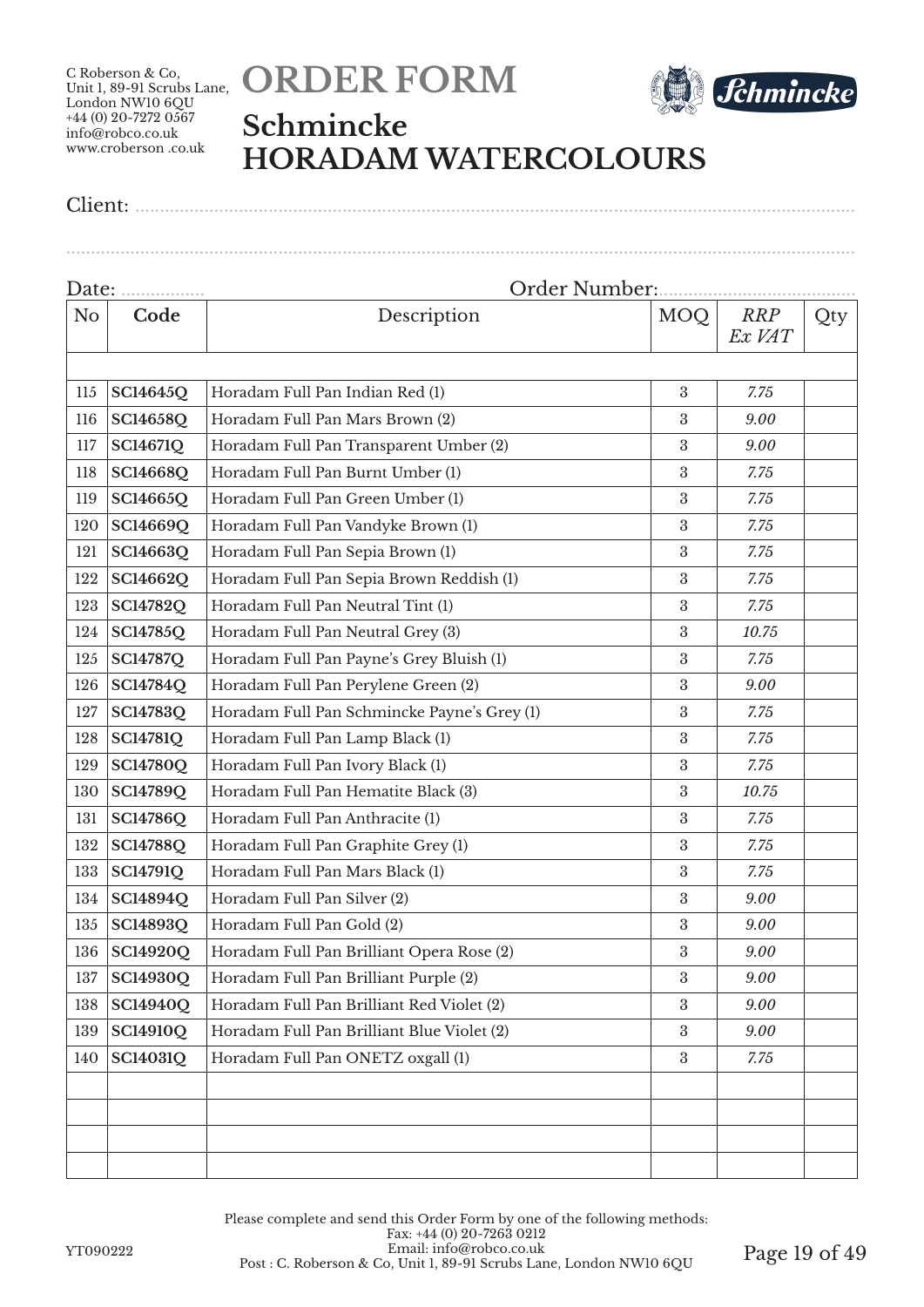



### **Schmincke HORADAM WATERCOLOURS**

Client: ..................................................................................................................................................

| Date: <u></u>   |                           | Order Number                                  |                  |                      |     |  |
|-----------------|---------------------------|-----------------------------------------------|------------------|----------------------|-----|--|
| N <sub>o</sub>  | Code                      | Description                                   | MOQ              | <b>RRP</b><br>Ex VAT | Qty |  |
|                 | <b>HORADAM 5 ml TUBES</b> |                                               |                  |                      |     |  |
| $\mathbf{1}$    | <b>SC14101A</b>           | Horadam 5 ml Tube Titanium Opaque White (1)   | $\boldsymbol{3}$ | 5.42                 |     |  |
| $\overline{2}$  | <b>SC14102A</b>           | Horadam 5 ml Tube Perm. Chinese White (1)     | $\boldsymbol{3}$ | 5.42                 |     |  |
| 3               | <b>SC14206A</b>           | Horadam 5 ml Tube Titanium Yellow (3)         | $\sqrt{3}$       | 7.58                 |     |  |
| 4               | <b>SC14215A</b>           | Horadam 5 ml Tube Lemon Yellow (1)            | $\boldsymbol{3}$ | 5.42                 |     |  |
| $\mathfrak{H}$  | <b>SC14223A</b>           | Horadam 5 ml Tube Cadmium Yellow Lemon (3)    | $\sqrt{3}$       | 7.58                 |     |  |
| $6\phantom{.}6$ | <b>SC14211A</b>           | Horadam 5 ml Tube Chrom. Yellow Hue Lemon (2) | $\sqrt{3}$       | 6.25                 |     |  |
| 7               | <b>SC14207A</b>           | Horadam 5 ml Tube Vanadium Yellow (4)         | $\boldsymbol{3}$ | 9.33                 |     |  |
| 8               | <b>SC14224A</b>           | Horadam 5 ml Tube Cadmium Yellow Light (3)    | $\sqrt{3}$       | 7.58                 |     |  |
| 9               | <b>SC14216A</b>           | Horadam 5 ml Tube Pure Yellow (2)             | $\boldsymbol{3}$ | 6.25                 |     |  |
| 10              | <b>SC14208A</b>           | Horadam 5 ml Tube Aureolin Hue (3)            | $\sqrt{3}$       | 7.58                 |     |  |
| 11              | <b>SC14225A</b>           | Horadam 5 ml Tube Cadmium Yellow Medium (3)   | $\sqrt{3}$       | 7.58                 |     |  |
| 12              | <b>SC14212A</b>           | Horadam 5 ml Tube Chrom. Yellow Hue Light (2) | $\sqrt{3}$       | 6.25                 |     |  |
| 13              | <b>SC14209A</b>           | Horadam 5 ml Tube Transparent Yellow (2)      | $\boldsymbol{3}$ | 6.25                 |     |  |
| 14              | <b>SC14219A</b>           | Horadam 5 ml Tube Turner's Yellow (3)         | $\sqrt{3}$       | 7.58                 |     |  |
| 15              | <b>SC14217A</b>           | Horadam 5 ml Tube Quinacridone Gold Hue (2)   | $\sqrt{3}$       | 6.25                 |     |  |
| 16              | <b>SC14213A</b>           | Horadam 5 ml Tube Chrom. Yellow Hue Deep (2)  | $\boldsymbol{3}$ | 6.25                 |     |  |
| 17              | <b>SC14226A</b>           | Horadam 5 ml Tube Cadmium Yellow Deep (3)     | $\boldsymbol{3}$ | 7.58                 |     |  |
| 18              | <b>SC14220A</b>           | Horadam 5 ml Tube Indian Yellow (2)           | $\sqrt{3}$       | 6.25                 |     |  |
| 19              | <b>SC14222A</b>           | Horadam 5 ml Tube Yellow Orange (2)           | $\sqrt{3}$       | 6.25                 |     |  |
| 20              | <b>SC14227A</b>           | Horadam 5 ml Tube Cadmium Orange Light (3)    | $\sqrt{3}$       | 7.58                 |     |  |
| 21              | <b>SC14214A</b>           | Horadam 5 ml Tube Chromium Orange Hue (2)     | $\sqrt{3}$       | 6.25                 |     |  |
| 22              | <b>SC14228A</b>           | Horadam 5 ml Tube Cadmium Orange Deep (3)     | $\sqrt{3}$       | 7.58                 |     |  |
| 23              | <b>SC14218A</b>           | Horadam 5 ml Tube Transparent Orange (2)      | $\sqrt{3}$       | 6.25                 |     |  |
| 24              | <b>SC14359A</b>           | Horadam 5 ml Tube Saturn Red (1)              | $\boldsymbol{3}$ | 5.42                 |     |  |
| 25              | <b>SC14348A</b>           | Horadam 5 ml Tube Cadmium Red Orange (3)      | $\sqrt{3}$       | 7.58                 |     |  |
| 26              | <b>SC14360A</b>           | Horadam 5 ml Tube Permanent Red Orange (3)    | $\boldsymbol{3}$ | 7.58                 |     |  |
| $27\,$          | <b>SC14361A</b>           | Horadam 5 ml Tube Permanent Red (3)           | $\boldsymbol{3}$ | 7.58                 |     |  |
| 28              | <b>SC14349A</b>           | Horadam 5 ml Tube Cadmium Red Lignt (3)       | $\,3\,$          | 7.58                 |     |  |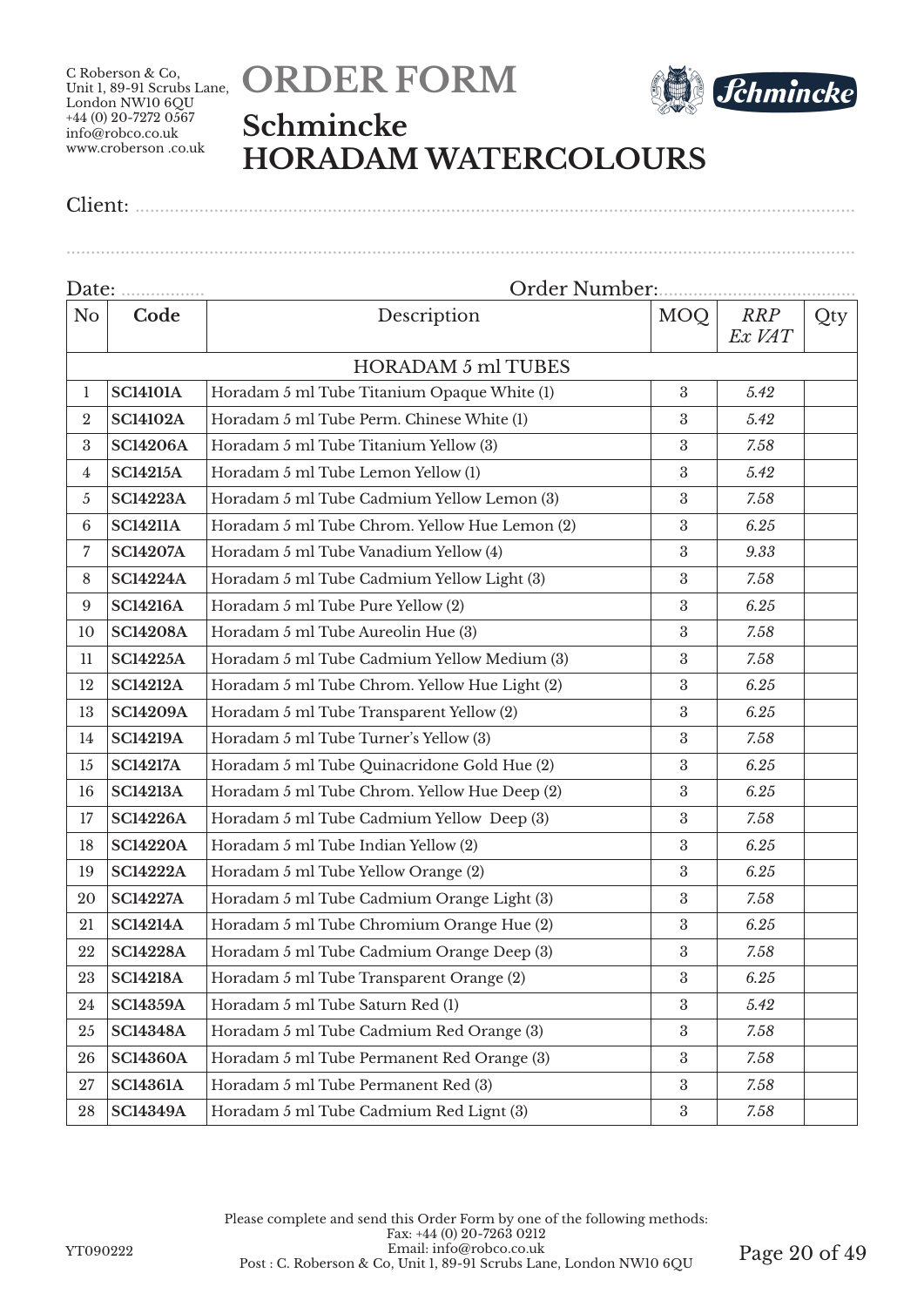



### **Schmincke HORADAM WATERCOLOURS**

Client: ..................................................................................................................................................

| N <sub>o</sub> | Code            | Description                                  | MOQ              | <b>RRP</b><br>Ex VAT | Qty |  |
|----------------|-----------------|----------------------------------------------|------------------|----------------------|-----|--|
|                |                 |                                              |                  |                      |     |  |
| 29             | <b>SC14341A</b> | Horadam 5 ml Tube Geranium Red (3)           | $\sqrt{3}$       | 7.58                 |     |  |
| 30             | <b>SC14365A</b> | Horadam 5 ml Tube Vermilion (3)              | $\boldsymbol{3}$ | 7.58                 |     |  |
| 31             | <b>SC14342A</b> | Horadam 5 ml Tube Vermilion Light (2)        | $\boldsymbol{3}$ | 6.25                 |     |  |
| 32             | <b>SC14363A</b> | Horadam 5 ml Tube Scarlet Red (3)            | 3                | 7.58                 |     |  |
| 33             | <b>SC14347A</b> | Horadam 5 ml Tube Cadmium Red Medium (3)     | $\boldsymbol{3}$ | 7.58                 |     |  |
| 34             | <b>SC14343A</b> | Horadam 5 ml Tube Quinacridone Red Light (3) | $\boldsymbol{3}$ | 7.58                 |     |  |
| 35             | <b>SC14355A</b> | Horadam 5 ml Tube Transparent Red Deep (1)   | $\boldsymbol{3}$ | 5.42                 |     |  |
| 36             | <b>SC14350A</b> | Horadam 5 ml Tube Cadmium Red Deep (3)       | $\boldsymbol{3}$ | 7.58                 |     |  |
| 37             | <b>SC14366A</b> | Horadam 5 ml Tube Perylene Maroon (3)        | $\boldsymbol{3}$ | 7.58                 |     |  |
| 38             | <b>SC14344A</b> | Horadam 5 ml Tube Perylene Dark Red (3)      | $\boldsymbol{3}$ | 7.58                 |     |  |
| 39             | <b>SC14357A</b> | Horadam 5 ml Tube Alizarin Crimson (1)       | $\boldsymbol{3}$ | 5.42                 |     |  |
| 40             | <b>SC14346A</b> | Horadam 5 ml Tube Ruby Red Deep (2)          | $\boldsymbol{3}$ | 6.25                 |     |  |
| 41             | <b>SC14358A</b> | Horadam 5 ml Tube Madder Lake Deep (2)       | 3                | 6.25                 |     |  |
| 42             | <b>SC14354A</b> | Horadam 5 ml Tube Madder Red Dark (3)        | 3                | 7.58                 |     |  |
| 43             | <b>SC14362A</b> | Horadam 5 ml Tube Bordeaux (2)               | $\boldsymbol{3}$ | 6.25                 |     |  |
| 44             | <b>SC14356A</b> | Horadam 5 ml Tube Rose Madder (1)            | $\boldsymbol{3}$ | 5.42                 |     |  |
| 45             | <b>SC14353A</b> | Horadam 5 ml Tube Permanent Carmine (3)      | $\boldsymbol{3}$ | 7.58                 |     |  |
| 46             | <b>SC14351A</b> | Horadam 5 ml Tube Ruby Red (3)               | $\boldsymbol{3}$ | 7.58                 |     |  |
| 47             | <b>SC14352A</b> | Horadam 5 ml Tube Magenta (3)                | $\boldsymbol{3}$ | 7.58                 |     |  |
| 48             | <b>SC14367A</b> | Horadam 5 ml Tube Purple Magenta (3)         | 3                | 7.58                 |     |  |
| 49             | <b>SC14369A</b> | Horadam 5 ml Tube Quinacridone Magenta (2)   | $\boldsymbol{3}$ | $6.25\,$             |     |  |
| 50             | <b>SC14368A</b> | Horadam 5 ml Tube Quinacridone Violet (2)    | $\boldsymbol{3}$ | 6.25                 |     |  |
| 51             | <b>SC14370A</b> | Horadam 5 ml Tube Potters Pink (3)           | $\rm 3$          | 7.58                 |     |  |
| 52             | <b>SC14371A</b> | Horadam 5 ml Tube Perylene Violet (2)        | $\boldsymbol{3}$ | 6.25                 |     |  |
| 53             | <b>SC14472A</b> | Horadam 5 ml Tube Quinacridone Purple (2)    | $\boldsymbol{3}$ | 6.25                 |     |  |
| 54             | <b>SC14474A</b> | Horadam 5 ml Tube Manganese Violet (3)       | $\boldsymbol{3}$ | 7.58                 |     |  |
| 55             | <b>SC14476A</b> | Horadam 5 ml Tube Schmincke Violet (2)       | 3                | 6.25                 |     |  |
| 56             | <b>SC14473A</b> | Horadam 5 ml Tube Cobalt Violet Hue (3)      | $\rm 3$          | 7.58                 |     |  |
| 57             | <b>SC14495A</b> | Horadam 5 ml Tube Ultramarine Violet (2)     | $\rm 3$          | $6.25\,$             |     |  |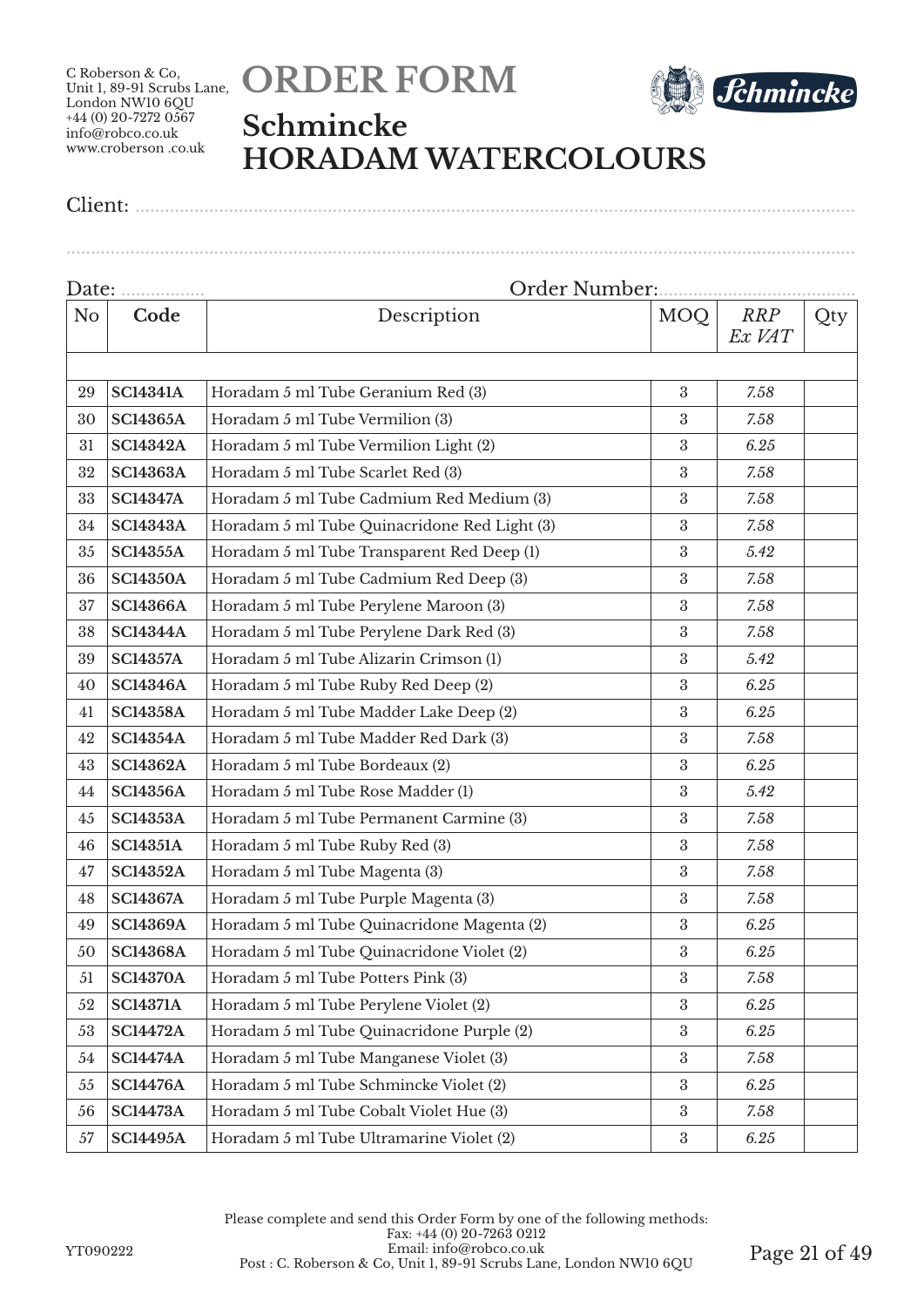



## **Schmincke HORADAM WATERCOLOURS**

Client: ..................................................................................................................................................

| Date: <u></u>  |                 |                                                |                  |                      |     |  |
|----------------|-----------------|------------------------------------------------|------------------|----------------------|-----|--|
| N <sub>o</sub> | Code            | Description                                    | <b>MOQ</b>       | <b>RRP</b><br>Ex VAT | Qty |  |
|                |                 |                                                |                  |                      |     |  |
| 58             | <b>SC14482A</b> | Horadam 5 ml Tube Delft Blue (3)               | $\boldsymbol{3}$ | 7.58                 |     |  |
| 59             | <b>SC14485A</b> | Horadam 5 ml Tube Indigo (2)                   | 3                | 6.25                 |     |  |
| 60             | <b>SC14498A</b> | Horadam 5 ml Tube Dark Blue (3)                | $\boldsymbol{3}$ | 7.58                 |     |  |
| 61             | <b>SC14477A</b> | Horadam 5 ml Tube Phthalo Sapphire Blue (2)    | $\boldsymbol{3}$ | 6.25                 |     |  |
| 62             | <b>SC14488A</b> | Horadam 5 ml Tube Cobalt Blue Deep (4)         | $\boldsymbol{3}$ | 9.33                 |     |  |
| 63             | <b>SC14493A</b> | Horadam 5 ml Tube French Ultramarine (2)       | 3                | 6.25                 |     |  |
| 64             | <b>SC14494A</b> | Horadam 5 ml Tube Ultramarine Finest (2)       | 3                | 6.25                 |     |  |
| 65             | <b>SC14496A</b> | Horadam 5 ml Tube Ultramarine Blue (2)         | $\boldsymbol{3}$ | 6.25                 |     |  |
| 66             | <b>SC14487A</b> | Horadam 5 ml Tube Cobalt Blue Light (4)        | 3                | 9.33                 |     |  |
| 67             | <b>SC14486A</b> | Horadam 5 ml Tube Cobalt Blue Hue (1)          | $\boldsymbol{3}$ | 5.42                 |     |  |
| 68             | <b>SC14480A</b> | Horadam 5 ml Tube Montana Blue (1)             | $\boldsymbol{3}$ | 5.42                 |     |  |
| 69             | <b>SC14483A</b> | Horadam 5 ml Tube Cobalt Azure (4)             | $\boldsymbol{3}$ | 9.33                 |     |  |
| 70             | <b>SC14492A</b> | Horadam 5 ml Tube Prussian Blue (1)            | $\boldsymbol{3}$ | 5.42                 |     |  |
| 71             | <b>SC14491A</b> | Horadam 5 ml Tube Paris Blue (2)               | 3                | 6.25                 |     |  |
| 72             | <b>SC14484A</b> | Horadam 5 ml Tube Phthalo Blue (1)             | $\boldsymbol{3}$ | 5.42                 |     |  |
| 73             | <b>SC14481A</b> | Horadam 5 ml Tube Cerulean Blue Hue (1)        | 3                | 5.42                 |     |  |
| 74             | <b>SC14479A</b> | Horadam 5 ml Tube Helio Cerulean (1)           | $\boldsymbol{3}$ | 5.42                 |     |  |
| 75             | <b>SC14499A</b> | Horadam 5 ml Tube Cobalt Cerulean (4)          | $\boldsymbol{3}$ | 9.33                 |     |  |
| 76             | <b>SC14475A</b> | Horadam 5 ml Tube Helio Turquoise (1)          | $\boldsymbol{3}$ | 5.42                 |     |  |
| 77             | <b>SC14509A</b> | Horadam 5 ml Tube Cobalt Turquoise (4)         | $\boldsymbol{3}$ | 9.33                 |     |  |
| 78             | <b>SC14487A</b> | Horadam 5 ml Tube Cobalt Green Turquoise (4)   | $\boldsymbol{3}$ | 9.33                 |     |  |
| 79             | <b>SC14528A</b> | Horadam 5 ml Tube Prussian Green (2)           | $\boldsymbol{3}$ | $6.25\,$             |     |  |
| 80             | <b>SC14513A</b> | Horadam 5 ml Tube Viridian (3)                 | $\boldsymbol{3}$ | 7.58                 |     |  |
| 81             | <b>SC14511A</b> | Horadam 5 ml Tube Chrom. Oxide Green Brill (2) | $\boldsymbol{3}$ | 6.25                 |     |  |
| 82             | <b>SC14519A</b> | Horadam 5 ml Tube Phthalo Green (1)            | $\boldsymbol{3}$ | 5.42                 |     |  |
| 83             | <b>SC14514A</b> | Horadam 5 ml Tube Helio Green (2)              | $\boldsymbol{3}$ | 6.25                 |     |  |
| 84             | <b>SC14534A</b> | Horadam 5 ml Tube Permanent Green Olive (2)    | $\boldsymbol{3}$ | 6.25                 |     |  |
| 85             | <b>SC14530A</b> | Horadam 5 ml Tube Sap Green (2)                | $\rm 3$          | 6.25                 |     |  |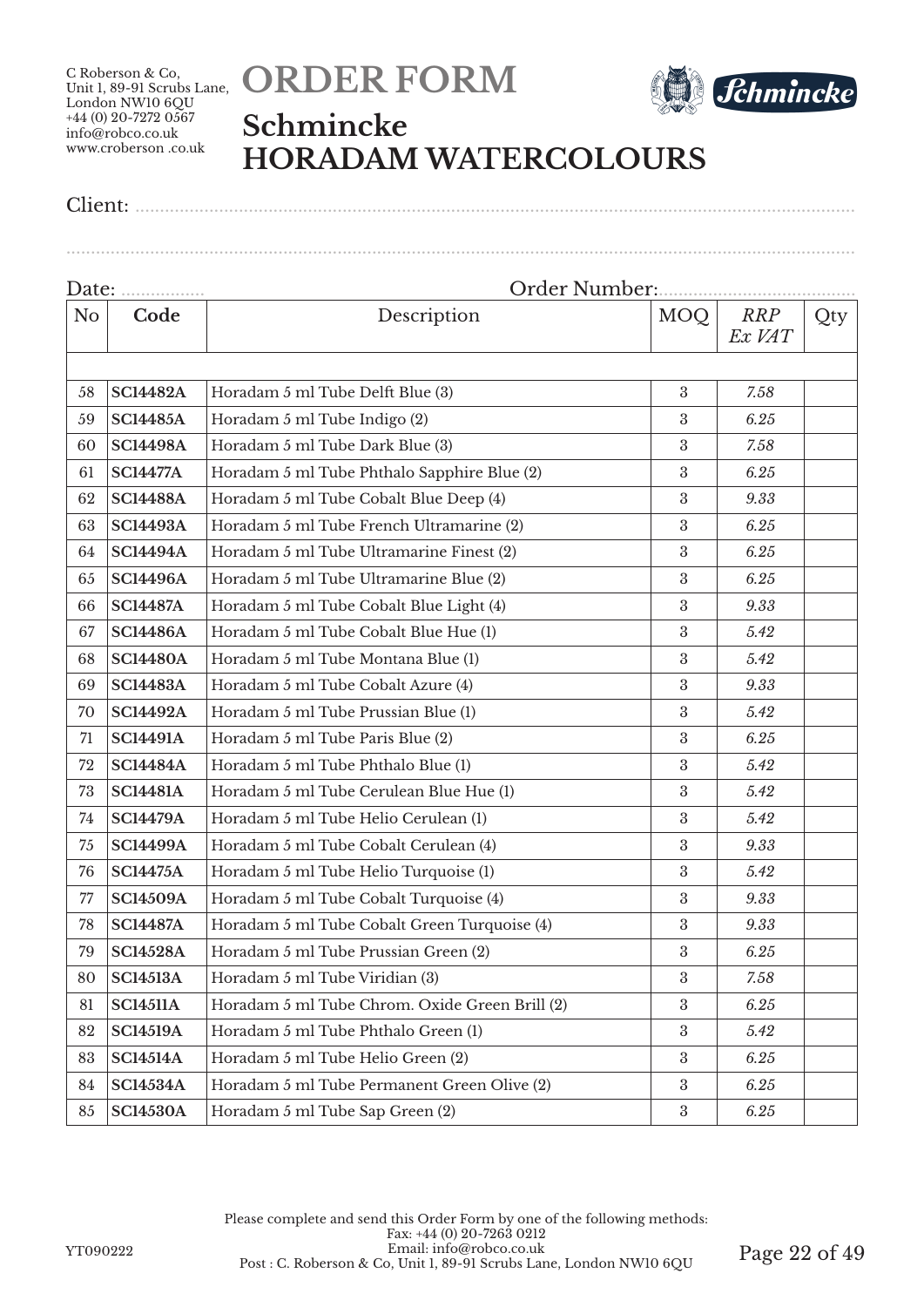



## **Schmincke HORADAM WATERCOLOURS**

Client: ..................................................................................................................................................

| Date: |                 |                                              |                  |                      |     |  |
|-------|-----------------|----------------------------------------------|------------------|----------------------|-----|--|
| No    | Code            | Description                                  | MOQ              | <b>RRP</b><br>Ex VAT | Qty |  |
|       |                 |                                              |                  |                      |     |  |
| 86    | <b>SC14526A</b> | Horadam 5 ml Tube Permanent Green (2)        | $\boldsymbol{3}$ | 6.25                 |     |  |
| 87    | <b>SC14524A</b> | Horadam 5 ml Tube May Green (2)              | $\boldsymbol{3}$ | 6.25                 |     |  |
| 88    | <b>SC14535A</b> | Horadam 5 ml Tube Cobalt Green Pure (4)      | $\boldsymbol{3}$ | 9.33                 |     |  |
| 89    | <b>SC14533A</b> | Horadam 5 ml Tube Cobalt Green Dark (4)      | $\boldsymbol{3}$ | 9.33                 |     |  |
| 90    | <b>SC14521A</b> | Horadam 5 ml Tube Hooker's Green (1)         | $\sqrt{3}$       | 5.42                 |     |  |
| 91    | <b>SC14515A</b> | Horadam 5 ml Tube Olive Green (1)            | $\boldsymbol{3}$ | 5.42                 |     |  |
| 92    | <b>SC14512A</b> | Horadam 5 ml Tube Chromium Oxide Green (2)   | $\boldsymbol{3}$ | 6.25                 |     |  |
| 93    | <b>SC14525A</b> | Horadam 5 ml Tube Olive Green Yellowish (2)  | 3                | 6.25                 |     |  |
| 94    | <b>SC14516A</b> | Horadam 5 ml Tube Green Earth (1)            | $\boldsymbol{3}$ | 5.42                 |     |  |
| 95    | <b>SC14537A</b> | Horadam 5 ml Tube Transparent Green Gold (3) | $\boldsymbol{3}$ | 7.58                 |     |  |
| 96    | <b>SC14205A</b> | Horadam 5 ml Tube Rutile Yellow (3)          | $\boldsymbol{3}$ | 7.58                 |     |  |
| 97    | <b>SC14221A</b> | Horadam 5 ml Tube Jaune Brilliant Dark (2)   | $\sqrt{3}$       | 6.25                 |     |  |
| 98    | <b>SC14229A</b> | Horadam 5 ml Tube Naples Yellow (2)          | $\boldsymbol{3}$ | 6.25                 |     |  |
| 99    | <b>SC14660A</b> | Horadam 5 ml Tube Raw Sienna (1)             | $\sqrt{3}$       | 5.42                 |     |  |
| 100   | <b>SC14656A</b> | Horadam 5 ml Tube Yellow Raw Ochre (1)       | 3                | 5.42                 |     |  |
| 101   | <b>SC14659A</b> | Horadam 5 ml Tube Titanium GoldOchre (2)     | $\boldsymbol{3}$ | 6.25                 |     |  |
| 102   | <b>SC14655A</b> | Horadam 5 ml Tube Yellow Ochre (1)           | $\boldsymbol{3}$ | 5.42                 |     |  |
| 103   | <b>SC14657A</b> | Horadam 5 ml Tube Transparent Ochre (1)      | $\boldsymbol{3}$ | 5.42                 |     |  |
| 104   | <b>SC14667A</b> | Horadam 5 ml Tube Raw Umber (1)              | $\sqrt{3}$       | 5.42                 |     |  |
| 105   | <b>SC14230A</b> | Horadam 5 ml Tube Naples Yellow Reddish (2)  | $\sqrt{3}$       | 6.25                 |     |  |
| 106   | <b>SC14650A</b> | Horadam 5 ml Tube Spinel Brown (2)           | $\sqrt{3}$       | 6.25                 |     |  |
| 107   | <b>SC14654A</b> | Horadam 5 ml Tube Gold Brown (2)             | $\boldsymbol{3}$ | 6.25                 |     |  |
| 108   | <b>SC14653A</b> | Horadam 5 ml Tube Transparent Sienna (1)     | $\boldsymbol{3}$ | 5.42                 |     |  |
| 109   | <b>SC14651A</b> | Horadam 5 ml Tube Maroon Brown (2)           | 3                | 6.25                 |     |  |
| 110   | <b>SC14661A</b> | Horadam 5 ml Tube Burnt Sienna (1)           | $\sqrt{3}$       | 5.42                 |     |  |
| 111   | <b>SC14649A</b> | Horadam 5 ml Tube English Venetian Red (1)   | $\sqrt{3}$       | 5.42                 |     |  |
| 112   | <b>SC14670A</b> | Horadam 5 ml Tube Madder Brown (2)           | 3                | 6.25                 |     |  |
| 113   | <b>SC14648A</b> | Horadam 5 ml Tube Transparent Brown (2)      | $\sqrt{3}$       | 6.25                 |     |  |
| 114   | <b>SC14672A</b> | Horadam 5 ml Tube Mahogany Brown (2)         | $\rm 3$          | 6.25                 |     |  |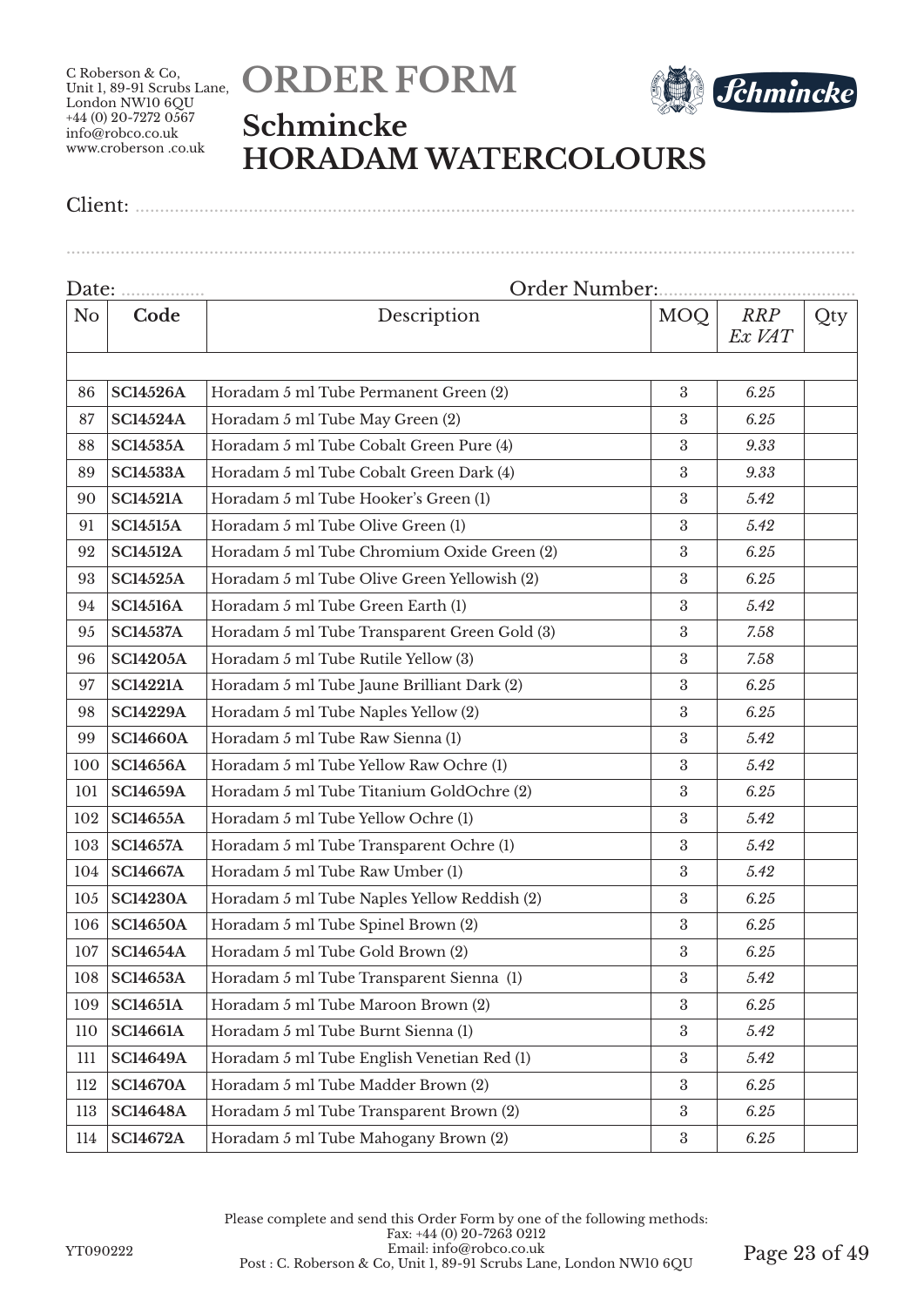



#### **Schmincke HORADAM WATERCOLOURS**

Client: ..................................................................................................................................................

| N <sub>o</sub> | Code            | Description                                  | MOQ              | <b>RRP</b><br>Ex VAT | Qty |
|----------------|-----------------|----------------------------------------------|------------------|----------------------|-----|
|                |                 |                                              |                  |                      |     |
| 115            | <b>SC14645A</b> | Horadam 5 ml Tube Indian Red (1)             | $\sqrt{3}$       | 5.42                 |     |
| 116            | <b>SC14658A</b> | Horadam 5 ml Tube Mars Brown (2)             | $\boldsymbol{3}$ | 6.25                 |     |
| 117            | <b>SC14671A</b> | Horadam 5 ml Tube Transparent Umber (2)      | $\boldsymbol{3}$ | 6.25                 |     |
| 118            | <b>SC14668A</b> | Horadam 5 ml Tube Burnt Umber (1)            | $\boldsymbol{3}$ | 5.42                 |     |
| 119            | <b>SC14665A</b> | Horadam 5 ml Tube Green Umber (1)            | 3                | 5.42                 |     |
| 120            | <b>SC14669A</b> | Horadam 5 ml Tube Vandyke Brown (1)          | $\boldsymbol{3}$ | 5.42                 |     |
| 121            | <b>SC14663A</b> | Horadam 5 ml Tube Sepia Brown (1)            | 3                | 5.42                 |     |
| 122            | <b>SC14662A</b> | Horadam 5 ml Tube Sepia Brown Reddish (1)    | $\boldsymbol{3}$ | 5.42                 |     |
| 123            | <b>SC14782A</b> | Horadam 5 ml Tube Neutral Tint (1)           | 3                | 5.42                 |     |
| 124            | <b>SC14785A</b> | Horadam 5 ml Tube Neutral Grey (3)           | $\boldsymbol{3}$ | 7.58                 |     |
| 125            | <b>SC14787A</b> | Horadam 5 ml Tube Payne's Grey Bluish (1)    | $\boldsymbol{3}$ | 5.42                 |     |
| 126            | <b>SC14784A</b> | Horadam 5 ml Tube Perylene Green (2)         | 3                | 6.25                 |     |
| 127            | <b>SC14783A</b> | Horadam 5 ml Tube Schmincke Payne's Grey (1) | $\boldsymbol{3}$ | 5.42                 |     |
| 128            | <b>SC14781A</b> | Horadam 5 ml Tube Lamp Black (1)             | 3                | 5.42                 |     |
| 129            | <b>SC14780A</b> | Horadam 5 ml Tube Ivory Black (1)            | $\boldsymbol{3}$ | 5.42                 |     |
| 130            | <b>SC14789A</b> | Horadam 5 ml Tube Hematite Black (3)         | 3                | 7.58                 |     |
| 131            | <b>SC14786A</b> | Horadam 5 ml Tube Anthracite (1)             | $\boldsymbol{3}$ | 5.42                 |     |
| 132            | <b>SC14788A</b> | Horadam 5 ml Tube Graphite Grey (1)          | $\boldsymbol{3}$ | 5.42                 |     |
| 133            | <b>SC14791A</b> | Horadam 5 ml Tube Mars Black (1)             | $\boldsymbol{3}$ | 5.42                 |     |
| 134            | <b>SC14894A</b> | Horadam 5 ml Tube Silver (2)                 | $\boldsymbol{3}$ | 6.25                 |     |
| 135            | <b>SC14893A</b> | Horadam 5 ml Tube Gold (2)                   | $\boldsymbol{3}$ | 6.25                 |     |
| 136            | <b>SC14920A</b> | Horadam 5 ml Tube Brilliant Opera Rose (2)   | $\boldsymbol{3}$ | 6.25                 |     |
| 137            | <b>SC14930A</b> | Horadam 5 ml Tube Brilliant Purple (2)       | $\boldsymbol{3}$ | 6.25                 |     |
| 138            | <b>SC14940A</b> | Horadam 5 ml Tube Brilliant Red Violet (2)   | $\boldsymbol{3}$ | 6.25                 |     |
| 139            | <b>SC14910A</b> | Horadam 5 ml Tube Brilliant Blue Violet (2)  | 3                | 6.25                 |     |
| 140            | <b>SC14031A</b> | Horadam 5 ml Tube ONETZ oxgall (1)           | $\boldsymbol{3}$ | 5.42                 |     |
|                |                 |                                              |                  |                      |     |
|                |                 |                                              |                  |                      |     |
|                |                 |                                              |                  |                      |     |
|                |                 |                                              |                  |                      |     |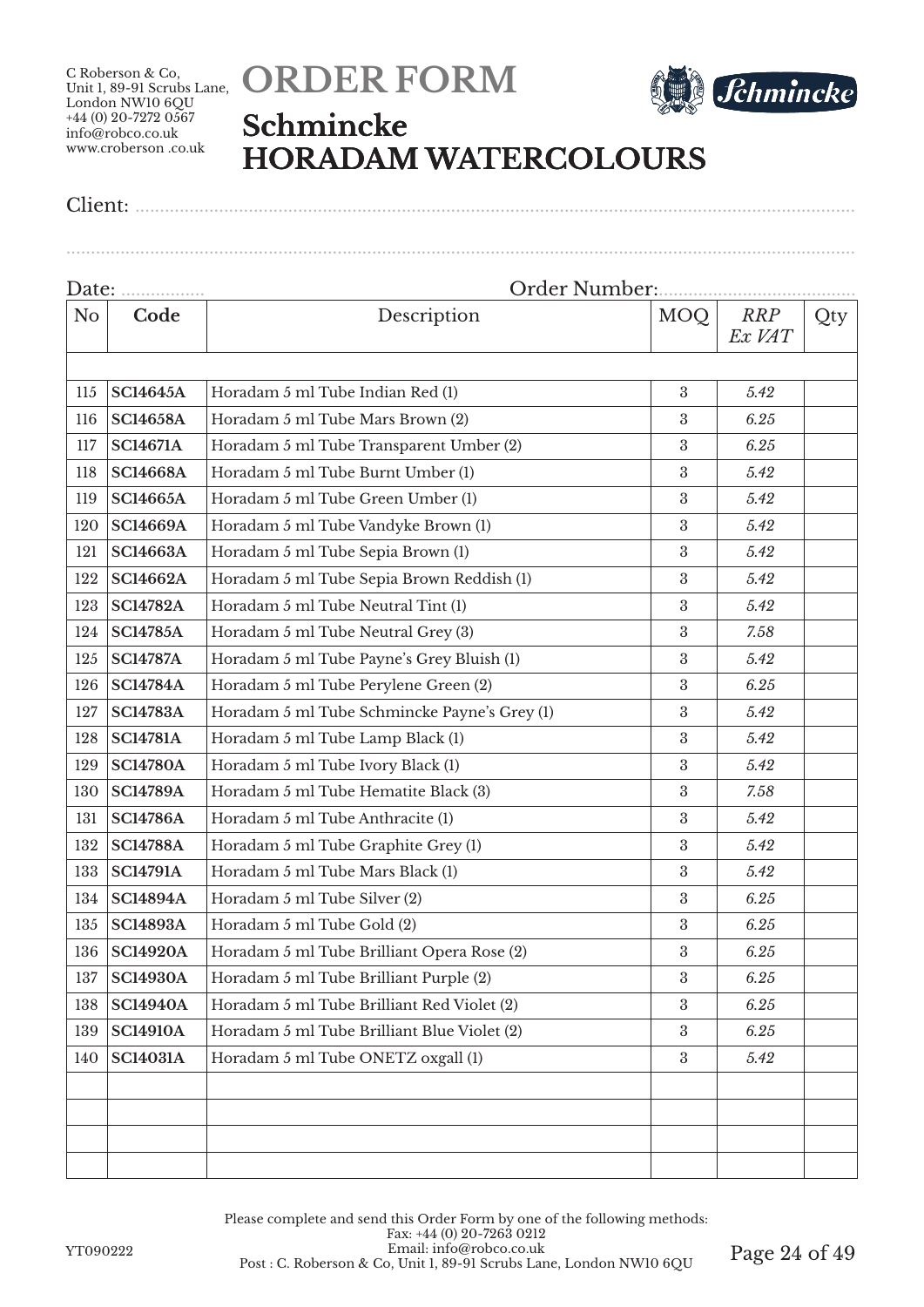



### **Schmincke HORADAM WATERCOLOURS**

Client: ..................................................................................................................................................

| Date: <u></u>   |                 |                                                |                  |                      |     |
|-----------------|-----------------|------------------------------------------------|------------------|----------------------|-----|
| N <sub>o</sub>  | Code            | Description                                    | MOQ              | <b>RRP</b><br>Ex VAT | Qty |
|                 |                 | <b>HORADAM 15 ml TUBES</b>                     |                  |                      |     |
| $\mathbf{1}$    | <b>SC14101C</b> | Horadam 15 ml Tube Titanium Opaque White (1)   | $\boldsymbol{3}$ | 10.92                |     |
| $\overline{2}$  | <b>SC14102C</b> | Horadam 15 ml Tube Perm. Chinese White (1)     | 3                | 10.92                |     |
| 3               | <b>SC14206C</b> | Horadam 15 ml Tube Titanium Yellow (3)         | 3                | 15.08                |     |
| 4               | <b>SC14215C</b> | Horadam 15 ml Tube Lemon Yellow (1)            | $\boldsymbol{3}$ | 10.92                |     |
| $\mathfrak{H}$  | <b>SC14223C</b> | Horadam 15 ml Tube Cadmium Yellow Lemon (3)    | $\sqrt{3}$       | 15.08                |     |
| $6\phantom{.}6$ | <b>SC14211C</b> | Horadam 15 ml Tube Chrom. Yellow Hue Lemon (2) | $\rm 3$          | 12.42                |     |
| 7               | <b>SC14207C</b> | Horadam 15 ml Tube Vanadium Yellow (4)         | $\sqrt{3}$       | 18.75                |     |
| 8               | <b>SC14224C</b> | Horadam 15 ml Tube Cadmium Yellow Light (3)    | $\boldsymbol{3}$ | 15.08                |     |
| 9               | <b>SC14216C</b> | Horadam 15 ml Tube Pure Yellow (2)             | 3                | 12.42                |     |
| 10              | <b>SC14208C</b> | Horadam 15 ml Tube Aureolin Hue (3)            | $\boldsymbol{3}$ | 15.08                |     |
| 11              | <b>SC14225C</b> | Horadam 15 ml Tube Cadmium Yellow Medium (3)   | $\boldsymbol{3}$ | 15.08                |     |
| 12              | <b>SC14212C</b> | Horadam 15 ml Tube Chrom. Yellow Hue Light (2) | $\boldsymbol{3}$ | 12.42                |     |
| 13              | <b>SC14209C</b> | Horadam 15 ml Tube Transparent Yellow (2)      | $\boldsymbol{3}$ | 12.42                |     |
| 14              | <b>SC14219C</b> | Horadam 15 ml Tube Turner's Yellow (3)         | $\sqrt{3}$       | 15.08                |     |
| 15              | <b>SC14217C</b> | Horadam 15 ml Tube Quinacridone Gold Hue (2)   | $\boldsymbol{3}$ | 12.42                |     |
| 16              | <b>SC14213C</b> | Horadam 15 ml Tube Chrom. Yellow Hue Deep (2)  | 3                | 12.42                |     |
| 17              | <b>SC14226C</b> | Horadam 15 ml Tube Cadmium Yellow Deep (3)     | $\rm 3$          | 15.08                |     |
| 18              | <b>SC14220C</b> | Horadam 15 ml Tube Indian Yellow (2)           | $\boldsymbol{3}$ | 12.42                |     |
| 19              | <b>SC14222C</b> | Horadam 15 ml Tube Yellow Orange (2)           | $\boldsymbol{3}$ | 12.42                |     |
| 20              | <b>SC14227C</b> | Horadam 15 ml Tube Cadmium Orange Light (3)    | $\sqrt{3}$       | 15.08                |     |
| 21              | <b>SC14214C</b> | Horadam 15 ml Tube Chromium Orange Hue (2)     | $\sqrt{3}$       | 12.42                |     |
| 22              | <b>SC14228C</b> | Horadam 15 ml Tube Cadmium Orange Deep (3)     | $\boldsymbol{3}$ | 15.08                |     |
| 23              | <b>SC14218C</b> | Horadam 15 ml Tube Transparent Orange (2)      | $\boldsymbol{3}$ | 12.42                |     |
| 24              | <b>SC14359C</b> | Horadam 15 ml Tube Saturn Red (1)              | 3                | 10.92                |     |
| 25              | <b>SC14348C</b> | Horadam 15 ml Tube Cadmium Red Orange (3)      | $\boldsymbol{3}$ | 15.08                |     |
| 26              | <b>SC14360C</b> | Horadam 15 ml Tube Permanent Red Orange (3)    | $\rm 3$          | 15.08                |     |
| 27              | <b>SC14361C</b> | Horadam 15 ml Tube Permanent Red (3)           | $\boldsymbol{3}$ | 15.08                |     |
| 28              | <b>SC14349C</b> | Horadam 15 ml Tube Cadmium Red Lignt (3)       | $\rm 3$          | 15.08                |     |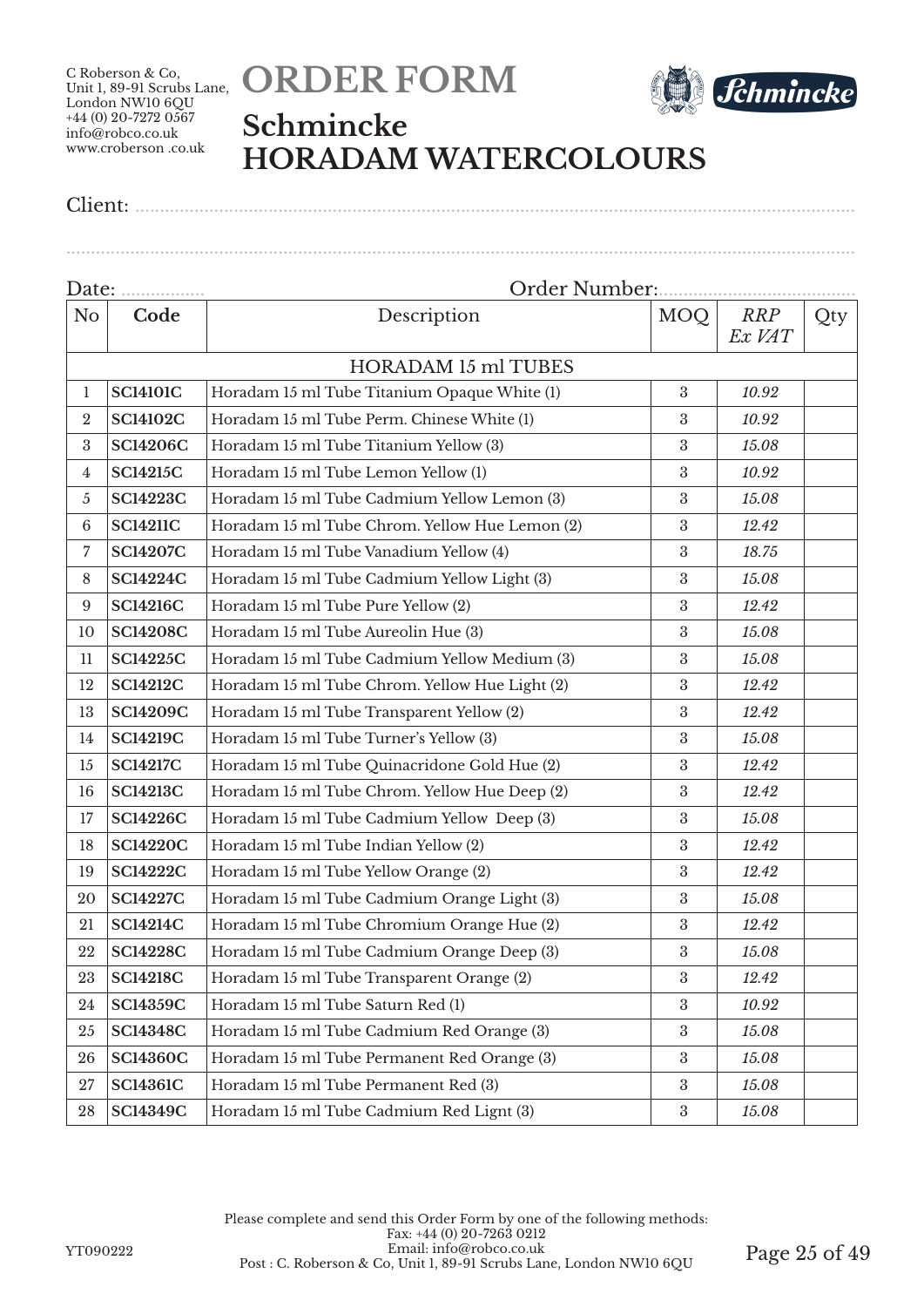



### **Schmincke HORADAM WATERCOLOURS**

Client: ..................................................................................................................................................

| Date: |                 |                                               |                  |                      |     |
|-------|-----------------|-----------------------------------------------|------------------|----------------------|-----|
| No    | Code            | Description                                   | <b>MOQ</b>       | <b>RRP</b><br>Ex VAT | Qty |
|       |                 |                                               |                  |                      |     |
| 29    | <b>SC14341C</b> | Horadam 15 ml Tube Geranium Red (3)           | $\boldsymbol{3}$ | 15.08                |     |
| 30    | <b>SC14365C</b> | Horadam 15 ml Tube Vermilion (3)              | $\boldsymbol{3}$ | 15.08                |     |
| 31    | <b>SC14342C</b> | Horadam 15 ml Tube Vermilion Light (2)        | $\rm 3$          | 12.42                |     |
| 32    | <b>SC14363C</b> | Horadam 15 ml Tube Scarlet Red (3)            | $\rm 3$          | 15.08                |     |
| 33    | <b>SC14347C</b> | Horadam 15 ml Tube Cadmium Red Medium (3)     | $\sqrt{3}$       | 15.08                |     |
| 34    | <b>SC14343C</b> | Horadam 15 ml Tube Quinacridone Red Light (3) | $\boldsymbol{3}$ | 15.08                |     |
| 35    | <b>SC14355C</b> | Horadam 15 ml Tube Transparent Red Deep (1)   | $\sqrt{3}$       | 10.92                |     |
| 36    | <b>SC14350C</b> | Horadam 15 ml Tube Cadmium Red Deep (3)       | 3                | 15.08                |     |
| 37    | <b>SC14366C</b> | Horadam 15 ml Tube Perylene Maroon (3)        | $\sqrt{3}$       | 15.08                |     |
| 38    | <b>SC14344C</b> | Horadam 15 ml Tube Perylene Dark Red (3)      | $\boldsymbol{3}$ | 15.08                |     |
| 39    | <b>SC14357C</b> | Horadam 15 ml Tube Alizarin Crimson (1)       | $\boldsymbol{3}$ | 10.92                |     |
| 40    | <b>SC14346C</b> | Horadam 15 ml Tube Ruby Red Deep (2)          | $\sqrt{3}$       | 12.42                |     |
| 41    | <b>SC14358C</b> | Horadam 15 ml Tube Madder Lake Deep (2)       | $\sqrt{3}$       | 12.42                |     |
| 42    | <b>SC14354C</b> | Horadam 15 ml Tube Madder Red Dark (3)        | $\sqrt{3}$       | 15.08                |     |
| 43    | <b>SC14362C</b> | Horadam 15 ml Tube Bordeaux (2)               | 3                | 12.42                |     |
| 44    | <b>SC14356C</b> | Horadam 15 ml Tube Rose Madder (1)            | $\sqrt{3}$       | 10.92                |     |
| 45    | <b>SC14353C</b> | Horadam 15 ml Tube Permanent Carmine (3)      | $\boldsymbol{3}$ | 15.08                |     |
| 46    | <b>SC14351C</b> | Horadam 15 ml Tube Ruby Red (3)               | $\boldsymbol{3}$ | 15.08                |     |
| 47    | <b>SC14352C</b> | Horadam 15 ml Tube Magenta (3)                | $\sqrt{3}$       | 15.08                |     |
| 48    | <b>SC14367C</b> | Horadam 15 ml Tube Purple Magenta (3)         | $\sqrt{3}$       | 15.08                |     |
| 49    | <b>SC14369C</b> | Horadam 15 ml Tube Quinacridone Magenta (2)   | $\sqrt{3}$       | 12.42                |     |
| 50    | <b>SC14368C</b> | Horadam 15 ml Tube Quinacridone Violet (2)    | $\boldsymbol{3}$ | 12.42                |     |
| 51    | <b>SC14370C</b> | Horadam 15 ml Tube Potters Pink (3)           | $\sqrt{3}$       | 15.08                |     |
| 52    | <b>SC14371C</b> | Horadam 15 ml Tube Perylene Violet (2)        | $\boldsymbol{3}$ | 12.42                |     |
| 53    | <b>SC14472C</b> | Horadam 15 ml Tube Quinacridone Purple (2)    | $\sqrt{3}$       | 12.42                |     |
| 54    | <b>SC14474C</b> | Horadam 15 ml Tube Manganese Violet (3)       | $\sqrt{3}$       | 15.08                |     |
| 55    | <b>SC14476C</b> | Horadam 15 ml Tube Schmincke Violet (2)       | $\boldsymbol{3}$ | 12.42                |     |
| 56    | <b>SC14473C</b> | Horadam 15 ml Tube Cobalt Violet Hue (3)      | $\sqrt{3}$       | 15.08                |     |
| 57    | <b>SC14495C</b> | Horadam 15 ml Tube Ultramarine Violet (2)     | $\rm 3$          | 12.42                |     |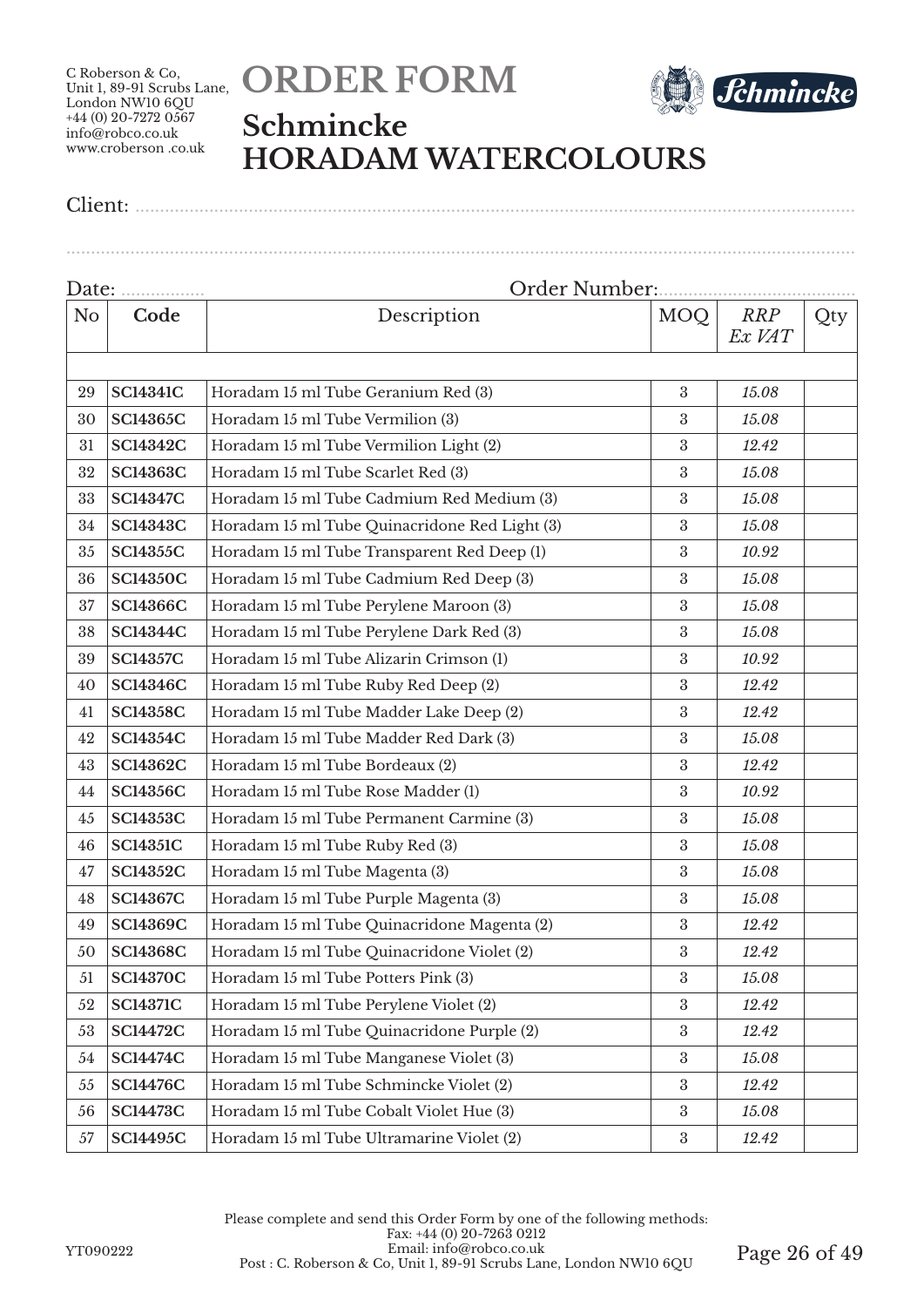



### **Schmincke HORADAM WATERCOLOURS**

Client: ..................................................................................................................................................

| N <sub>o</sub> | Code            | Description                                     | MOQ              | <b>RRP</b><br>Ex VAT | Qty |
|----------------|-----------------|-------------------------------------------------|------------------|----------------------|-----|
|                |                 |                                                 |                  |                      |     |
| 58             | <b>SC14482C</b> | Horadam 15 ml Tube Delft Blue (3)               | 3                | 15.08                |     |
| 59             | <b>SC14485C</b> | Horadam 15 ml Tube Indigo (2)                   | 3                | 12.42                |     |
| 60             | <b>SC14498C</b> | Horadam 15 ml Tube Dark Blue (3)                | $\boldsymbol{3}$ | 15.08                |     |
| 61             | <b>SC14477C</b> | Horadam 15 ml Tube Phthalo Sapphire Blue (2)    | $\boldsymbol{3}$ | 12.42                |     |
| 62             | <b>SC14488C</b> | Horadam 15 ml Tube Cobalt Blue Deep (4)         | $\boldsymbol{3}$ | 18.75                |     |
| 63             | <b>SC14493C</b> | Horadam 15 ml Tube French Ultramarine (2)       | 3                | 12.42                |     |
| 64             | <b>SC14494C</b> | Horadam 15 ml Tube Ultramarine Finest (2)       | $\boldsymbol{3}$ | 12.42                |     |
| 65             | <b>SC14496C</b> | Horadam 15 ml Tube Ultramarine Blue (2)         | $\boldsymbol{3}$ | 12.42                |     |
| 66             | <b>SC14487C</b> | Horadam 15 ml Tube Cobalt Blue Light (4)        | $\boldsymbol{3}$ | 18.75                |     |
| 67             | <b>SC14486C</b> | Horadam 15 ml Tube Cobalt Blue Hue (1)          | $\boldsymbol{3}$ | 10.92                |     |
| 68             | <b>SC14480C</b> | Horadam 15 ml Tube Montana Blue (1)             | $\boldsymbol{3}$ | 10.92                |     |
| 69             | <b>SC14483C</b> | Horadam 15 ml Tube Cobalt Azure (4)             | $\boldsymbol{3}$ | 18.75                |     |
| 70             | <b>SC14492C</b> | Horadam 15 ml Tube Prussian Blue (1)            | $\boldsymbol{3}$ | 10.92                |     |
| 71             | <b>SC14491C</b> | Horadam 15 ml Tube Paris Blue (2)               | $\boldsymbol{3}$ | 12.42                |     |
| 72             | <b>SC14484C</b> | Horadam 15 ml Tube Phthalo Blue (1)             | $\boldsymbol{3}$ | 10.92                |     |
| 73             | <b>SC14481C</b> | Horadam 15 ml Tube Cerulean Blue Hue (1)        | $\boldsymbol{3}$ | 10.92                |     |
| 74             | <b>SC14479C</b> | Horadam 15 ml Tube Helio Cerulean (1)           | $\boldsymbol{3}$ | 10.92                |     |
| 75             | <b>SC14499C</b> | Horadam 15 ml Tube Cobalt Cerulean (4)          | $\boldsymbol{3}$ | 18.75                |     |
| 76             | <b>SC14475C</b> | Horadam 15 ml Tube Helio Turquoise (1)          | $\boldsymbol{3}$ | 10.92                |     |
| 77             | <b>SC14509C</b> | Horadam 15 ml Tube Cobalt Turquoise (4)         | $\boldsymbol{3}$ | 18.75                |     |
| 78             | <b>SC14487C</b> | Horadam 15 ml Tube Cobalt Green Turquoise (4)   | $\boldsymbol{3}$ | 18.75                |     |
| 79             | <b>SC14528C</b> | Horadam 15 ml Tube Prussian Green (2)           | $\boldsymbol{3}$ | 12.42                |     |
| 80             | <b>SC14513C</b> | Horadam 15 ml Tube Viridian (3)                 | $\boldsymbol{3}$ | 15.08                |     |
| 81             | <b>SC14511C</b> | Horadam 15 ml Tube Chrom. Oxide Green Brill (2) | $\boldsymbol{3}$ | 12.42                |     |
| 82             | <b>SC14519C</b> | Horadam 15 ml Tube Phthalo Green (1)            | $\boldsymbol{3}$ | 10.92                |     |
| 83             | <b>SC14514C</b> | Horadam 15 ml Tube Helio Green (2)              | $\boldsymbol{3}$ | 12.42                |     |
| 84             | <b>SC14534C</b> | Horadam 15 ml Tube Permanent Green Olive (2)    | $\boldsymbol{3}$ | 12.42                |     |
| 85             | <b>SC14530C</b> | Horadam 15 ml Tube Sap Green (2)                | $\rm 3$          | 12.42                |     |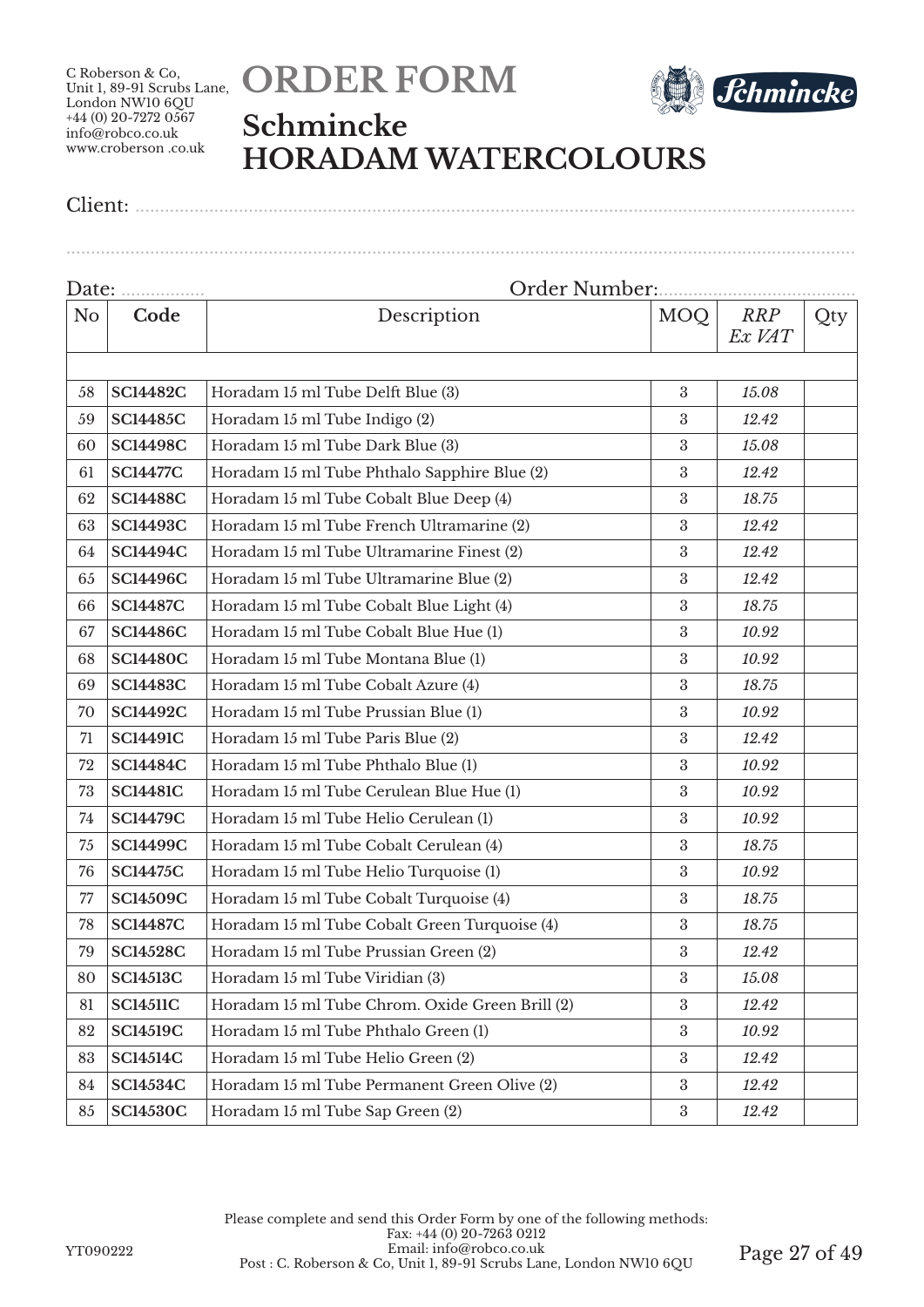



### **Schmincke HORADAM WATERCOLOURS**

Client: ..................................................................................................................................................

| Date: <u></u>  |                 |                                               |                  |                      |     |  |
|----------------|-----------------|-----------------------------------------------|------------------|----------------------|-----|--|
| N <sub>o</sub> | Code            | Description                                   | <b>MOQ</b>       | <b>RRP</b><br>Ex VAT | Qty |  |
|                |                 |                                               |                  |                      |     |  |
| 86             | <b>SC14526C</b> | Horadam 15 ml Tube Permanent Green (2)        | $\boldsymbol{3}$ | 12.42                |     |  |
| 87             | <b>SC14524C</b> | Horadam 15 ml Tube May Green (2)              | 3                | 12.42                |     |  |
| 88             | <b>SC14535C</b> | Horadam 15 ml Tube Cobalt Green Pure (4)      | $\rm 3$          | 18.75                |     |  |
| 89             | <b>SC14533C</b> | Horadam 15 ml Tube Cobalt Green Dark (4)      | $\sqrt{3}$       | 18.75                |     |  |
| 90             | <b>SC14521C</b> | Horadam 15 ml Tube Hooker's Green (1)         | $\sqrt{3}$       | 10.92                |     |  |
| 91             | <b>SC14515C</b> | Horadam 15 ml Tube Olive Green (1)            | 3                | 10.92                |     |  |
| 92             | <b>SC14512C</b> | Horadam 15 ml Tube Chromium Oxide Green (2)   | 3                | 12.42                |     |  |
| 93             | <b>SC14525C</b> | Horadam 15 ml Tube Olive Green Yellowish (2)  | $\boldsymbol{3}$ | 12.42                |     |  |
| 94             | <b>SC14516C</b> | Horadam 15 ml Tube Green Earth (1)            | 3                | 10.92                |     |  |
| 95             | <b>SC14537C</b> | Horadam 15 ml Tube Transparent Green Gold (3) | 3                | 15.08                |     |  |
| 96             | <b>SC14205C</b> | Horadam 15 ml Tube Rutile Yellow (3)          | $\boldsymbol{3}$ | 15.08                |     |  |
| 97             | <b>SC14221C</b> | Horadam 15 ml Tube Jaune Brilliant Dark (2)   | $\sqrt{3}$       | 12.42                |     |  |
| 98             | <b>SC14229C</b> | Horadam 15 ml Tube Naples Yellow (2)          | $\rm 3$          | 12.42                |     |  |
| 99             | <b>SC14660C</b> | Horadam 15 ml Tube Raw Sienna (1)             | 3                | 10.92                |     |  |
| 100            | <b>SC14656C</b> | Horadam 15 ml Tube Yellow Raw Ochre (1)       | $\boldsymbol{3}$ | 10.92                |     |  |
| 101            | <b>SC14659C</b> | Horadam 15 ml Tube Titanium Gold Ochre (2)    | 3                | 12.42                |     |  |
| 102            | <b>SC14655C</b> | Horadam 15 ml Tube Yellow Ochre (1)           | 3                | 10.92                |     |  |
| 103            | <b>SC14657C</b> | Horadam 15 ml Tube Transparent Ochre (1)      | $\boldsymbol{3}$ | 10.92                |     |  |
| 104            | <b>SC14667C</b> | Horadam 15 ml Tube Raw Umber (1)              | $\sqrt{3}$       | 10.92                |     |  |
| 105            | <b>SC14230C</b> | Horadam 15 ml Tube Naples Yellow Reddish (2)  | $\rm 3$          | 12.42                |     |  |
| 106            | <b>SC14650C</b> | Horadam 15 ml Tube Spinel Brown (2)           | $\sqrt{3}$       | 12.42                |     |  |
| 107            | <b>SC14654C</b> | Horadam 15 ml Tube Gold Brown (2)             | $\boldsymbol{3}$ | 12.42                |     |  |
| 108            | <b>SC14653C</b> | Horadam 15 ml Tube Transparent Sienna (1)     | $\boldsymbol{3}$ | 10.92                |     |  |
| 109            | <b>SC14651C</b> | Horadam 15 ml Tube Maroon Brown (2)           | $\boldsymbol{3}$ | 12.42                |     |  |
| 110            | <b>SC14661C</b> | Horadam 15 ml Tube Burnt Sienna (1)           | $\boldsymbol{3}$ | 10.92                |     |  |
| 111            | <b>SC14649C</b> | Horadam 15 ml Tube English Venetian Red (1)   | $\boldsymbol{3}$ | 10.92                |     |  |
| 112            | <b>SC14670C</b> | Horadam 15 ml Tube Madder Brown (2)           | $\boldsymbol{3}$ | 12.42                |     |  |
| 113            | <b>SC14648C</b> | Horadam 15 ml Tube Transparent Brown (2)      | $\boldsymbol{3}$ | 12.42                |     |  |
| 114            | <b>SC14672C</b> | Horadam 15 ml Tube Mahogany Brown (2)         | $\rm 3$          | 12.42                |     |  |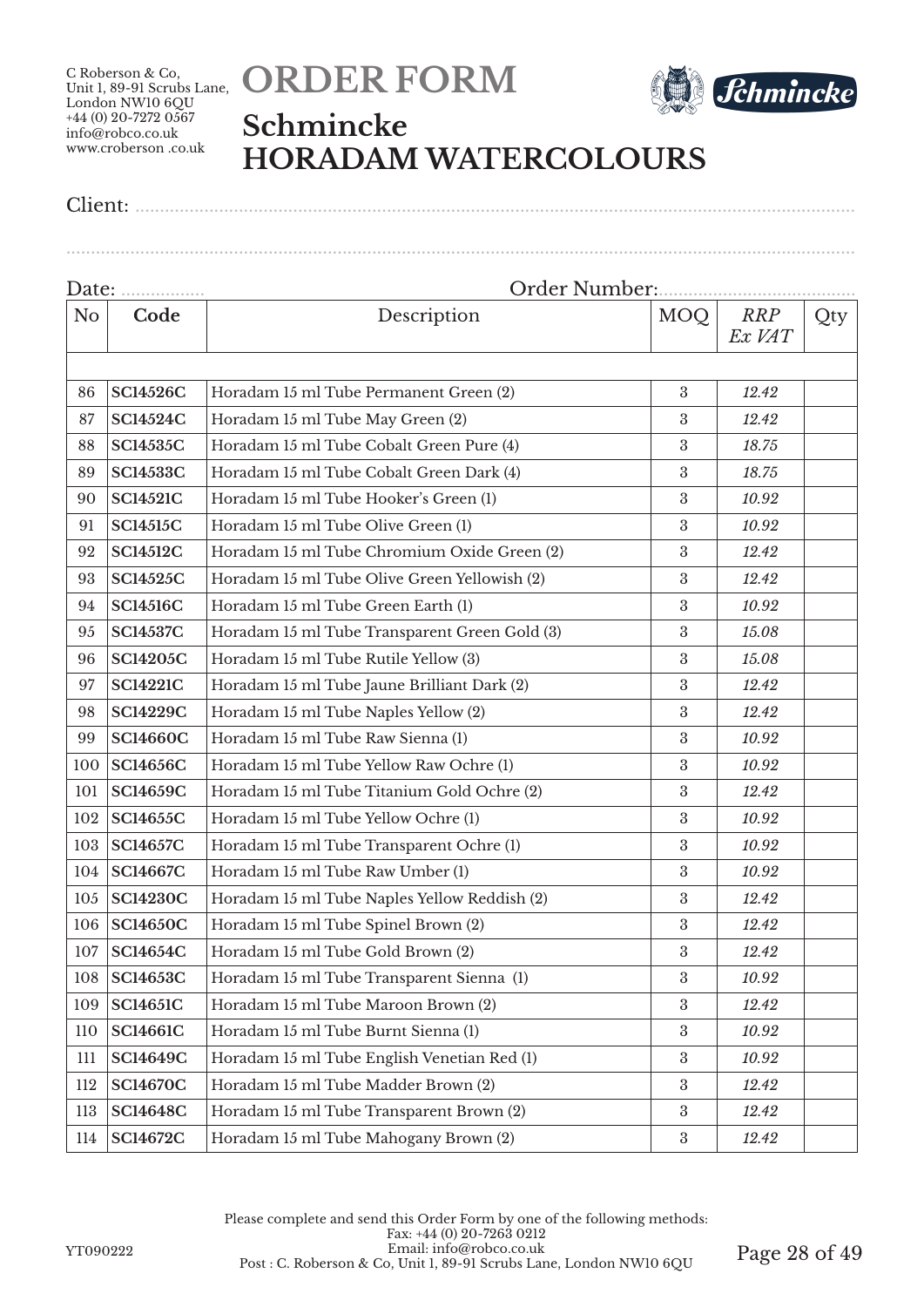



### **Schmincke HORADAM WATERCOLOURS**

Client: ..................................................................................................................................................

| N <sub>o</sub> | Code            | Description                                   | <b>MOQ</b>       | <b>RRP</b><br>Ex VAT | Qty |  |
|----------------|-----------------|-----------------------------------------------|------------------|----------------------|-----|--|
|                |                 |                                               |                  |                      |     |  |
| 115            | <b>SC14645C</b> | Horadam 15 ml Tube Indian Red (1)             | 3                | 10.92                |     |  |
| 116            | <b>SC14658C</b> | Horadam 15 ml Tube Mars Brown (2)             | $\boldsymbol{3}$ | 12.42                |     |  |
| 117            | <b>SC14671C</b> | Horadam 15 ml Tube Transparent Umber (2)      | $\boldsymbol{3}$ | 12.42                |     |  |
| 118            | <b>SC14668C</b> | Horadam 15 ml Tube Burnt Umber (1)            | 3                | 10.92                |     |  |
| 119            | <b>SC14665C</b> | Horadam 15 ml Tube Green Umber (1)            | 3                | 10.92                |     |  |
| 120            | <b>SC14669C</b> | Horadam 15 ml Tube Vandyke Brown (1)          | $\boldsymbol{3}$ | 10.92                |     |  |
| 121            | <b>SC14663C</b> | Horadam 15 ml Tube Sepia Brown (1)            | 3                | 10.92                |     |  |
| 122            | <b>SC14662C</b> | Horadam 15 ml Tube Sepia Brown Reddish (1)    | $\rm 3$          | 10.92                |     |  |
| 123            | <b>SC14782C</b> | Horadam 15 ml Tube Neutral Tint (1)           | $\boldsymbol{3}$ | 10.92                |     |  |
| 124            | <b>SC14785C</b> | Horadam 15 ml Tube Neutral Grey (3)           | $\boldsymbol{3}$ | 15.08                |     |  |
| 125            | <b>SC14787C</b> | Horadam 15 ml Tube Payne's Grey Bluish (1)    | $\rm 3$          | 10.92                |     |  |
| 126            | <b>SC14784C</b> | Horadam 15 ml Tube Perylene Green (2)         | 3                | 12.42                |     |  |
| 127            | <b>SC14783C</b> | Horadam 15 ml Tube Schmincke Payne's Grey (1) | $\boldsymbol{3}$ | 10.92                |     |  |
| 128            | <b>SC14781C</b> | Horadam 15 ml Tube Lamp Black (1)             | 3                | 10.92                |     |  |
| 129            | <b>SC14780C</b> | Horadam 15 ml Tube Ivory Black (1)            | $\rm 3$          | 10.92                |     |  |
| 130            | <b>SC14789C</b> | Horadam 15 ml Tube Hematite Black (3)         | 3                | 15.08                |     |  |
| 131            | <b>SC14786C</b> | Horadam 15 ml Tube Anthracite (1)             | $\boldsymbol{3}$ | 10.92                |     |  |
| 132            | <b>SC14788C</b> | Horadam 15 ml Tube Graphite Grey (1)          | 3                | 10.92                |     |  |
| 133            | <b>SC14791C</b> | Horadam 15 ml Tube Mars Black (1)             | 3                | 10.92                |     |  |
| 134            | <b>SC14894C</b> | Horadam 15 ml Tube Silver (2)                 | 3                | 12.42                |     |  |
| 135            | <b>SC14893C</b> | Horadam 15 ml Tube Gold (2)                   | 3                | 12.42                |     |  |
| 136            | <b>SC14920C</b> | Horadam 15 ml Tube Brilliant Opera Rose (2)   | $\rm 3$          | 12.42                |     |  |
| 137            | <b>SC14930C</b> | Horadam 15 ml Tube Brilliant Purple (2)       | $\boldsymbol{3}$ | 12.42                |     |  |
| 138            | <b>SC14940C</b> | Horadam 15 ml Tube Brilliant Red Violet (2)   | $\boldsymbol{3}$ | 12.42                |     |  |
| 139            | <b>SC14910C</b> | Horadam 15 ml Tube Brilliant Blue Violet (2)  | 3                | 12.42                |     |  |
| 140            | <b>SC14031C</b> | Horadam 15 ml Tube ONETZ oxgall (1)           | $\boldsymbol{3}$ |                      |     |  |
|                |                 |                                               |                  |                      |     |  |
|                |                 |                                               |                  |                      |     |  |
|                |                 |                                               |                  |                      |     |  |
|                |                 |                                               |                  |                      |     |  |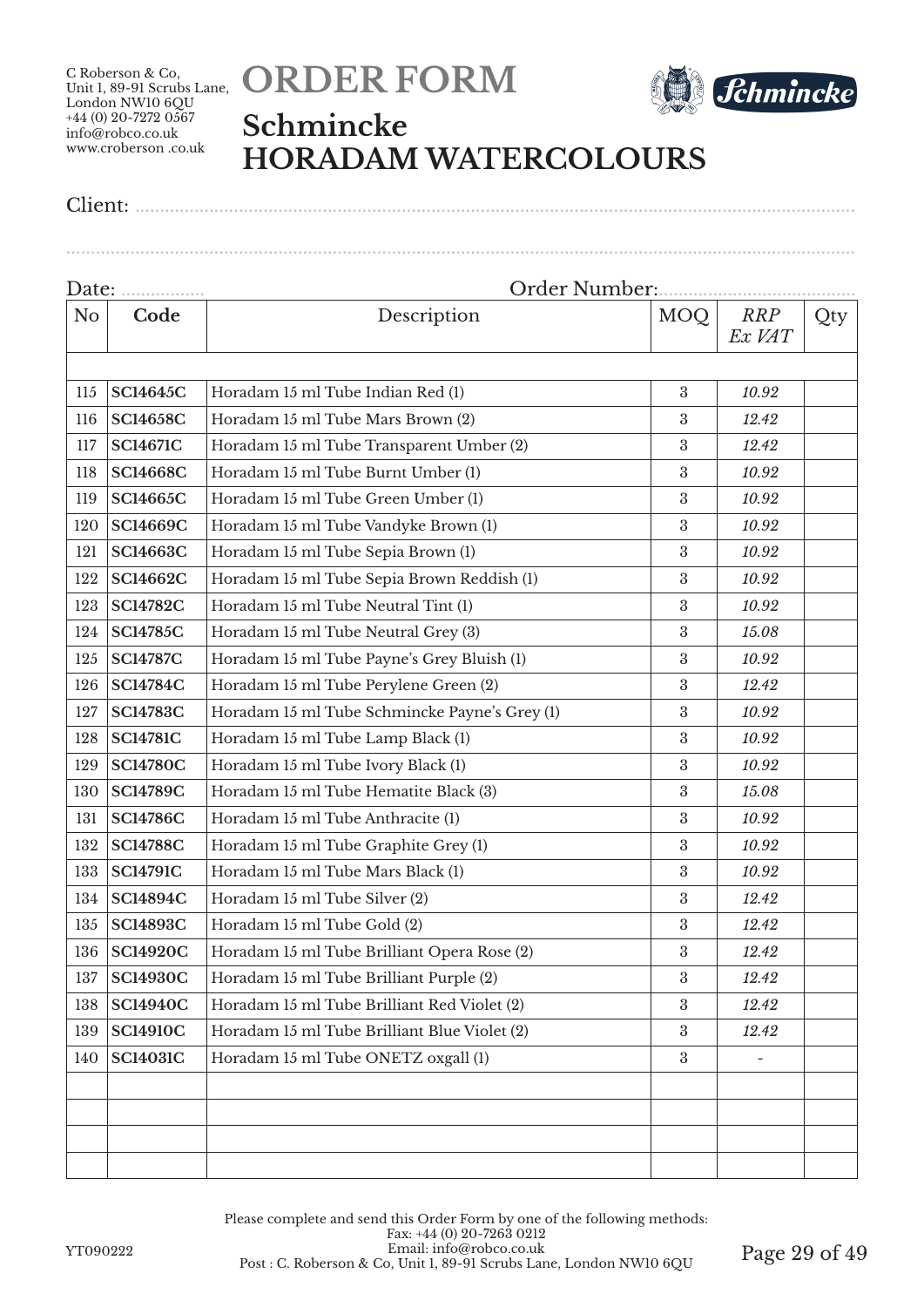

Client: ..................................................................................................................................................



## **Schmincke WATERCOLOURS SETS**

| Date:          |                | Order Number:                                        |              |                      |     |
|----------------|----------------|------------------------------------------------------|--------------|----------------------|-----|
| N <sub>o</sub> | Code           | Description                                          | MOQ          | <b>RRP</b><br>Ex VAT | Qty |
|                |                | <b>HORADAM WATERCOLOUR SETS</b>                      |              |                      |     |
| 1              | <b>SC74012</b> | Horadam 12 x Half Pans and synthetic brush           | 1            | 71.42                |     |
| $\overline{2}$ | <b>SC74424</b> | Horadam Box 24 x Half Pans                           | 1            | 131.67               |     |
| 3              | SC74436        | Horadam Box 36 x Half Pans                           | 1            | 196.42               |     |
| $\overline{4}$ | <b>SC74448</b> | Horadam Box 48 x Half Pans                           | 1            | 258.17               |     |
| 5              | <b>SC74118</b> | Horadam Metal Box 18 x 5 ml Tubes                    | 1            | 114.25               |     |
| 6              | <b>SC74112</b> | Horadam Box 12 x 5 ml Tubes                          | 1            | 76.50                |     |
| $\overline{7}$ | <b>SC74318</b> | Horadam Metal Box with 18 full pans                  | 1            | 142.08               |     |
| 8              | <b>SC74408</b> | Horadam 8 x Half Pan Pocket Box with water container | 1            | 86.33                |     |
| 9              | <b>SC74312</b> | Horadam Box 12 x Whole Pans                          | 1            | 93.17                |     |
| 10             | <b>SC74324</b> | Horadam Box 24 x Whole Pans                          | 1            | 192.67               |     |
| 11             | <b>SC74412</b> | Horadam Metal box 12 Half Pans with Space for 12     | 1            | 64.67                |     |
| 12             | <b>SC74224</b> | Horadam Wooden Box 24 x 5 ml Tubes                   | 1            | 217.00               |     |
| 13             | <b>SC74548</b> | Horadam Wooden Box 48 x Half Pans                    | 1            | 292.58               |     |
|                |                | HORADAM EMPTY WATERCOLOUR BOXES                      |              |                      |     |
| 14             | <b>SC74912</b> | Horadam Empty Metal Box For 12 Tubes                 | $\mathbf{1}$ | 28.50                |     |
| 15             | <b>SC74913</b> | Horadam Compact Empty Box For 12 Half Pans           | 1            | 23.50                |     |
| 16             | <b>SC74918</b> | Horadam Empty Metal Box CR For 18 Tubes              | 1            | 35.75                |     |
| 17             | SC74924        | Horadam Empty Metal Box CR For 12 or 24 Half Pans    | 1            | 26.67                |     |
| 18             | <b>SC74948</b> | Horadam Empty Metal Box CR For 24 or 48 Half Pans    | 1            | 39.33                |     |
|                |                | <b>HORADAM COLOURCHARTS</b>                          |              |                      |     |
| 19             | SC90414        | Horadam Hand Painted Colour Chart                    | 1            | 57.42                |     |
| 20             | <b>SC14999</b> | Dot Original Colour Card (140 shades)                | $\mathbf{1}$ | 26.33                |     |
|                |                |                                                      |              |                      |     |
|                |                |                                                      |              |                      |     |
|                |                |                                                      |              |                      |     |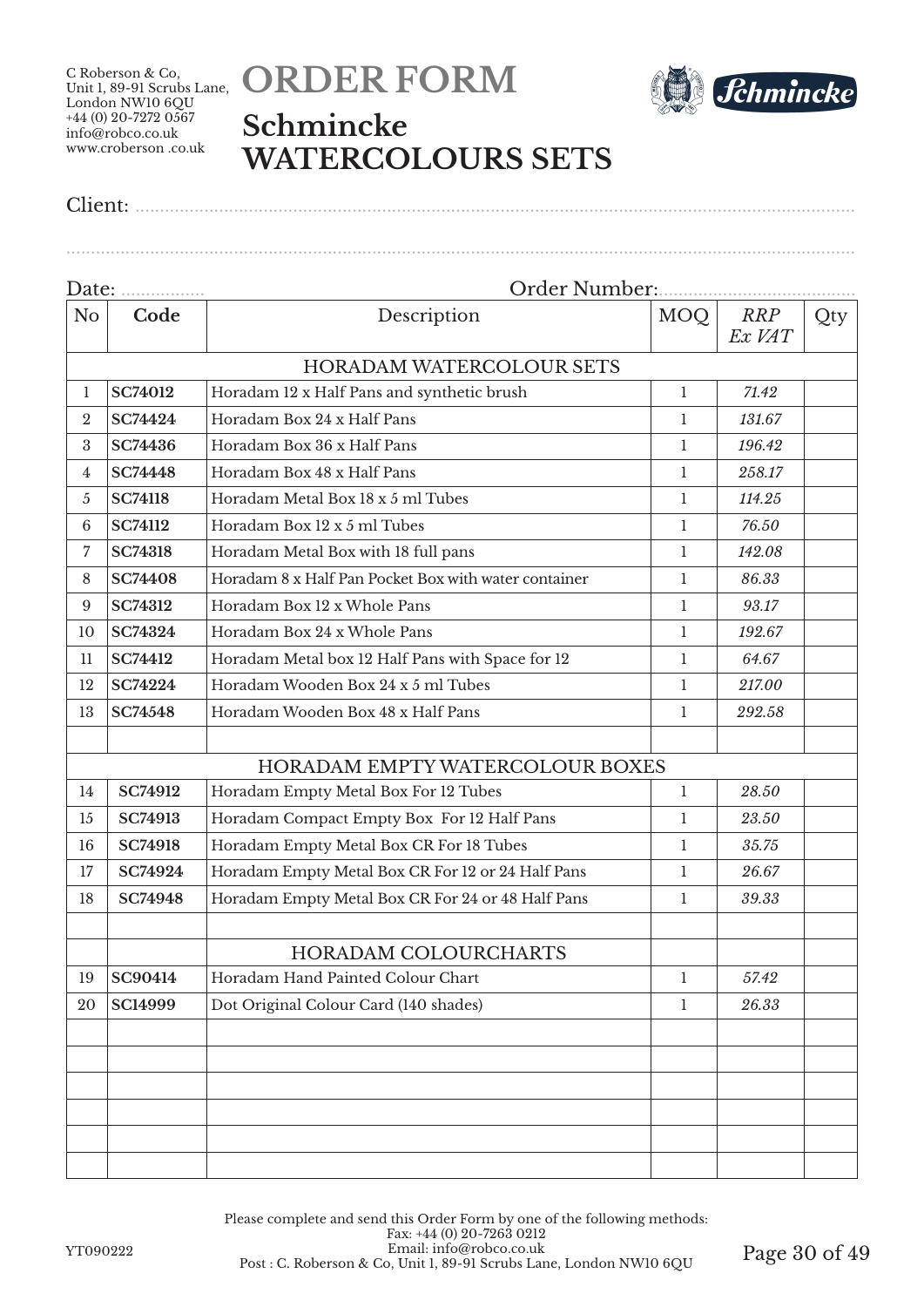# **ORDER FORM Schmincke AQUA DROP**



Client: ..................................................................................................................................................

| Date:<br>.     |            |                                                    |                  |                      |     |  |
|----------------|------------|----------------------------------------------------|------------------|----------------------|-----|--|
| No             | Code       | Description                                        | <b>MOQ</b>       | <b>RRP</b><br>Ex VAT | Qty |  |
|                |            |                                                    |                  |                      |     |  |
| $\mathbf{1}$   | SC24200034 | Aqua Drop 30ml Liquid Watercolour Lemon Yellow     | 3                | 6.50                 |     |  |
| $\overline{2}$ | SC24240034 | Aqua Drop 30ml Liquid Watercolour Indian Yellow    | $\boldsymbol{3}$ | 6.50                 |     |  |
| 3              | SC24250034 | Aqua Drop 30ml Liquid Watercolour Brilliant Orange | 3                | 6.50                 |     |  |
| 4              | SC24320034 | Aqua Drop 30ml Liquid Watercolour Vermilion Red    | $\boldsymbol{3}$ | 6.50                 |     |  |
| 5              | SC24330034 | Aqua Drop 30ml Liquid Watercolour Scarlet Red      | 3                | 6.50                 |     |  |
| 6              | SC24340034 | Aqua Drop 30ml Liquid Watercolour Madder Red       | $\boldsymbol{3}$ | 6.50                 |     |  |
| 7              | SC24360034 | Aqua Drop 30ml Liquid Watercolour Ruby Red         | $\boldsymbol{3}$ | 6.50                 |     |  |
| 8              | SC24380034 | Aqua Drop 30ml Liquid Watercolour Magenta          | 3                | 6.50                 |     |  |
| 9              | SC24390034 | Aqua Drop 30ml Liquid Watercolour Purple           | $\boldsymbol{3}$ | 6.50                 |     |  |
| 10             | SC24400034 | Aqua Drop 30ml Liquid Watercolour Amethyst Violet  | 3                | 6.50                 |     |  |
| 11             | SC24430034 | Aqua Drop 30ml Liquid Watercolour Ink Blue         | $\boldsymbol{3}$ | 6.50                 |     |  |
| 12             | SC24440034 | Aqua Drop 30ml Liquid Watercolour Sapphire Blue    | $\boldsymbol{3}$ | 6.50                 |     |  |
| 13             | SC24460034 | Aqua Drop 30ml Liquid Watercolour Indigo Blue      | $\boldsymbol{3}$ | 6.50                 |     |  |
| 14             | SC24480034 | Aqua Drop 30ml Liquid Watercolour Cyan Blue        | $\boldsymbol{3}$ | 6.50                 |     |  |
| 15             | SC24500034 | Aqua Drop 30ml Liquid Watercolour Emerald Green    | 3                | 6.50                 |     |  |
| 16             | SC24550034 | Aqua Drop 30ml Liquid Watercolour Jade Green       | $\boldsymbol{3}$ | 6.50                 |     |  |
| 17             | SC24570034 | Aqua Drop 30ml Liquid Watercolour Olive Green      | 3                | 6.50                 |     |  |
| 18             | SC24580034 | Aqua Drop 30ml Liquid Watercolour May Green        | $\boldsymbol{3}$ | 6.50                 |     |  |
| 19             | SC24620034 | Aqua Drop 30ml Liquid Watercolour Amber            | $\boldsymbol{3}$ | 6.50                 |     |  |
| 20             | SC24640034 | Aqua Drop 30ml Liquid Watercolour Burnt Sienna     | $\boldsymbol{3}$ | 6.50                 |     |  |
| 21             | SC24660034 | Aqua Drop 30ml Liquid Watercolour Burnt Umber      | $\boldsymbol{3}$ | 6.50                 |     |  |
| 22             | SC24680034 | Aqua Drop 30ml Liquid Watercolour Sepia            | $\boldsymbol{3}$ | 6.50                 |     |  |
| 23             | SC24720034 | Aqua Drop 30ml Liquid Watercolour Neutral Grey     | $\boldsymbol{3}$ | 6.50                 |     |  |
| 24             | SC24780034 | Aqua Drop 30ml Liquid Watercolour Deep Black       | 3                | 6.50                 |     |  |
|                |            |                                                    |                  |                      |     |  |
|                |            | <b>Aqua Drop Sets</b>                              |                  |                      |     |  |
| 25             | SC78005097 | Aqua Drop Primary Set 5 x 30ml                     | $\mathbf{1}$     | 29.00                |     |  |
| 26             | SC78105097 | Aqua Drop Set 5 x 30ml & Drop Liner Pen            | 1                | 32.33                |     |  |
| 27             | SC55200097 | Aqua Drop Liner Pen With Brush Tip                 | $\mathbf{1}$     | 4.17                 |     |  |
|                |            |                                                    |                  |                      |     |  |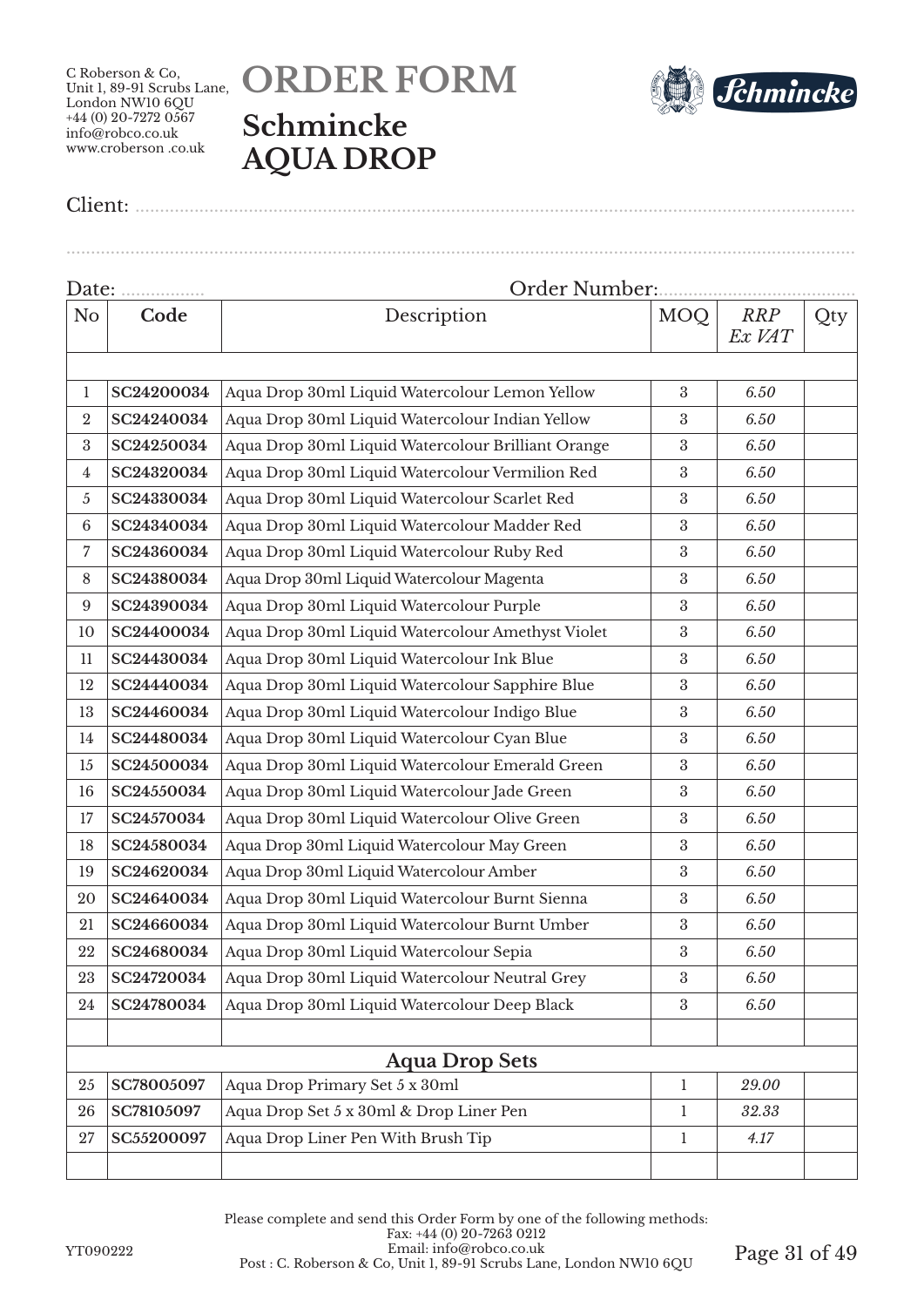



## **Schmincke WATERCOLOUR MEDIUMS**

Client: ..................................................................................................................................................

| Date:          |                 |                                                       |                  |                      |     |
|----------------|-----------------|-------------------------------------------------------|------------------|----------------------|-----|
| N <sub>o</sub> | Code            | Description                                           | MOQ              | <b>RRP</b><br>Ex VAT | Qty |
|                |                 |                                                       |                  |                      |     |
| $\mathbf{1}$   | <b>SC50701E</b> | Schmincke Aqua Fix 60ml                               | $\boldsymbol{3}$ | 9.75                 |     |
| $\overline{2}$ | <b>SC50706F</b> | Schmincke Aqua Modelling Paste Fine 125 ml            | 1                | 10.58                |     |
| 3              | <b>SC50707F</b> | Schmincke Aqua Modelling Paste Coarse 125 ml          | $\mathbf{1}$     | 10.58                |     |
| 4              | <b>SC50706H</b> | Schmincke Aqua Modelling Paste Fine 300 ml            | 1                | 15.83                |     |
| 5              | <b>SC50702H</b> | Schmincke Watercolour Primer Fine 250 ml              | 1                | 15.83                |     |
| 6              | <b>SC50702J</b> | Schmincke Watercolour Primer Fine 500 ml              | 1                | 21.42                |     |
| 7              | <b>SC50703H</b> | Schmincke Watercolour Primer Coarse 300 ml            | $\mathbf{1}$     | 15.17                |     |
| 8              | <b>SC50703J</b> | Schmincke Watercolour Primer Coarse 500 ml            | 1                | 21.42                |     |
| 9              | <b>SC50704H</b> | Schmincke Watercolour Primer Transparent 250 ml       | 1                | 15.17                |     |
| 10             | SC50704J        | Schmincke Watercolour Primer Transaparent 500 ml      | 1                | 21.42                |     |
| 11             | <b>SC50720E</b> | Schmincke Aqua Shine 60ml                             | 3                | 9.75                 |     |
| 12             | <b>SC50725E</b> | Schmincke Aqua Pasto 60ml                             | 1                | 19.42                |     |
| 13             | <b>SC50740E</b> | Schmincke Aqua Gloss 60ml                             | 3                | 9.75                 |     |
| 14             | <b>SC50735F</b> | Schmincke Aqua Effect Spray 100ml                     | 1                | 14.17                |     |
| 15             | <b>SC50708E</b> | Schmincke Aqua Lift-Off Medium 60ml                   | 3                | 9.75                 |     |
| 16             | <b>SC50737O</b> | Schmincke Aqua Effect Granulation Spray 150 ml        | 1                | 7.83                 |     |
| 17             | <b>SC50730D</b> | Schmincke Masking Fluid Clear 25 ml                   | 4                | 7.83                 |     |
| 18             | <b>SC50730F</b> | Schmincke Masking Fluid Clear 100 ml                  | 1                | 19.08                |     |
| 19             | <b>SC50731D</b> | Schmincke Masking Fluid Blue 25 ml                    | $\overline{4}$   | 7.75                 |     |
| 20             | <b>SC50731F</b> | Schmincke Masking Fluid Blue 100 ml                   | 1                | 19.08                |     |
| 21             | <b>SC50088J</b> | Schmincke Medium Casein Binding 500 ml                | $\mathbf{1}$     | 44.08                |     |
| 22             | SC50403G        | Schmincke Watercolour Fixative 300 ml                 | 1                | 15.83                |     |
| 23             | <b>SC50300D</b> | Schmincke Masking Fluid Clear (Liquid Frisket) 20 ml  | $\sqrt{3}$       | 5.08                 |     |
| 24             | <b>SC50300F</b> | Schmincke Masking Fluid Clear (Liquid Frisket) 100 ml | $\mathbf{1}$     | 12.75                |     |
| 25             | <b>SC50300H</b> | Schmincke Masking Fluid Clear (Liquid Frisket) 250 ml | 1                | 18.92                |     |
| 26             | <b>SC50112E</b> | Schmincke Watercolour and Gouache Varnish 60 ml       | $\sqrt{3}$       | 9.75                 |     |
|                |                 |                                                       |                  |                      |     |
|                |                 |                                                       |                  |                      |     |
|                |                 |                                                       |                  |                      |     |
|                |                 |                                                       |                  |                      |     |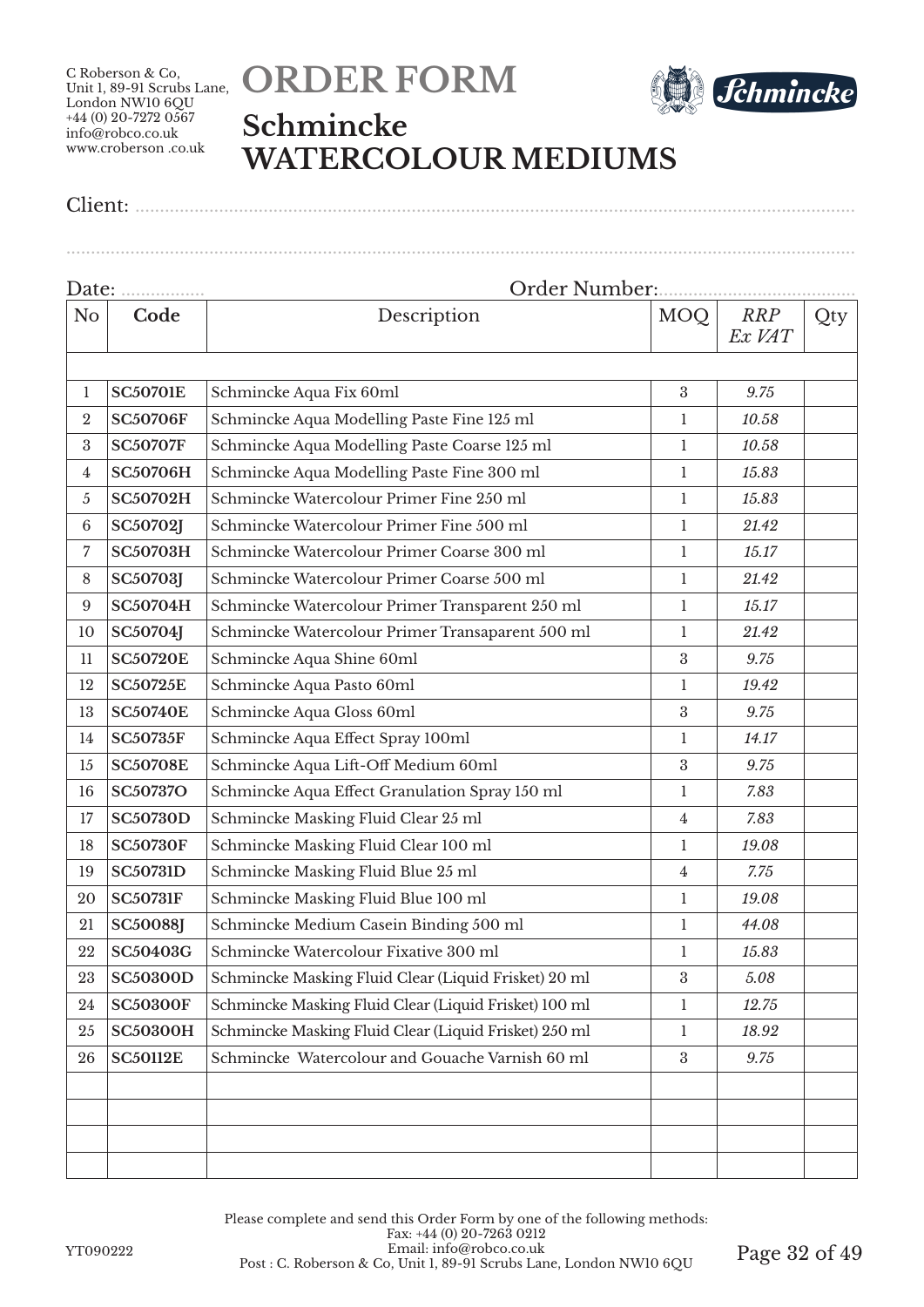



Client: ..................................................................................................................................................

Date: ................. Order Number:........................................ No **Code** Description MOQ RRP *Ex VAT* Qty AERO COLOUR STANDARD COLOURS 28ml **SC17001D** Schmincke Soft Pastel White D 3 3 383 **SC17002B** Schmincke Soft Pastel Permanent Yellow Lemon B 3 *3.83* **SC17002D** Schmincke Soft Pastel Permanent Yellow Lemon D 3 *3.83* **SC17002H** Schmincke Soft Pastel Permanent Yellow Lemon H 3 *3.83* **SC17002M** Schmincke Soft Pastel Permanent Yellow Lemon M 3 *3.83* **SC17002O** Schmincke Soft Pastel Permanent Yellow Lemon O 3 *3.83* **SC17003B** Schmincke Soft Pastel Permanent Yellow Light B 3 *3.83* **SCI7003D** Schmincke Soft Pastel Permanent Yellow Light D 3 3 383 **SC17003H** Schmincke Soft Pastel Permanent Yellow Light H 3 *3.83* **SC17003M** Schmincke Soft Pastel Permanent Yellow Light M 3 3 3.83 **SC17003O** Schmincke Soft Pastel Permanent Yellow Light O 3 *3.83* **SC17004B** Schmincke Soft Pastel Permanent Yellow Deep B 3 3.83 **SC17004D** Schmincke Soft Pastel Permanent Yellow Deep D 3 3.83 **SC17004H** Schmincke Soft Pastel Permanent Yellow Deep H 3 *3.83* 15 SC17004M Schmincke Soft Pastel Permanent Yellow Deep M 3 3.83 **SC17004O** Schmincke Soft Pastel Permanent Yellow Deep O 3 *3.83* **SC17005B** Schmincke Soft Pastel Orange Deep B 3 3.83 **SC17005D** Schmincke Soft Pastel Orange Deep D 3 3.83 **SC17005H** Schmincke Soft Pastel Orange Deep H 3 *3.83* **SC17005M** Schmincke Soft Pastel Orange Deep M 3 3 3.83 **SC17005O** Schmincke Soft Pastel Orange Deep O 3 *3.83* **SC17007B** Schmincke Soft Pastel Titanium Yellow B 3 *3.83* **SC17007D** Schmincke Soft Pastel Titanium Yellow D 3 4.60 **SC17007H** Schmincke Soft Pastel Titanium Yellow H 3 *4.60* **SC17007M** Schmincke Soft Pastel Titanium Yellow M 3 *4.60* **SC17007O** Schmincke Soft Pastel Titanium Yellow O 3 *4.60* **SC17008B** Schmincke Soft Pastel Vanadium Yellow Light B 3 *4.60* **SC17008D** Schmincke Soft Pastel Vanadium Yellow Light D 3 4.60 **SC17008H** Schmincke Soft Pastel Vanadium Yellow Light H 3 *4.60* **SC17008M** Schmincke Soft Pastel Vanadium Yellow Light M 3 *4.60*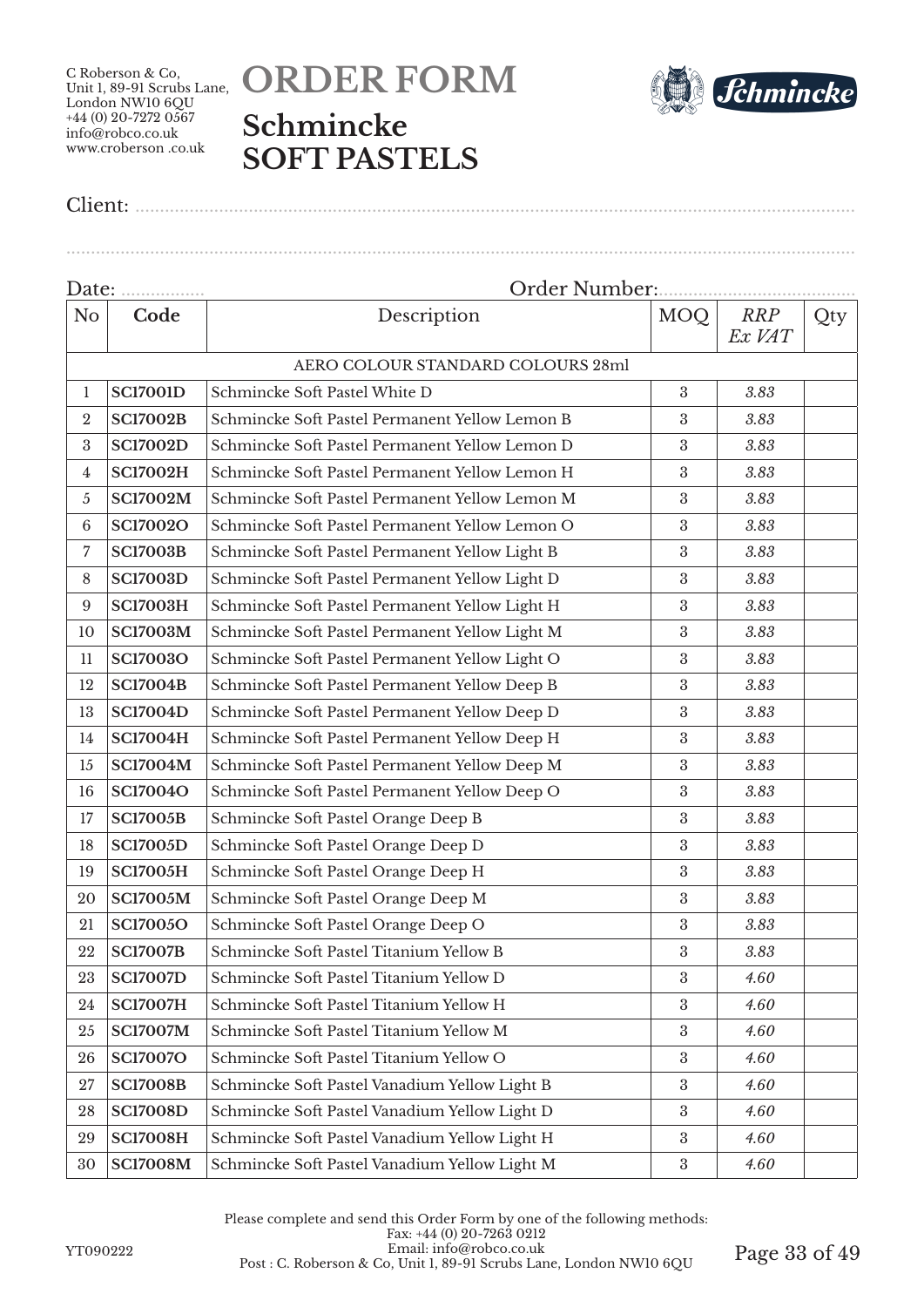# **ORDER FORM Schmincke SOFT PASTELS**



Client: ..................................................................................................................................................

| Date:          |                 | Order Number:                                 |                  |                      |     |  |
|----------------|-----------------|-----------------------------------------------|------------------|----------------------|-----|--|
| N <sub>o</sub> | Code            | Description                                   | <b>MOQ</b>       | <b>RRP</b><br>Ex VAT | Qty |  |
|                |                 |                                               |                  |                      |     |  |
| 31             | <b>SC17008O</b> | Schmincke Soft Pastel Vanadium Yellow Light O | $\rm 3$          | 3.83                 |     |  |
| 32             | <b>SC17009B</b> | Schmincke Soft Pastel Vanadium Yellow Deep B  | $\rm 3$          | 3.83                 |     |  |
| 33             | <b>SC17009D</b> | Schmincke Soft Pastel Vanadium Yellow Deep D  | 3                | 3.83                 |     |  |
| 34             | <b>SC17009H</b> | Schmincke Soft Pastel Vanadium Yellow Deep H  | $\rm 3$          | 3.83                 |     |  |
| 35             | <b>SC17009M</b> | Schmincke Soft Pastel Vanadium Yellow Deep M  | 3                | 3.83                 |     |  |
| 36             | <b>SC17009O</b> | Schmincke Soft Pastel Vanadium Yellow Deep O  | $\rm 3$          | 3.83                 |     |  |
| 37             | <b>SC17010B</b> | Schmincke Soft Pastel Orange Dp B             | $\rm 3$          | 3.83                 |     |  |
| 38             | <b>SC17010D</b> | Schmincke Soft Pastel Orange Light D          | $\rm 3$          | 3.83                 |     |  |
| 39             | <b>SC17010H</b> | Schmincke Soft Pastel Orange Light H          | 3                | 3.83                 |     |  |
| 40             | <b>SC17010M</b> | Schmincke Soft Pastel Orange Light M          | 3                | 3.83                 |     |  |
| 41             | <b>SC17010O</b> | Schmincke Soft Pastel Orange Light O          | $\rm 3$          | 3.83                 |     |  |
| 42             | <b>SC17013B</b> | Schmincke Soft Pastel Ochre Light B           | 3                | 3.83                 |     |  |
| 43             | <b>SC17013D</b> | Schmincke Soft Pastel Ochre Light D           | $\rm 3$          | 3.83                 |     |  |
| 44             | <b>SC17013H</b> | Schmincke Soft Pastel Ochre Light H           | $\rm 3$          | 3.83                 |     |  |
| 45             | <b>SC17013M</b> | Schmincke Soft Pastel Ochre Light M           | $\rm 3$          | 3.83                 |     |  |
| 46             | <b>SC17013O</b> | Schmincke Soft Pastel Ochre Light O           | 3                | 3.83                 |     |  |
| 47             | <b>SC17014B</b> | Schmincke Soft Pastel Gold Ochre B            | $\rm 3$          | 3.83                 |     |  |
| 48             | <b>SC17014D</b> | Schmincke Soft Pastel Gold Ochre D            | $\rm 3$          | 3.83                 |     |  |
| 49             | <b>SC17014H</b> | Schmincke Soft Pastel Gold Ochre H            | 3                | 3.83                 |     |  |
| 50             | <b>SC17014M</b> | Schmincke Soft Pastel Gold Ochre M            | $\rm 3$          | 3.83                 |     |  |
| 51             | <b>SC17014O</b> | Schmincke Soft Pastel Gold Ochre O            | $\rm 3$          | 3.83                 |     |  |
| 52             | <b>SC17016B</b> | Schmincke Soft Pastel Flesh Ochre B           | $\rm 3$          | 3.83                 |     |  |
| 53             | <b>SC17016D</b> | Schmincke Soft Pastel Flesh Ochre D           | $\rm 3$          | 3.83                 |     |  |
| 54             | <b>SC17016H</b> | Schmincke Soft Pastel Flesh Ochre H           | 3                | 3.83                 |     |  |
| 55             | <b>SC17016M</b> | Schmincke Soft Pastel Flesh Ochre M           | $\boldsymbol{3}$ | 3.83                 |     |  |
| 56             | <b>SC17016O</b> | Schmincke Soft Pastel Flesh Ochre O           | 3                | 3.83                 |     |  |
| 57             | <b>SC17017B</b> | Schmincke Soft Pastel Orange Ochre B          | $\rm 3$          | 3.83                 |     |  |
| 58             | <b>SC17017D</b> | Schmincke Soft Pastel Orange Ochre D          | $\rm 3$          | 3.83                 |     |  |
| 59             | <b>SC17017H</b> | Schmincke Soft Pastel Orange Ochre H          | $\rm 3$          | 3.83                 |     |  |
| 60             | <b>SC17017M</b> | Schmincke Soft Pastel Orange Ochre M          | $\boldsymbol{3}$ | 3.83                 |     |  |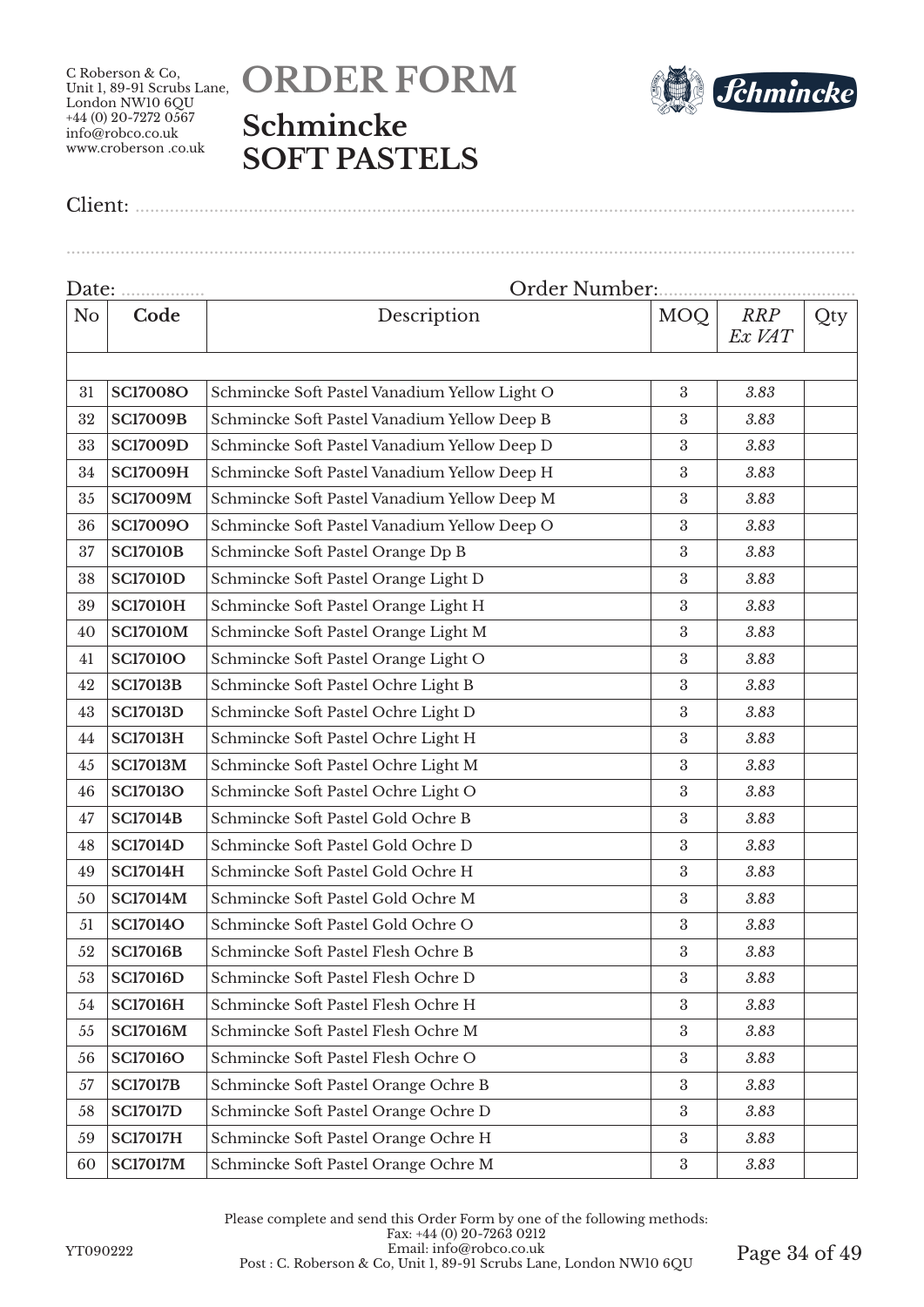# **ORDER FORM Schmincke SOFT PASTELS**



Client: ..................................................................................................................................................

| Date:          |                 | Order Number:                               |                  |                      |     |  |
|----------------|-----------------|---------------------------------------------|------------------|----------------------|-----|--|
| N <sub>o</sub> | Code            | Description                                 | <b>MOQ</b>       | <b>RRP</b><br>Ex VAT | Qty |  |
|                |                 |                                             |                  |                      |     |  |
| 61             | <b>SC17017O</b> | Schmincke Soft Pastel Orange Ochre O        | 3                | 3.83                 |     |  |
| 62             | <b>SC17018B</b> | Schmincke Soft Pastel Burnt Sienna B        | 3                | 3.83                 |     |  |
| 63             | <b>SC17018D</b> | Schmincke Soft Pastel Burnt Sienna D        | 3                | 3.83                 |     |  |
| 64             | <b>SC17018H</b> | Schmincke Soft Pastel Burnt Sienna H        | $\boldsymbol{3}$ | 3.83                 |     |  |
| 65             | <b>SC17018M</b> | Schmincke Soft Pastel Burnt Sienna M        | 3                | 3.83                 |     |  |
| 66             | <b>SC17018O</b> | Schmincke Soft Pastel Burnt Sienna O        | 3                | 3.83                 |     |  |
| 67             | <b>SC17019B</b> | Schmincke Soft Pastel Burnt Yellow Ochre B  | 3                | 3.83                 |     |  |
| 68             | <b>SC17019D</b> | Schmincke Soft Pastel Burnt Yellow Ochre D  | 3                | 3.83                 |     |  |
| 69             | <b>SC17019H</b> | Schmincke Soft Pastel Burnt Yellow Ochre H  | 3                | 3.83                 |     |  |
| 70             | <b>SC17019M</b> | Schmincke Soft Pastel Burnt Yellow Ochre M  | 3                | 3.83                 |     |  |
| 71             | <b>SC17019O</b> | Schmincke Soft Pastel Burnt Yellow Ochre O  | $\boldsymbol{3}$ | 3.83                 |     |  |
| 72             | <b>SC17021B</b> | Schmincke Soft Pastel Pozzuoli Earth B      | 3                | 3.83                 |     |  |
| 73             | <b>SC17021D</b> | Schmincke Soft Pastel Pozzuoli Earth D      | 3                | 3.83                 |     |  |
| 74             | <b>SC17021H</b> | Schmincke Soft Pastel Pozzuoli Earth H      | 3                | 3.83                 |     |  |
| 75             | <b>SC17021M</b> | Schmincke Soft Pastel Pozzuoli Earth M      | 3                | 3.83                 |     |  |
| 76             | <b>SC17021O</b> | Schmincke Soft Pastel Pozzuoli Earth O      | 3                | 3.83                 |     |  |
| 77             | <b>SC17022B</b> | Schmincke Soft Pastel English Red B         | 3                | 3.83                 |     |  |
| 78             | <b>SC17022D</b> | Schmincke Soft Pastel English Red D         | 3                | 3.83                 |     |  |
| 79             | <b>SC17022H</b> | Schmincke Soft Pastel English Red H         | 3                | 3.83                 |     |  |
| 80             | <b>SC17022M</b> | Schmincke Soft Pastel English Red M         | $\boldsymbol{3}$ | 3.83                 |     |  |
| 81             | <b>SC17022O</b> | Schmincke Soft Pastel English Red O         | $\boldsymbol{3}$ | 3.83                 |     |  |
| 82             | <b>SC17023B</b> | Schmincke Soft Pastel Caput Mortuum Light B | $\boldsymbol{3}$ | 3.83                 |     |  |
| 83             | <b>SC17023D</b> | Schmincke Soft Pastel Caput Mortuum Light D | $\boldsymbol{3}$ | 3.83                 |     |  |
| 84             | <b>SC17023H</b> | Schmincke Soft Pastel Caput Mortuum Light H | 3                | 3.83                 |     |  |
| 85             | <b>SC17023M</b> | Schmincke Soft Pastel Caput Mortuum Light M | $\boldsymbol{3}$ | 3.83                 |     |  |
| 86             | <b>SC17023O</b> | Schmincke Soft Pastel Caput Mortuum Light O | 3                | 3.83                 |     |  |
| 87             | <b>SC17024B</b> | Schmincke Soft Pastel Caput Mortuum Deep B  | $\boldsymbol{3}$ | 3.83                 |     |  |
| 88             | <b>SC17024D</b> | Schmincke Soft Pastel Caput Mortuum Deep D  | $\boldsymbol{3}$ | 3.83                 |     |  |
| 89             | <b>SC17024H</b> | Schmincke Soft Pastel Caput Mortuum Deep H  | $\boldsymbol{3}$ | 3.83                 |     |  |
| 90             | <b>SC17024M</b> | Schmincke Soft Pastel Caput Mortuum Deep M  | $\rm 3$          | $3.83\,$             |     |  |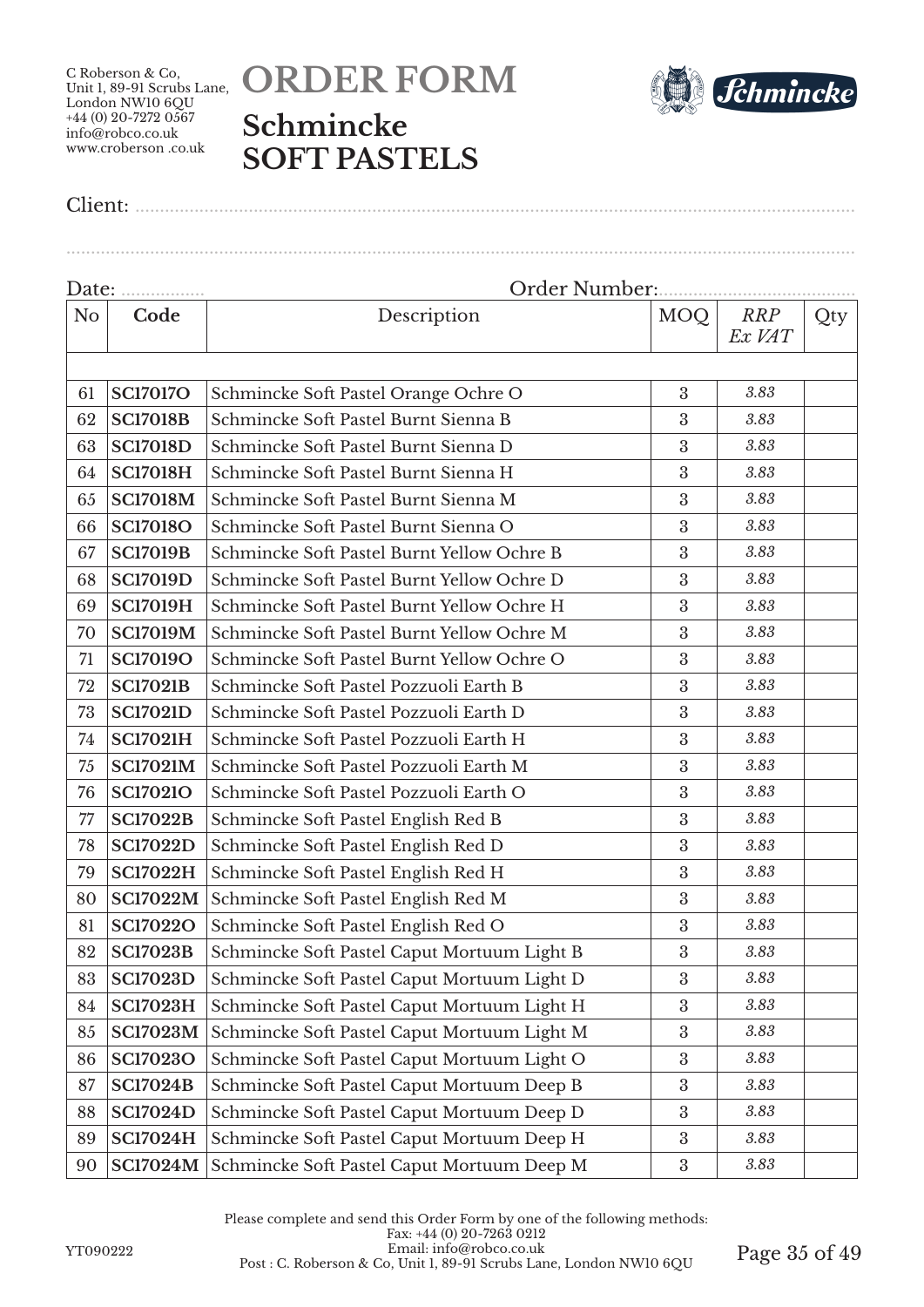



Client: ..................................................................................................................................................

| Date: <u></u>  |                 |                                            |                  |                      |     |  |
|----------------|-----------------|--------------------------------------------|------------------|----------------------|-----|--|
| N <sub>o</sub> | Code            | Description                                | MOQ              | <b>RRP</b><br>Ex VAT | Qty |  |
| 91             | <b>SC17024O</b> | Schmincke Soft Pastel Caput Mortuum Deep O | $\sqrt{3}$       | 3.83                 |     |  |
| 92             | <b>SC17028B</b> | Schmincke Soft Pastel Olive Ochre Light B  | $\boldsymbol{3}$ | 3.83                 |     |  |
| 93             | <b>SC17028D</b> | Schmincke Soft Pastel Olive Ochre Light D  | $\boldsymbol{3}$ | 3.83                 |     |  |
| 94             | <b>SC17028H</b> | Schmincke Soft Pastel Olive Ochre Light H  | $\boldsymbol{3}$ | 3.83                 |     |  |
| 95             | <b>SC17028M</b> | Schmincke Soft Pastel Olive Ochre Light M  | 3                | 3.83                 |     |  |
| 96             | <b>SC17028O</b> | Schmincke Soft Pastel Olive Ochre Light O  | $\boldsymbol{3}$ | 3.83                 |     |  |
| 97             | <b>SC17029B</b> | Schmincke Soft Pastel Olive Ochre Deep B   | 3                | 3.83                 |     |  |
| 98             | <b>SC17029D</b> | Schmincke Soft Pastel Olive Ochre Deep D   | $\boldsymbol{3}$ | 3.83                 |     |  |
| 99             | <b>SC17029H</b> | Schmincke Soft Pastel Olive Ochre Deep H   | $\boldsymbol{3}$ | 3.83                 |     |  |
| 100            | <b>SC17029M</b> | Schmincke Soft Pastel Olive Ochre Deep M   | $\boldsymbol{3}$ | 3.83                 |     |  |
| 101            | <b>SC17029O</b> | Schmincke Soft Pastel Olive Ochre Deep O   | $\boldsymbol{3}$ | 3.83                 |     |  |
| 102            | <b>SC17030B</b> | Schmincke Soft Pastel Greenish Umber B     | $\boldsymbol{3}$ | 3.83                 |     |  |
| 103            | <b>SC17030D</b> | Schmincke Soft Pastel Greenish Umber D     | $\boldsymbol{3}$ | 3.83                 |     |  |
| 104            | <b>SC17030H</b> | Schmincke Soft Pastel Greenish Umber H     | 3                | 3.83                 |     |  |
| 105            | <b>SC17030M</b> | Schmincke Soft Pastel Greenish Umber M     | $\boldsymbol{3}$ | 3.83                 |     |  |
| 106            | <b>SC17030O</b> | Schmincke Soft Pastel Greenish Umber O     | $\boldsymbol{3}$ | 3.83                 |     |  |
| 107            | <b>SC17032B</b> | Schmincke Soft Pastel Brown Ochre B        | $\boldsymbol{3}$ | 3.83                 |     |  |
| 108            | <b>SC17032D</b> | Schmincke Soft Pastel Brown Ochre D        | $\boldsymbol{3}$ | 3.83                 |     |  |
| 109            | <b>SC17032H</b> | Schmincke Soft Pastel Brown Ochre H        | $\boldsymbol{3}$ | 3.83                 |     |  |
| 110            | <b>SC17032M</b> | Schmincke Soft Pastel Brown Ochre M        | $\boldsymbol{3}$ | 3.83                 |     |  |
| 111            | <b>SC17032O</b> | Schmincke Soft Pastel Brown Ochre O        | $\boldsymbol{3}$ | 3.83                 |     |  |
| 112            | <b>SC17033B</b> | Schmincke Soft Pastel Bnt Green Earth B    | $\boldsymbol{3}$ | 3.83                 |     |  |
| 113            | <b>SC17033D</b> | Schmincke Soft Pastel Bnt Green Earth D    | $\boldsymbol{3}$ | 3.83                 |     |  |
| 114            | <b>SC17033H</b> | Schmincke Soft Pastel Bnt Green Earth H    | 3                | 3.83                 |     |  |
| 115            | <b>SC17033M</b> | Schmincke Soft Pastel Bnt Green Earth M    | 3                | 3.83                 |     |  |
| 116            | <b>SC17033O</b> | Schmincke Soft Pastel Bnt Green Earth O    | 3                | 3.83                 |     |  |
| 117            | <b>SC17035B</b> | Schmincke Soft Pastel Burnt Umber B        | 3                | 3.83                 |     |  |
| 118            | <b>SC17035D</b> | Schmincke Soft Pastel Burnt Umber D        | 3                | 3.83                 |     |  |
| 119            | <b>SC17035H</b> | Schmincke Soft Pastel Burnt Umber H        | 3                | 3.83                 |     |  |
| 120            | <b>SC17035M</b> | Schmincke Soft Pastel Burnt Umber M        | $\boldsymbol{3}$ | 3.83                 |     |  |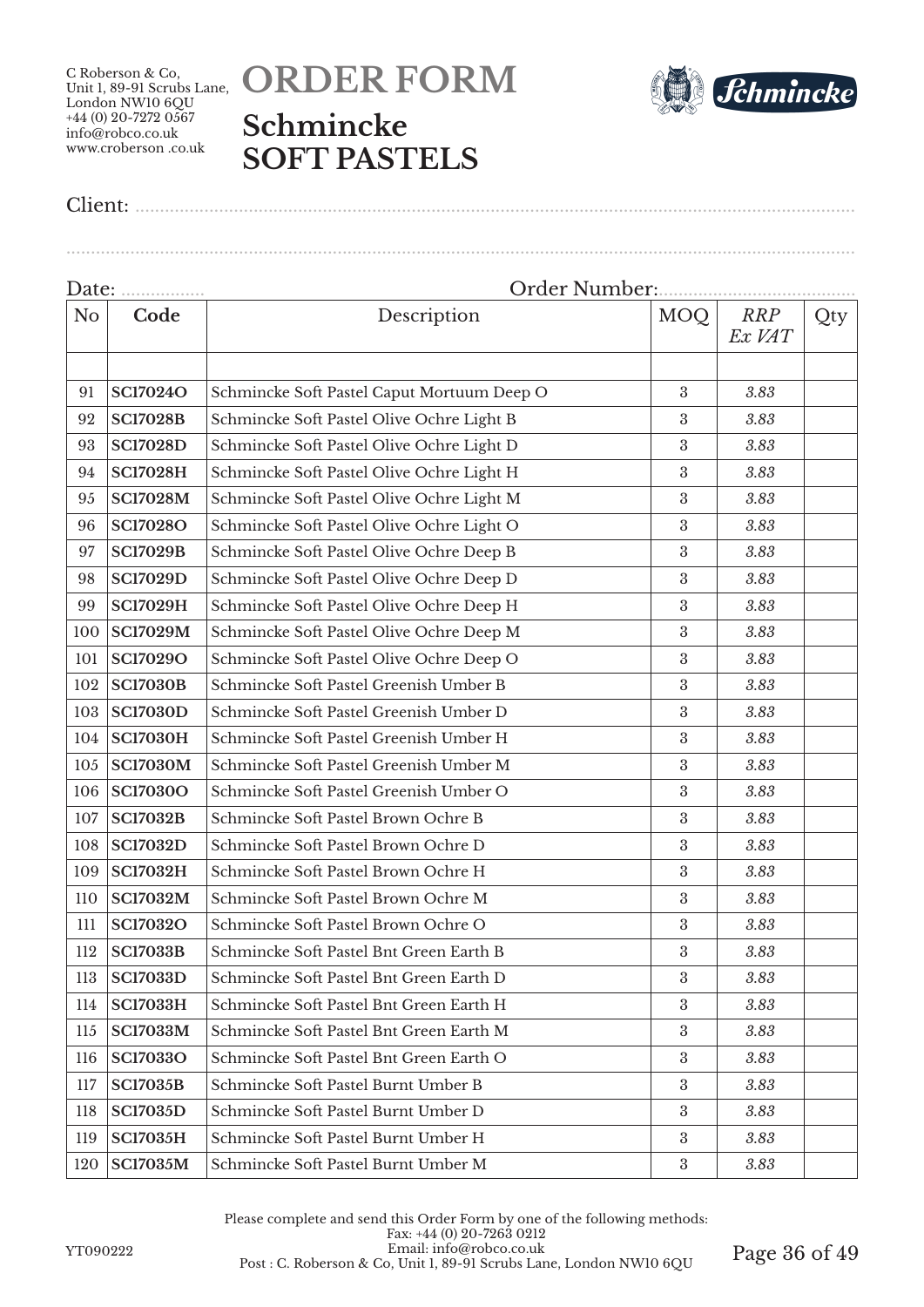# **ORDER FORM Schmincke SOFT PASTELS**



Client: ..................................................................................................................................................

| Date: |                 |                                        |                  |                      |     |  |
|-------|-----------------|----------------------------------------|------------------|----------------------|-----|--|
| No    | Code            | Description                            | <b>MOQ</b>       | <b>RRP</b><br>Ex VAT | Qty |  |
|       |                 |                                        |                  |                      |     |  |
| 121   | <b>SC17035O</b> | Schmincke Soft Pastel Burnt Umber O    | 3                | 3.83                 |     |  |
| 122   | <b>SC17036B</b> | Schmincke Soft Pastel Vandyke Brown B  | 3                | 3.83                 |     |  |
| 123   | <b>SC17036D</b> | Schmincke Soft Pastel Vandyke Brown D  | $\boldsymbol{3}$ | 3.83                 |     |  |
| 124   | <b>SC17036H</b> | Schmincke Soft Pastel Vandyke Brown H  | 3                | 3.83                 |     |  |
| 125   | <b>SC17036M</b> | Schmincke Soft Pastel Vandyke Brown M  | $\boldsymbol{3}$ | 3.83                 |     |  |
| 126   | <b>SC17036O</b> | Schmincke Soft Pastel Vandyke Brown O  | 3                | 3.83                 |     |  |
| 127   | <b>SC17037B</b> | Schmincke Soft Pastel Sepia Brown B    | $\boldsymbol{3}$ | 3.83                 |     |  |
| 128   | <b>SC17037D</b> | Schmincke Soft Pastel Sepia Brown D    | 3                | 3.83                 |     |  |
| 129   | <b>SC17037H</b> | Schmincke Soft Pastel Sepia Brown H    | $\boldsymbol{3}$ | 3.83                 |     |  |
| 130   | <b>SC17037M</b> | Schmincke Soft Pastel Sepia Brown M    | $\boldsymbol{3}$ | 3.83                 |     |  |
| 131   | <b>SC17037O</b> | Schmincke Soft Pastel Sepia Brown O    | $\boldsymbol{3}$ | 3.83                 |     |  |
| 132   | <b>SC17038B</b> | Schmincke Soft Pastel Walnut Brown B   | $\boldsymbol{3}$ | 3.83                 |     |  |
| 133   | <b>SC17038D</b> | Schmincke Soft Pastel Walnut Brown D   | $\boldsymbol{3}$ | 3.83                 |     |  |
| 134   | <b>SC17038H</b> | Schmincke Soft Pastel Walnut Brown H   | 3                | 3.83                 |     |  |
| 135   | <b>SC17038M</b> | Schmincke Soft Pastel Walnut Brown M   | 3                | 3.83                 |     |  |
| 136   | <b>SC17038O</b> | Schmincke Soft Pastel Walnut Brown O   | $\boldsymbol{3}$ | 3.83                 |     |  |
| 137   | <b>SC17040B</b> | Schmincke Soft Pastel Vermillion B     | 3                | 3.83                 |     |  |
| 138   | <b>SC17040D</b> | Schmincke Soft Pastel Vermillion D     | 3                | 3.83                 |     |  |
| 139   | <b>SC17040H</b> | Schmincke Soft Pastel Vermillion H     | $\boldsymbol{3}$ | 3.83                 |     |  |
| 140   | <b>SC17040M</b> | Schmincke Soft Pastel Vermillion M     | $\boldsymbol{3}$ | 3.83                 |     |  |
| 141   | <b>SC17040O</b> | Schmincke Soft Pastel Vermillion O     | $\boldsymbol{3}$ | 3.83                 |     |  |
| 142   | <b>SC17041B</b> | Schmincke Soft Pastel Scarlet B        | $\boldsymbol{3}$ | 3.83                 |     |  |
| 143   | <b>SC17041D</b> | Schmincke Soft Pastel Scarlet D        | $\boldsymbol{3}$ | 3.83                 |     |  |
| 144   | <b>SC17041H</b> | Schmincke Soft Pastel Scarlet H        | 3                | 3.83                 |     |  |
| 145   | <b>SC17041M</b> | Schmincke Soft Pastel Scarlet M        | $\boldsymbol{3}$ | 3.83                 |     |  |
| 146   | <b>SC17041O</b> | Schmincke Soft Pastel Scarlet O        | $\boldsymbol{3}$ | 3.83                 |     |  |
| 147   | <b>SC17042B</b> | Schmincke Soft Pastel Perm Red Light B | $\boldsymbol{3}$ | 3.83                 |     |  |
| 148   | <b>SC17042D</b> | Schmincke Soft Pastel Perm Red Light D | $\boldsymbol{3}$ | 3.83                 |     |  |
| 149   | <b>SC17042H</b> | Schmincke Soft Pastel Perm Red Light H | 3                | 3.83                 |     |  |
| 150   | <b>SC17042M</b> | Schmincke Soft Pastel Perm Red Light M | $\boldsymbol{3}$ | 3.83                 |     |  |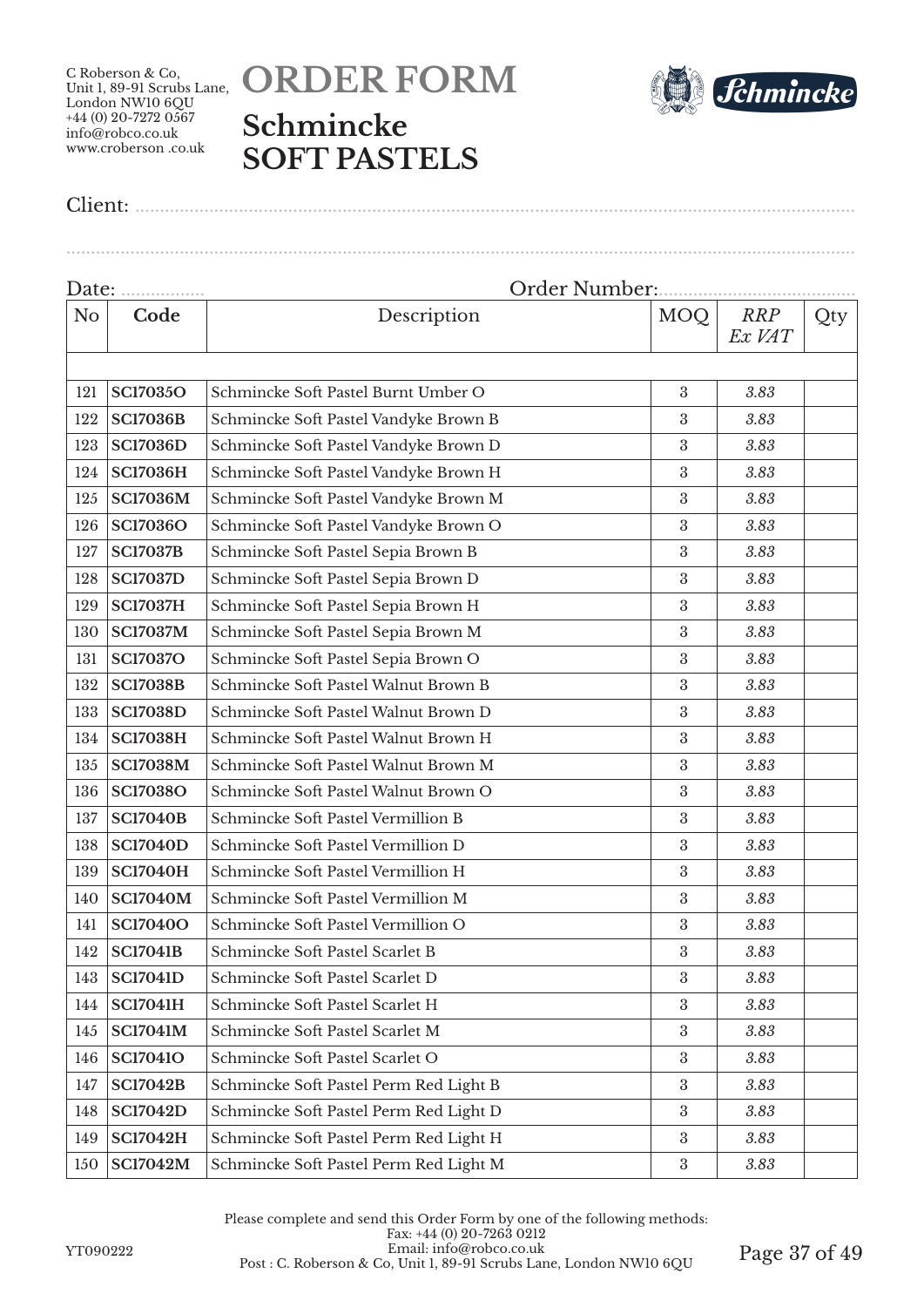# **ORDER FORM Schmincke SOFT PASTELS**



Client: ..................................................................................................................................................

| Date: |                 |                                             |                  |                      |     |  |  |
|-------|-----------------|---------------------------------------------|------------------|----------------------|-----|--|--|
| No    | Code            | Description                                 | <b>MOQ</b>       | <b>RRP</b><br>Ex VAT | Qty |  |  |
|       |                 |                                             |                  |                      |     |  |  |
| 151   | <b>SC17042O</b> | Schmincke Soft Pastel Perm Red Light O      | 3                | 3.83                 |     |  |  |
| 152   | <b>SC17043B</b> | Schmincke Soft Pastel Bordeaux B            | 3                | 3.83                 |     |  |  |
| 153   | <b>SC17043D</b> | Schmincke Soft Pastel Bordeaux D            | $\boldsymbol{3}$ | 3.83                 |     |  |  |
| 154   | <b>SC17043H</b> | Schmincke Soft Pastel Bordeaux H            | 3                | 3.83                 |     |  |  |
| 155   | <b>SC17043M</b> | Schmincke Soft Pastel Bordeaux M            | $\boldsymbol{3}$ | 3.83                 |     |  |  |
| 156   | <b>SC17043O</b> | Schmincke Soft Pastel Bordeaux O            | 3                | 3.83                 |     |  |  |
| 157   | <b>SC17044B</b> | Schmincke Soft Pastel Perm Red Deep B       | $\boldsymbol{3}$ | 3.83                 |     |  |  |
| 158   | <b>SC17044D</b> | Schmincke Soft Pastel Perm Red Deep D       | 3                | 3.83                 |     |  |  |
| 159   | <b>SC17044H</b> | Schmincke Soft Pastel Perm Red Deep H       | $\boldsymbol{3}$ | 3.83                 |     |  |  |
| 160   | <b>SC17044M</b> | Schmincke Soft Pastel Perm Red Deep M       | $\boldsymbol{3}$ | 3.83                 |     |  |  |
| 161   | <b>SC17044O</b> | Schmincke Soft Pastel Perm Red Deep O       | $\boldsymbol{3}$ | 3.83                 |     |  |  |
| 162   | <b>SC17045B</b> | Schmincke Soft Pastel Madder Lake B         | $\boldsymbol{3}$ | 3.83                 |     |  |  |
| 163   | <b>SC17045D</b> | Schmincke Soft Pastel Madder Lake D         | $\boldsymbol{3}$ | 3.83                 |     |  |  |
| 164   | <b>SC17045H</b> | Schmincke Soft Pastel Madder Lake H         | 3                | 3.83                 |     |  |  |
| 165   | <b>SC17045M</b> | Schmincke Soft Pastel Madder Lake M         | 3                | 3.83                 |     |  |  |
| 166   | <b>SC17045O</b> | Schmincke Soft Pastel Madder Lake O         | $\boldsymbol{3}$ | 3.83                 |     |  |  |
| 167   | <b>SC17046B</b> | Schmincke Soft Pastel Carmine Red B         | 3                | 3.83                 |     |  |  |
| 168   | <b>SC17046D</b> | Schmincke Soft Pastel Carmine Red D         | 3                | 3.83                 |     |  |  |
| 169   | <b>SC17046H</b> | Schmincke Soft Pastel Carmine Red H         | $\boldsymbol{3}$ | 3.83                 |     |  |  |
| 170   | <b>SC17046M</b> | Schmincke Soft Pastel Carmine Red M         | $\boldsymbol{3}$ | 3.83                 |     |  |  |
| 171   | <b>SC17046O</b> | Schmincke Soft Pastel Carmine Red O         | $\boldsymbol{3}$ | 3.83                 |     |  |  |
| 172   | <b>SC17047B</b> | Schmincke Soft Pastel Rose Madder B         | 3                | 3.83                 |     |  |  |
| 173   | <b>SC17047D</b> | Schmincke Soft Pastel Rose Madder D         | $\boldsymbol{3}$ | 3.83                 |     |  |  |
| 174   | <b>SC17047H</b> | Schmincke Soft Pastel Rose Madder H         | 3                | 3.83                 |     |  |  |
| 175   | <b>SC17047M</b> | Schmincke Soft Pastel Rose Madder M         | $\boldsymbol{3}$ | 3.83                 |     |  |  |
| 176   | <b>SC17047O</b> | Schmincke Soft Pastel Rose Madder O         | $\boldsymbol{3}$ | 3.83                 |     |  |  |
| 177   | <b>SC17048B</b> | Schmincke Soft Pastel Quinacridone Violet B | $\boldsymbol{3}$ | 3.83                 |     |  |  |
| 178   | <b>SC17048D</b> | Schmincke Soft Pastel Quinacridone Violet D | $\boldsymbol{3}$ | 3.83                 |     |  |  |
| 179   | <b>SC17048H</b> | Schmincke Soft Pastel Quinacridone Violet H | 3                | 3.83                 |     |  |  |
| 180   | <b>SC17048M</b> | Schmincke Soft Pastel Quinacridone Violet M | $\rm 3$          | 3.83                 |     |  |  |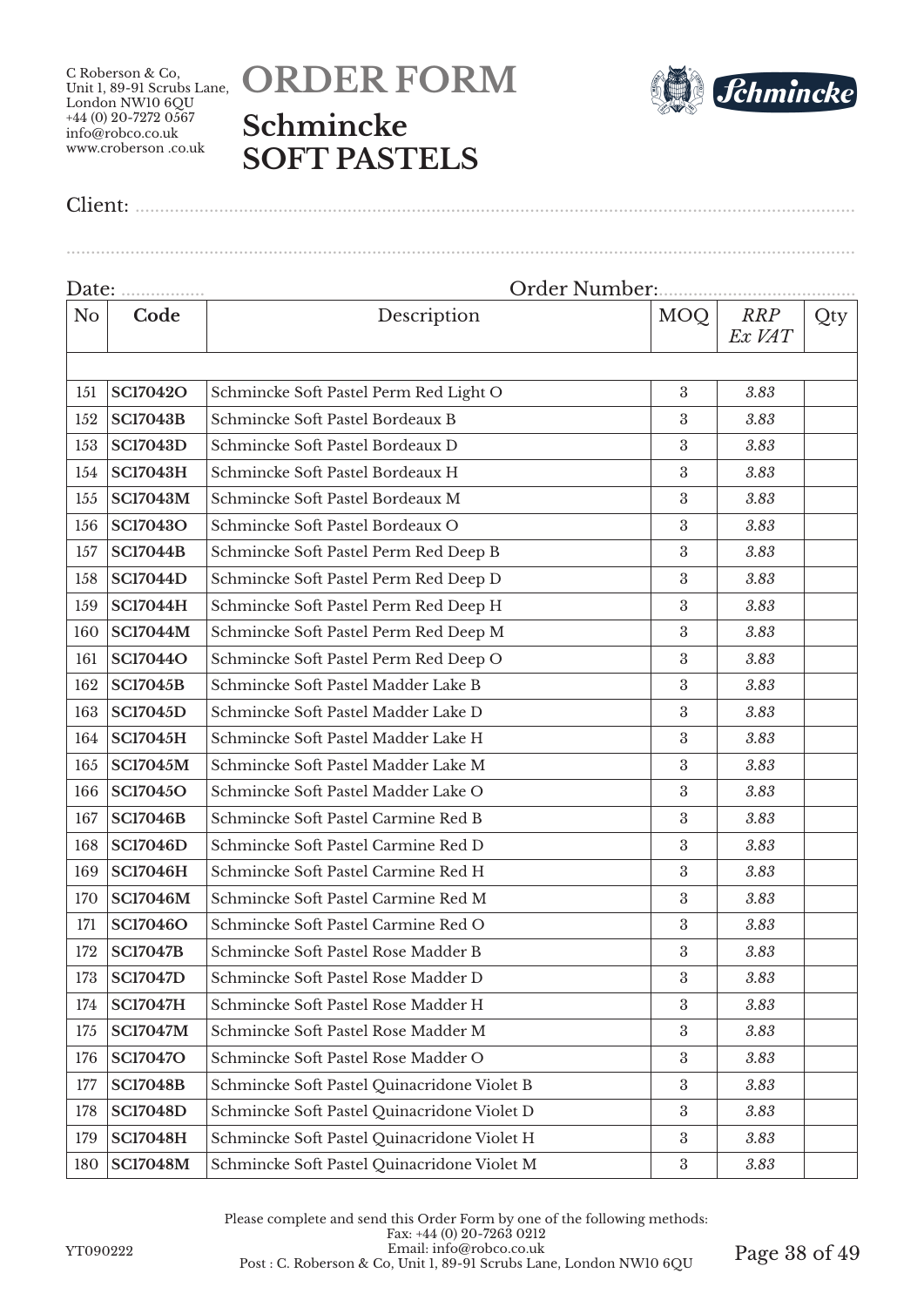



Client: ..................................................................................................................................................

| Date:          |                 |                                             |                  |                      |     |
|----------------|-----------------|---------------------------------------------|------------------|----------------------|-----|
| N <sub>o</sub> | Code            | Description                                 | <b>MOQ</b>       | <b>RRP</b><br>Ex VAT | Qty |
|                |                 |                                             |                  |                      |     |
| 181            | <b>SC17048O</b> | Schmincke Soft Pastel Quinacridone Violet O | $\boldsymbol{3}$ | 3.83                 |     |
| 182            | <b>SC17049B</b> | Schmincke Soft Pastel Purple 1 B            | $\boldsymbol{3}$ | 3.83                 |     |
| 183            | <b>SC17049D</b> | Schmincke Soft Pastel Purple 1 D            | $\boldsymbol{3}$ | 3.83                 |     |
| 184            | <b>SC17049H</b> | Schmincke Soft Pastel Purple 1 H            | $\boldsymbol{3}$ | 3.83                 |     |
| 185            | <b>SC17049M</b> | Schmincke Soft Pastel Purple 1 M            | $\boldsymbol{3}$ | 3.83                 |     |
| 186            | <b>SC17049O</b> | Schmincke Soft Pastel Purple 1 O            | $\boldsymbol{3}$ | 3.83                 |     |
| 187            | <b>SC17050B</b> | Schmincke Soft Pastel Purple 2 B            | $\rm 3$          | 3.83                 |     |
| 188            | <b>SC17050D</b> | Schmincke Soft Pastel Purple 2 D            | $\boldsymbol{3}$ | 3.83                 |     |
| 189            | <b>SC17050H</b> | Schmincke Soft Pastel Purple 2 H            | $\rm 3$          | 3.83                 |     |
| 190            | <b>SC17050M</b> | Schmincke Soft Pastel Purple 2 M            | $\boldsymbol{3}$ | 3.83                 |     |
| 191            | <b>SC17050O</b> | Schmincke Soft Pastel Purple 2 O            | $\rm 3$          | 3.83                 |     |
| 192            | <b>SC17052B</b> | Schmincke Soft Pastel Manganese Violet B    | $\boldsymbol{3}$ | 3.83                 |     |
| 193            | <b>SC17052D</b> | Schmincke Soft Pastel Manganese Violet D    | $\rm 3$          | 3.83                 |     |
| 194            | <b>SC17052H</b> | Schmincke Soft Pastel Manganese Violet H    | $\rm 3$          | 3.83                 |     |
| 195            | <b>SC17052M</b> | Schmincke Soft Pastel Manganese Violet M    | $\rm 3$          | 3.83                 |     |
| 196            | <b>SC17052O</b> | Schmincke Soft Pastel Manganese Violet O    | $\rm 3$          | 3.83                 |     |
| 197            | <b>SC17056B</b> | Schmincke Soft Pastel Reddish Violet B      | $\boldsymbol{3}$ | 3.83                 |     |
| 198            | <b>SC17056D</b> | Schmincke Soft Pastel Reddish Violet D      | $\rm 3$          | 3.83                 |     |
| 199            | <b>SC17056H</b> | Schmincke Soft Pastel Reddish Violet H      | $\boldsymbol{3}$ | 3.83                 |     |
| 200            | <b>SC17056M</b> | Schmincke Soft Pastel Reddish Violet M      | $\rm 3$          | 3.83                 |     |
| 201            | <b>SC17056O</b> | Schmincke Soft Pastel Reddish Violet O      | $\rm 3$          | 3.83                 |     |
| 202            | <b>SC17057B</b> | Schmincke Soft Pastel Bluish Violet B       | $\rm 3$          | 3.83                 |     |
| 203            | <b>SC17057D</b> | Schmincke Soft Pastel Bluish Violet D       | $\rm 3$          | 3.83                 |     |
| 204            | <b>SC17057H</b> | Schmincke Soft Pastel Bluish Violet H       | $\boldsymbol{3}$ | 3.83                 |     |
| 205            | <b>SC17057M</b> | Schmincke Soft Pastel Bluish Violet M       | $\sqrt{3}$       | 3.83                 |     |
| 206            | <b>SC17057O</b> | Schmincke Soft Pastel Bluish Violet O       | $\boldsymbol{3}$ | 3.83                 |     |
| 207            | <b>SC17059B</b> | Schmincke Soft Pastel Deep Violet B         | $\rm 3$          | 3.83                 |     |
| 208            | <b>SC17059D</b> | Schmincke Soft Pastel Deep Violet D         | $\rm 3$          | 3.83                 |     |
| 209            | <b>SC17059H</b> | Schmincke Soft Pastel Deep Violet H         | $\rm 3$          | 3.83                 |     |
| 210            | <b>SC17059M</b> | Schmincke Soft Pastel Deep Violet M         | $\rm 3$          | 3.83                 |     |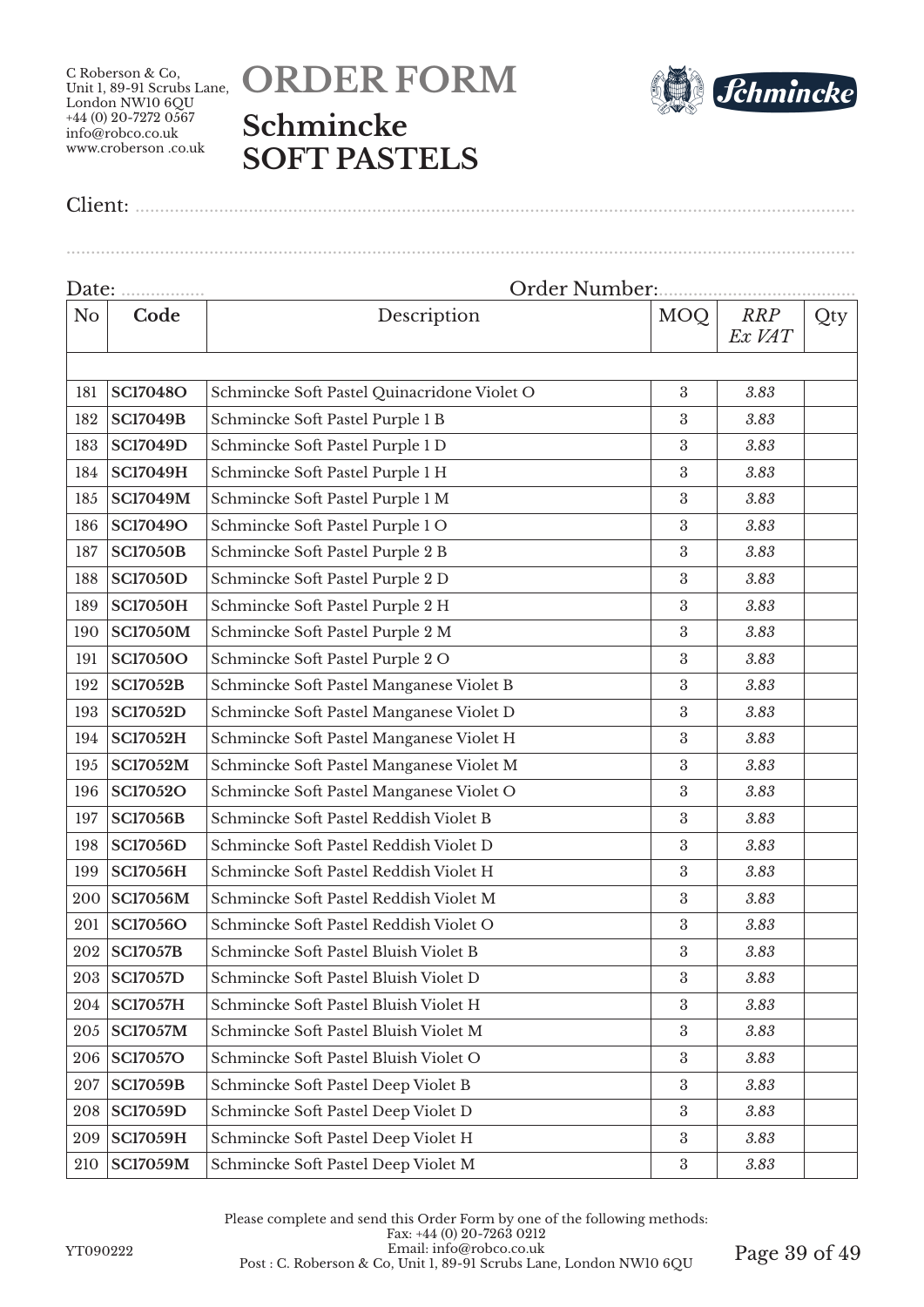# **ORDER FORM Schmincke SOFT PASTELS**



Client: ..................................................................................................................................................

| Date: |                 |                                               |                  |                      |     |  |  |
|-------|-----------------|-----------------------------------------------|------------------|----------------------|-----|--|--|
| No    | Code            | Description                                   | <b>MOQ</b>       | <b>RRP</b><br>Ex VAT | Qty |  |  |
|       |                 |                                               |                  |                      |     |  |  |
| 211   | <b>SC17059O</b> | Schmincke Soft Pastel Deep Violet O           | 3                | 3.83                 |     |  |  |
| 212   | <b>SC17061B</b> | Schmincke Soft Pastel Phthalo Blue Dp B       | 3                | 3.83                 |     |  |  |
| 213   | <b>SC17061D</b> | Schmincke Soft Pastel Phthalo Blue Dp D       | $\boldsymbol{3}$ | 3.83                 |     |  |  |
| 214   | <b>SC17061H</b> | Schmincke Soft Pastel Phthalo Blue Dp H       | $\boldsymbol{3}$ | 3.83                 |     |  |  |
| 215   | <b>SC17061M</b> | Schmincke Soft Pastel Phthalo Blue Dp M       | $\boldsymbol{3}$ | 3.83                 |     |  |  |
| 216   | <b>SC17061O</b> | Schmincke Soft Pastel Phthalo Blue Dp O       | 3                | 3.83                 |     |  |  |
| 217   | <b>SC17062B</b> | Schmincke Soft Pastel Ultramarine Light B     | $\boldsymbol{3}$ | 3.83                 |     |  |  |
| 218   | <b>SC17062D</b> | Schmincke Soft Pastel Ultramarine Light D     | 3                | 3.83                 |     |  |  |
| 219   | <b>SC17062H</b> | Schmincke Soft Pastel Ultramarine Light H     | $\boldsymbol{3}$ | 3.83                 |     |  |  |
| 220   | <b>SC17062M</b> | Schmincke Soft Pastel Ultramarine Light M     | $\boldsymbol{3}$ | 3.83                 |     |  |  |
| 221   | <b>SC17062O</b> | Schmincke Soft Pastel Ultramarine Light O     | $\boldsymbol{3}$ | 3.83                 |     |  |  |
| 222   | <b>SC17063B</b> | Schmincke Soft Pastel Ultramarine Deep B      | $\boldsymbol{3}$ | 3.83                 |     |  |  |
| 223   | <b>SC17063D</b> | Schmincke Soft Pastel Ultramarine Deep D      | 3                | 3.83                 |     |  |  |
| 224   | <b>SC17063H</b> | Schmincke Soft Pastel Ultramarine Deep H      | $\boldsymbol{3}$ | 3.83                 |     |  |  |
| 225   | <b>SC17063M</b> | Schmincke Soft Pastel Ultramarine Deep M      | 3                | 3.83                 |     |  |  |
| 226   | <b>SC17063O</b> | Schmincke Soft Pastel Ultramarine Deep O      | $\boldsymbol{3}$ | 3.83                 |     |  |  |
| 227   | <b>SC17064B</b> | Schmincke Soft Pastel Cobalt Blue Imitation B | 3                | 3.83                 |     |  |  |
| 228   | <b>SC17064D</b> | Schmincke Soft Pastel Cobalt Blue Imitation D | $\boldsymbol{3}$ | 3.83                 |     |  |  |
| 229   | <b>SC17064H</b> | Schmincke Soft Pastel Cobalt Blue Imitation H | $\boldsymbol{3}$ | 3.83                 |     |  |  |
| 230   | <b>SC17064M</b> | Schmincke Soft Pastel Cobalt Blue Imitation M | $\boldsymbol{3}$ | 3.83                 |     |  |  |
| 231   | <b>SC17064O</b> | Schmincke Soft Pastel Cobalt Blue Imitation O | $\sqrt{3}$       | 3.83                 |     |  |  |
| 232   | <b>SC17065B</b> | Schmincke Soft Pastel Greenish Blue B         | $\boldsymbol{3}$ | 3.83                 |     |  |  |
| 233   | <b>SC17065D</b> | Schmincke Soft Pastel Greenish Blue D         | $\boldsymbol{3}$ | 3.83                 |     |  |  |
| 234   | <b>SC17065H</b> | Schmincke Soft Pastel Greenish Blue H         | 3                | 3.83                 |     |  |  |
| 235   | <b>SC17065M</b> | Schmincke Soft Pastel Greenish Blue M         | $\boldsymbol{3}$ | 3.83                 |     |  |  |
| 236   | <b>SC17065O</b> | Schmincke Soft Pastel Greenish Blue O         | $\boldsymbol{3}$ | 3.83                 |     |  |  |
| 237   | <b>SC17066B</b> | Schmincke Soft Pastel Prussian Blue B         | 3                | 3.83                 |     |  |  |
| 238   | <b>SC17066D</b> | Schmincke Soft Pastel Prussian Blue D         | $\sqrt{3}$       | 3.83                 |     |  |  |
| 239   | <b>SC17066H</b> | Schmincke Soft Pastel Prussian Blue H         | 3                | 3.83                 |     |  |  |
| 240   | <b>SC17066M</b> | Schmincke Soft Pastel Prussian Blue M         | $\boldsymbol{3}$ | 3.83                 |     |  |  |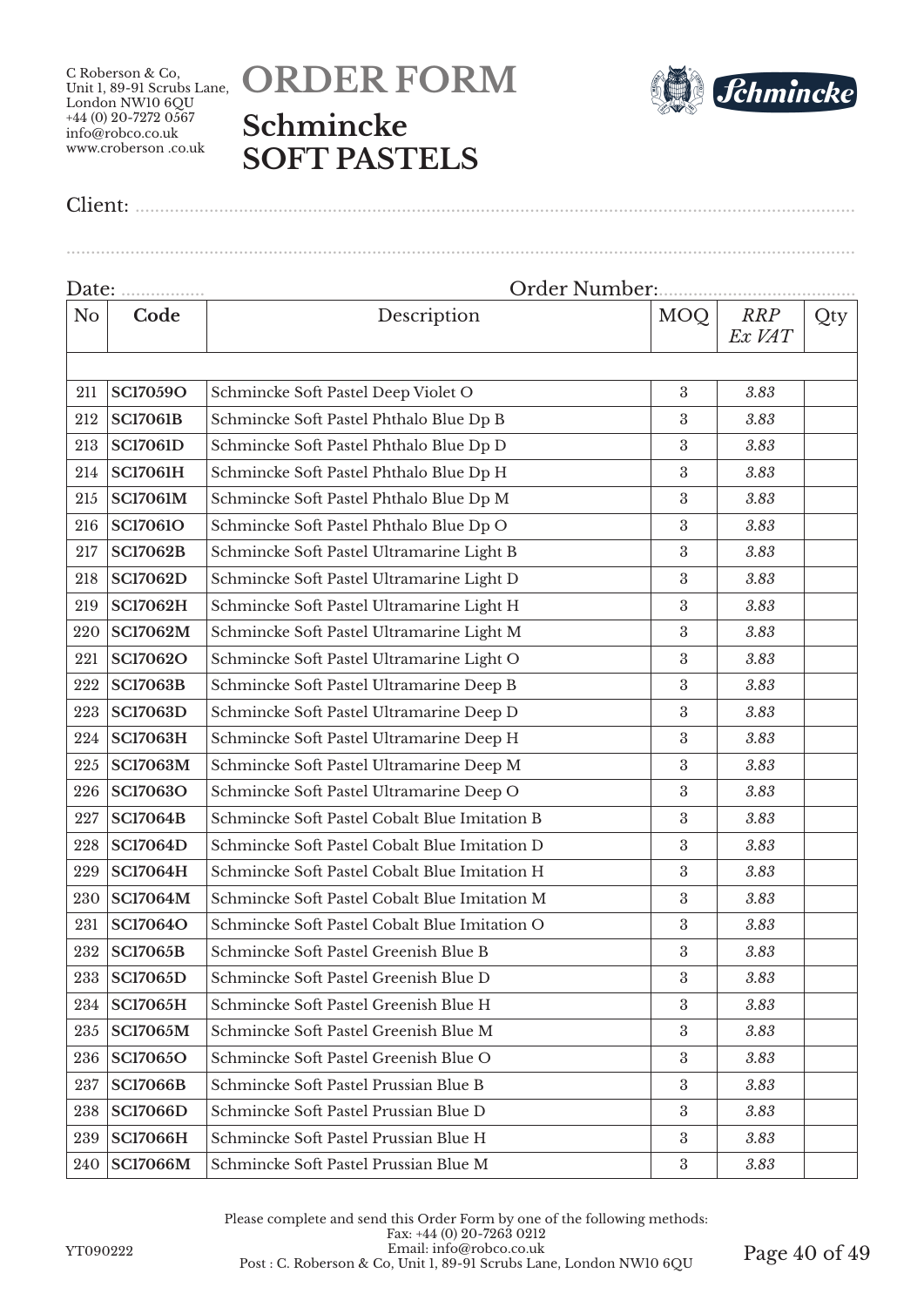



Client: ..................................................................................................................................................

| Date:          |                 |                                          |                  |                      |     |  |  |
|----------------|-----------------|------------------------------------------|------------------|----------------------|-----|--|--|
| N <sub>o</sub> | Code            | Description                              | <b>MOQ</b>       | <b>RRP</b><br>Ex VAT | Qty |  |  |
| 241            | <b>SC17066O</b> | Schmincke Soft Pastel Prussian Blue O    | 3                | 3.83                 |     |  |  |
| 242            | <b>SC17067B</b> | Schmincke Soft Pastel Indigo Tone B      | 3                | 3.83                 |     |  |  |
| 243            | <b>SC17067D</b> | Schmincke Soft Pastel Indigo Tone D      | $\boldsymbol{3}$ | 3.83                 |     |  |  |
| 244            | <b>SC17067H</b> | Schmincke Soft Pastel Indigo Tone H      | $\boldsymbol{3}$ | 3.83                 |     |  |  |
| 245            | <b>SC17067M</b> | Schmincke Soft Pastel Indigo Tone M      | $\boldsymbol{3}$ | 3.83                 |     |  |  |
| 246            | <b>SC17067O</b> | Schmincke Soft Pastel Indigo Tone O      | 3                | 3.83                 |     |  |  |
| 247            | <b>SC17068B</b> | Schmincke Soft Pastel Bluish Green B     | $\boldsymbol{3}$ | 3.83                 |     |  |  |
| 248            | <b>SC17068D</b> | Schmincke Soft Pastel Bluish Green D     | 3                | 3.83                 |     |  |  |
| 249            | <b>SC17068H</b> | Schmincke Soft Pastel Bluish Green H     | $\boldsymbol{3}$ | 3.83                 |     |  |  |
| 250            | <b>SC17068M</b> | Schmincke Soft Pastel Bluish Green M     | $\boldsymbol{3}$ | 3.83                 |     |  |  |
| 251            | <b>SC17068O</b> | Schmincke Soft Pastel Bluish Green O     | $\boldsymbol{3}$ | 3.83                 |     |  |  |
| 252            | <b>SC17069B</b> | Schmincke Soft Pastel Bluish Green Dp B  | $\boldsymbol{3}$ | 3.83                 |     |  |  |
| 253            | <b>SC17069D</b> | Schmincke Soft Pastel Bluish Green Dp D  | 3                | 3.83                 |     |  |  |
| 254            | <b>SC17069H</b> | Schmincke Soft Pastel Bluish Green Dp H  | $\boldsymbol{3}$ | 3.83                 |     |  |  |
| 255            | <b>SC17069M</b> | Schmincke Soft Pastel Bluish Green Dp M  | 3                | 3.83                 |     |  |  |
| 256            | <b>SC17069O</b> | Schmincke Soft Pastel Bluish Green Dp O  | $\boldsymbol{3}$ | 3.83                 |     |  |  |
| 257            | <b>SC17600B</b> | Schmincke Soft Pastel Delft Blue B       | 3                | 3.83                 |     |  |  |
| 258            | <b>SC17600D</b> | Schmincke Soft Pastel Delft Blue D       | $\boldsymbol{3}$ | 3.83                 |     |  |  |
| 259            | <b>SC17600H</b> | Schmincke Soft Pastel Delft Blue H       | $\boldsymbol{3}$ | 3.83                 |     |  |  |
| 260            | <b>SC17600M</b> | Schmincke Soft Pastel Delft Blue M       | 3                | 3.83                 |     |  |  |
| 261            | <b>SC17600O</b> | Schmincke Soft Pastel Delft Blue O       | $\sqrt{3}$       | 3.83                 |     |  |  |
| 262            | <b>SC17650B</b> | Schmincke Soft Pastel Cobalt Turquoise B | $\boldsymbol{3}$ | 3.83                 |     |  |  |
| 263            | <b>SC17650D</b> | Schmincke Soft Pastel Cobalt Turquoise D | $\boldsymbol{3}$ | 3.83                 |     |  |  |
| 264            | <b>SC17650H</b> | Schmincke Soft Pastel Cobalt Turquoise H | 3                | 3.83                 |     |  |  |
| 265            | <b>SC17650M</b> | Schmincke Soft Pastel Cobalt Turquoise M | $\boldsymbol{3}$ | 3.83                 |     |  |  |
| 266            | <b>SC17650O</b> | Schmincke Soft Pastel Cobalt Turquoise O | $\boldsymbol{3}$ | 3.83                 |     |  |  |
| 267            | <b>SC17690B</b> | Schmincke Soft Pastel Cerulean Blue B    | $\boldsymbol{3}$ | 3.83                 |     |  |  |
| 268            | <b>SC17690D</b> | Schmincke Soft Pastel Cerulean Blue D    | $\sqrt{3}$       | 3.83                 |     |  |  |
| 269            | <b>SC17690H</b> | Schmincke Soft Pastel Cerulean Blue H    | 3                | 3.83                 |     |  |  |
| 270            | <b>SC17690M</b> | Schmincke Soft Pastel Cerulean Blue M    | $\rm 3$          | 3.83                 |     |  |  |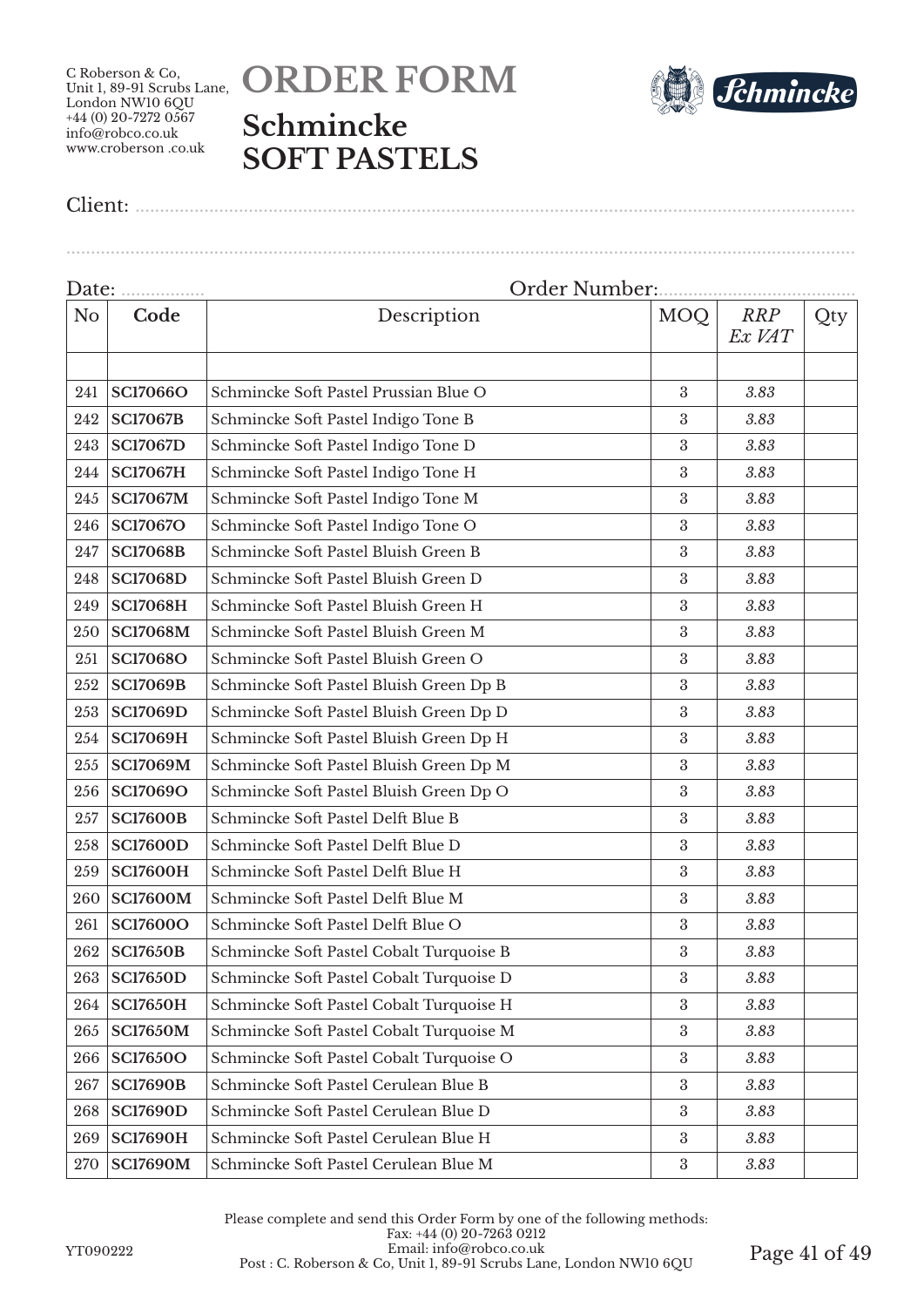# **ORDER FORM Schmincke SOFT PASTELS**



Client: ..................................................................................................................................................

| Date: <u></u>  |                 |                                          |                  |                      |     |  |  |
|----------------|-----------------|------------------------------------------|------------------|----------------------|-----|--|--|
| N <sub>o</sub> | Code            | Description                              | <b>MOQ</b>       | <b>RRP</b><br>Ex VAT | Qty |  |  |
|                |                 |                                          |                  |                      |     |  |  |
| 271            | <b>SC17690O</b> | Schmincke Soft Pastel Cerulean Blue O    | $\boldsymbol{3}$ | 3.83                 |     |  |  |
| 272            | <b>SC17070B</b> | Schmincke Soft Pastel Leaf Green Dp B    | 3                | 3.83                 |     |  |  |
| 273            | <b>SC17070D</b> | Schmincke Soft Pastel Leaf Green Dp D    | $\boldsymbol{3}$ | 3.83                 |     |  |  |
| 274            | <b>SC17070H</b> | Schmincke Soft Pastel Leaf Green Dp H    | 3                | 3.83                 |     |  |  |
| 275            | <b>SC17070M</b> | Schmincke Soft Pastel Leaf Green Dp M    | $\boldsymbol{3}$ | 3.83                 |     |  |  |
| 276            | <b>SC17070O</b> | Schmincke Soft Pastel Leaf Green Dp O    | $\boldsymbol{3}$ | 3.83                 |     |  |  |
| 277            | <b>SC17071B</b> | Schmincke Soft Pastel Light Green B      | $\boldsymbol{3}$ | 3.83                 |     |  |  |
| 278            | <b>SC17071D</b> | Schmincke Soft Pastel Light Green D      | 3                | 3.83                 |     |  |  |
| 279            | <b>SC17071H</b> | Schmincke Soft Pastel Light Green H      | $\boldsymbol{3}$ | 3.83                 |     |  |  |
| 280            | <b>SC17071M</b> | Schmincke Soft Pastel Light Green M      | $\boldsymbol{3}$ | 3.83                 |     |  |  |
| 281            | <b>SC17071O</b> | Schmincke Soft Pastel Light Green O      | 3                | 3.83                 |     |  |  |
| 282            | <b>SC17072B</b> | Schmincke Soft Pastel Leaf Green 1 B     | $\boldsymbol{3}$ | 3.83                 |     |  |  |
| 283            | <b>SC17072D</b> | Schmincke Soft Pastel Leaf Green 1 D     | 3                | 3.83                 |     |  |  |
| 284            | <b>SC17072H</b> | Schmincke Soft Pastel Leaf Green 1 H     | $\boldsymbol{3}$ | 3.83                 |     |  |  |
| 285            | <b>SC17072M</b> | Schmincke Soft Pastel Leaf Green 1 M     | 3                | 3.83                 |     |  |  |
| 286            | <b>SC17072O</b> | Schmincke Soft Pastel Leaf Green 1 O     | $\boldsymbol{3}$ | 3.83                 |     |  |  |
| 287            | <b>SC17073B</b> | Schmincke Soft Pastel Leaf Green 2 B     | 3                | 3.83                 |     |  |  |
| 288            | <b>SC17073D</b> | Schmincke Soft Pastel Leaf Green 2 D     | 3                | 3.83                 |     |  |  |
| 289            | <b>SC17073H</b> | Schmincke Soft Pastel Leaf Green 2 H     | $\boldsymbol{3}$ | 3.83                 |     |  |  |
| 290            | <b>SC17073M</b> | Schmincke Soft Pastel Leaf Green 2 M     | $\boldsymbol{3}$ | 3.83                 |     |  |  |
| 291            | <b>SC17073O</b> | Schmincke Soft Pastel Leaf Green 2 O     | $\boldsymbol{3}$ | 3.83                 |     |  |  |
| 292            | <b>SC17074B</b> | Schmincke Soft Pastel Phthalo Green Dp B | $\boldsymbol{3}$ | 3.83                 |     |  |  |
| 293            | <b>SC17074D</b> | Schmincke Soft Pastel Phthalo Green Dp D | $\boldsymbol{3}$ | 3.83                 |     |  |  |
| 294            | <b>SC17074H</b> | Schmincke Soft Pastel Phthalo Green Dp H | 3                | 3.83                 |     |  |  |
| 295            | <b>SC17074M</b> | Schmincke Soft Pastel Phthalo Green Dp M | $\boldsymbol{3}$ | 3.83                 |     |  |  |
| 296            | <b>SC17074O</b> | Schmincke Soft Pastel Phthalo Green Dp O | $\boldsymbol{3}$ | 3.83                 |     |  |  |
| 297            | <b>SC17075B</b> | Schmincke Soft Pastel Moss Green 1 B     | $\boldsymbol{3}$ | 3.83                 |     |  |  |
| 298            | <b>SC17075D</b> | Schmincke Soft Pastel Moss Green 1 D     | $\boldsymbol{3}$ | 3.83                 |     |  |  |
| 299            | <b>SC17075H</b> | Schmincke Soft Pastel Moss Green 1 H     | $\boldsymbol{3}$ | 3.83                 |     |  |  |
| 300            | <b>SC17075M</b> | Schmincke Soft Pastel Moss Green 1 M     | $\boldsymbol{3}$ | 3.83                 |     |  |  |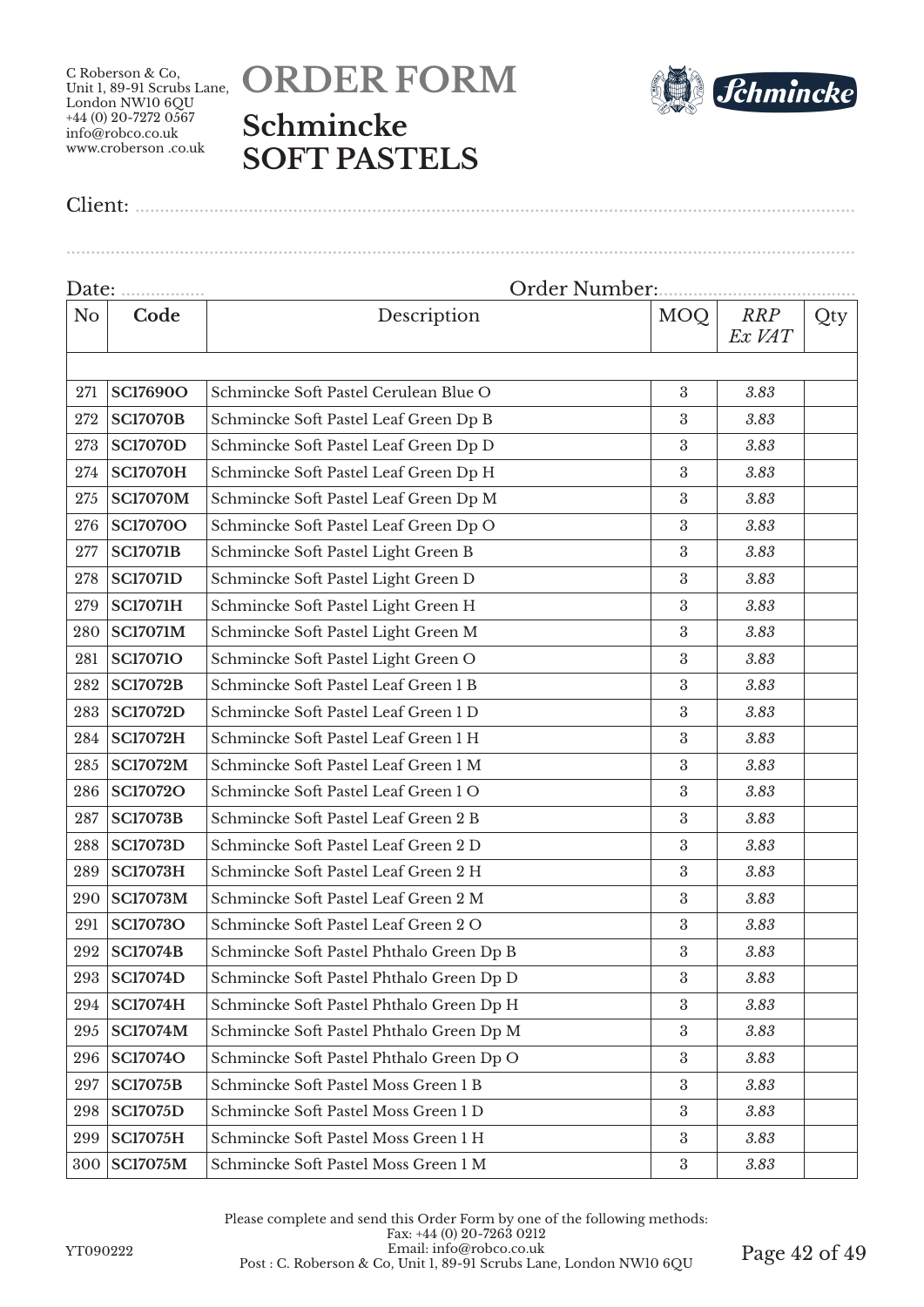# **ORDER FORM Schmincke SOFT PASTELS**



Client: ..................................................................................................................................................

| Date:          |                 |                                         |                  |               |     |  |
|----------------|-----------------|-----------------------------------------|------------------|---------------|-----|--|
| N <sub>o</sub> | Code            | Description                             | MOQ              | RRP<br>Ex VAT | Qty |  |
|                |                 |                                         |                  |               |     |  |
| 301            | <b>SC17075O</b> | Schmincke Soft Pastel Moss Green 1 O    | $\boldsymbol{3}$ | 3.83          |     |  |
| 302            | <b>SC17076B</b> | Schmincke Soft Pastel Moss Green 2 B    | 3                | 3.83          |     |  |
| 303            | <b>SC17076D</b> | Schmincke Soft Pastel Moss Green 2 D    | $\boldsymbol{3}$ | 3.83          |     |  |
| 304            | <b>SC17076H</b> | Schmincke Soft Pastel Moss Green 2 H    | $\boldsymbol{3}$ | 3.83          |     |  |
| 305            | <b>SC17076M</b> | Schmincke Soft Pastel Moss Green 2 M    | 3                | 3.83          |     |  |
| 306            | <b>SC17076O</b> | Schmincke Soft Pastel Moss Green 2 O    | 3                | 3.83          |     |  |
| 307            | <b>SC17077B</b> | Schmincke Soft Pastel May Green B       | 3                | 3.83          |     |  |
| 308            | <b>SC17077D</b> | Schmincke Soft Pastel May Green D       | 3                | 3.83          |     |  |
| 309            | <b>SC17077H</b> | Schmincke Soft Pastel May Green H       | 3                | 3.83          |     |  |
| 310            | <b>SC17077M</b> | Schmincke Soft Pastel May Green M       | $\boldsymbol{3}$ | 3.83          |     |  |
| 311            | <b>SC17077O</b> | Schmincke Soft Pastel May Green O       | $\boldsymbol{3}$ | 3.83          |     |  |
| 312            | <b>SC17080B</b> | Schmincke Soft Pastel Cold Green B      | 3                | 3.83          |     |  |
| 313            | <b>SC17080D</b> | Schmincke Soft Pastel Cold Green D      | $\boldsymbol{3}$ | 3.83          |     |  |
| 314            | <b>SC17080H</b> | Schmincke Soft Pastel Cold Green H      | 3                | 3.83          |     |  |
| 315            | <b>SC17080M</b> | Schmincke Soft Pastel Cold Green M      | 3                | 3.83          |     |  |
| 316            | <b>SC17080O</b> | Schmincke Soft Pastel Cold Green O      | 3                | 3.83          |     |  |
| 317            | <b>SC17081B</b> | Schmincke Soft Pastel Cold Green Deep B | $\boldsymbol{3}$ | 3.83          |     |  |
| 318            | <b>SC17081D</b> | Schmincke Soft Pastel Cold Green Deep D | $\boldsymbol{3}$ | 3.83          |     |  |
| 319            | <b>SC17081H</b> | Schmincke Soft Pastel Cold Green Deep H | 3                | 3.83          |     |  |
| 320            | <b>SC17081M</b> | Schmincke Soft Pastel Cold Green Deep M | 3                | 3.83          |     |  |
| 321            | <b>SC17081O</b> | Schmincke Soft Pastel Cold Green Deep O | 3                | 3.83          |     |  |
| 322            | <b>SC17082B</b> | Schmincke Soft Pastel Verona Green B    | 3                | 3.83          |     |  |
| 323            | <b>SC17082D</b> | Schmincke Soft Pastel Verona Green D    | $\boldsymbol{3}$ | 3.83          |     |  |
| 324            | <b>SC17082H</b> | Schmincke Soft Pastel Verona Green H    | 3                | 3.83          |     |  |
| 325            | <b>SC17082M</b> | Schmincke Soft Pastel Verona Green M    | $\boldsymbol{3}$ | 3.83          |     |  |
| 326            | <b>SC17082O</b> | Schmincke Soft Pastel Verona Green O    | 3                | 3.83          |     |  |
| 327            | <b>SC17083B</b> | Schmincke Soft Pastel Bohemian Green B  | 3                | 3.83          |     |  |
| 328            | <b>SC17083D</b> | Schmincke Soft Pastel Bohemian Green D  | 3                | 3.83          |     |  |
| 329            | <b>SC17083H</b> | Schmincke Soft Pastel Bohemian Green H  | 3                | 3.83          |     |  |
| 330            | <b>SC17083M</b> | Schmincke Soft Pastel Bohemian Green M  | $\boldsymbol{3}$ | 3.83          |     |  |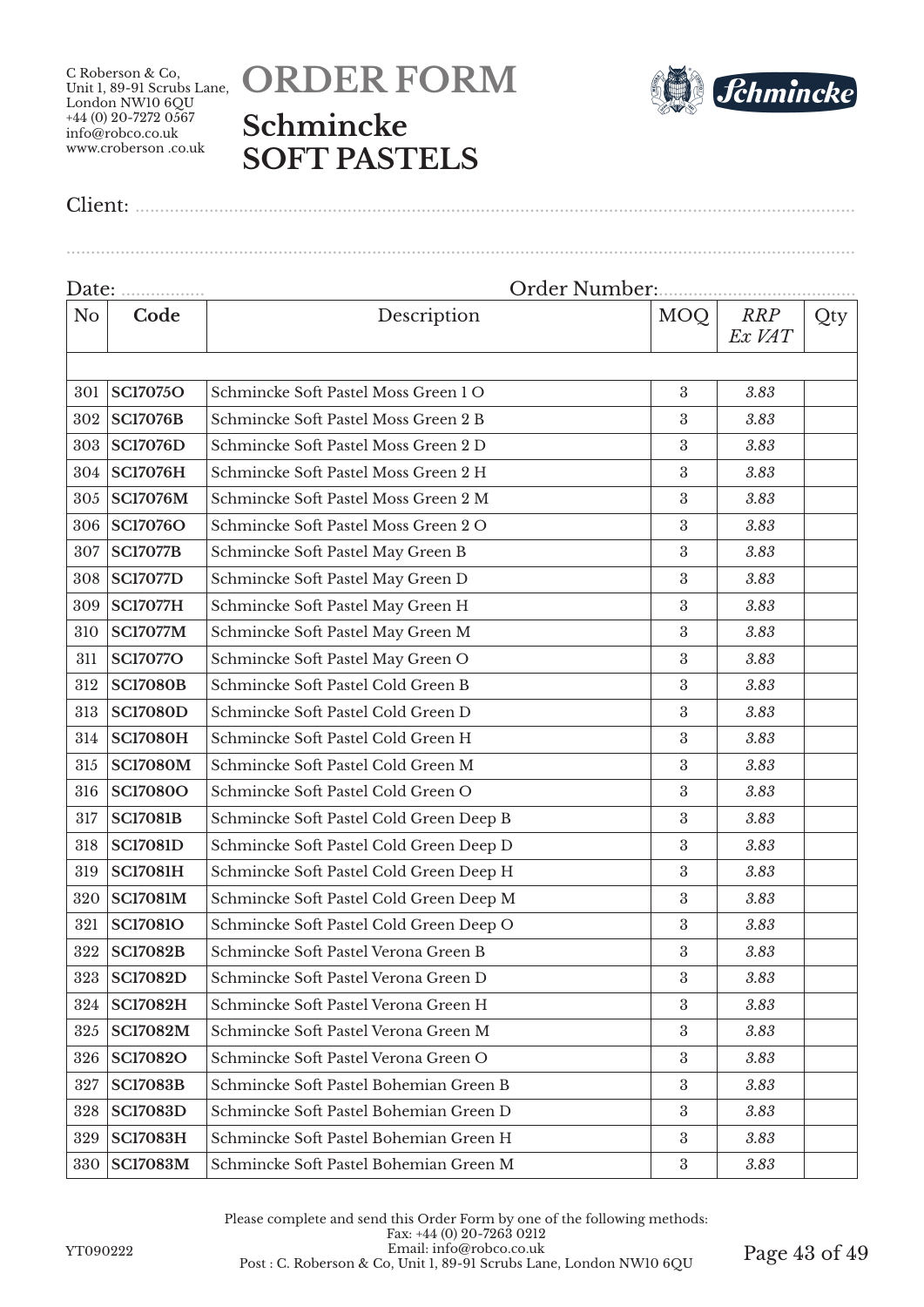# **ORDER FORM Schmincke SOFT PASTELS**



Client: ..................................................................................................................................................

| Date: |                 |                                        |                  |                      |     |  |
|-------|-----------------|----------------------------------------|------------------|----------------------|-----|--|
| No    | Code            | Description                            | <b>MOQ</b>       | <b>RRP</b><br>Ex VAT | Qty |  |
|       |                 |                                        |                  |                      |     |  |
| 331   | <b>SC17083O</b> | Schmincke Soft Pastel Bohemian Green O | 3                | 3.83                 |     |  |
| 332   | <b>SC17084B</b> | Schmincke Soft Pastel Chrom Ox Green B | 3                | 3.83                 |     |  |
| 333   | <b>SC17084D</b> | Schmincke Soft Pastel Chrom Ox Green D | $\boldsymbol{3}$ | 3.83                 |     |  |
| 334   | <b>SC17084H</b> | Schmincke Soft Pastel Chrom Ox Green H | 3                | 3.83                 |     |  |
| 335   | <b>SC17084M</b> | Schmincke Soft Pastel Chrom Ox Green M | $\boldsymbol{3}$ | 3.83                 |     |  |
| 336   | <b>SC17084O</b> | Schmincke Soft Pastel Chrom Ox Green O | 3                | 3.83                 |     |  |
| 337   | <b>SC17085B</b> | Schmincke Soft Pastel Olive Green 1 B  | $\boldsymbol{3}$ | 3.83                 |     |  |
| 338   | <b>SC17085D</b> | Schmincke Soft Pastel Olive Green 1 D  | 3                | 3.83                 |     |  |
| 339   | <b>SC17085H</b> | Schmincke Soft Pastel Olive Green 1 H  | $\boldsymbol{3}$ | 3.83                 |     |  |
| 340   | <b>SC17085M</b> | Schmincke Soft Pastel Olive Green 1 M  | $\boldsymbol{3}$ | 3.83                 |     |  |
| 341   | <b>SC17085O</b> | Schmincke Soft Pastel Olive Green 1 O  | $\boldsymbol{3}$ | 3.83                 |     |  |
| 342   | <b>SC17086B</b> | Schmincke Soft Pastel Olive Green 2 B  | $\boldsymbol{3}$ | 3.83                 |     |  |
| 343   | <b>SC17086D</b> | Schmincke Soft Pastel Olive Green 2 D  | $\boldsymbol{3}$ | 3.83                 |     |  |
| 344   | <b>SC17086H</b> | Schmincke Soft Pastel Olive Green 2 H  | 3                | 3.83                 |     |  |
| 345   | <b>SC17086M</b> | Schmincke Soft Pastel Olive Green 2 M  | 3                | 3.83                 |     |  |
| 346   | <b>SC17086O</b> | Schmincke Soft Pastel Olive Green 2 O  | $\boldsymbol{3}$ | 3.83                 |     |  |
| 347   | <b>SC17090B</b> | Schmincke Soft Pastel Grey Violet B    | 3                | 3.83                 |     |  |
| 348   | <b>SC17090D</b> | Schmincke Soft Pastel Grey Violet D    | 3                | 3.83                 |     |  |
| 349   | <b>SC17090H</b> | Schmincke Soft Pastel Grey Violet H    | $\boldsymbol{3}$ | 3.83                 |     |  |
| 350   | <b>SC17090M</b> | Schmincke Soft Pastel Grey Violet M    | $\boldsymbol{3}$ | 3.83                 |     |  |
| 351   | <b>SC17090O</b> | Schmincke Soft Pastel Grey Violet O    | $\boldsymbol{3}$ | 3.83                 |     |  |
| 352   | <b>SC17091B</b> | Schmincke Soft Pastel Grey Blue B      | $\boldsymbol{3}$ | 3.83                 |     |  |
| 353   | <b>SC17091D</b> | Schmincke Soft Pastel Grey Blue D      | $\boldsymbol{3}$ | 3.83                 |     |  |
| 354   | <b>SC17091H</b> | Schmincke Soft Pastel Grey Blue H      | 3                | 3.83                 |     |  |
| 355   | <b>SC17091M</b> | Schmincke Soft Pastel Grey Blue M      | $\boldsymbol{3}$ | 3.83                 |     |  |
| 356   | <b>SC17091O</b> | Schmincke Soft Pastel Grey Blue O      | $\boldsymbol{3}$ | 3.83                 |     |  |
| 357   | <b>SC17092B</b> | SC Pastel Reddish Grey B               | $\boldsymbol{3}$ | 3.83                 |     |  |
| 358   | <b>SC17092D</b> | SC Pastel Reddish Grey D               | $\boldsymbol{3}$ | 3.83                 |     |  |
| 359   | <b>SC17092H</b> | SC Pastel Reddish Grey H               | 3                | 3.83                 |     |  |
| 360   | <b>SC17092M</b> | SC Pastel Reddish Grey M               | $\rm 3$          | 3.83                 |     |  |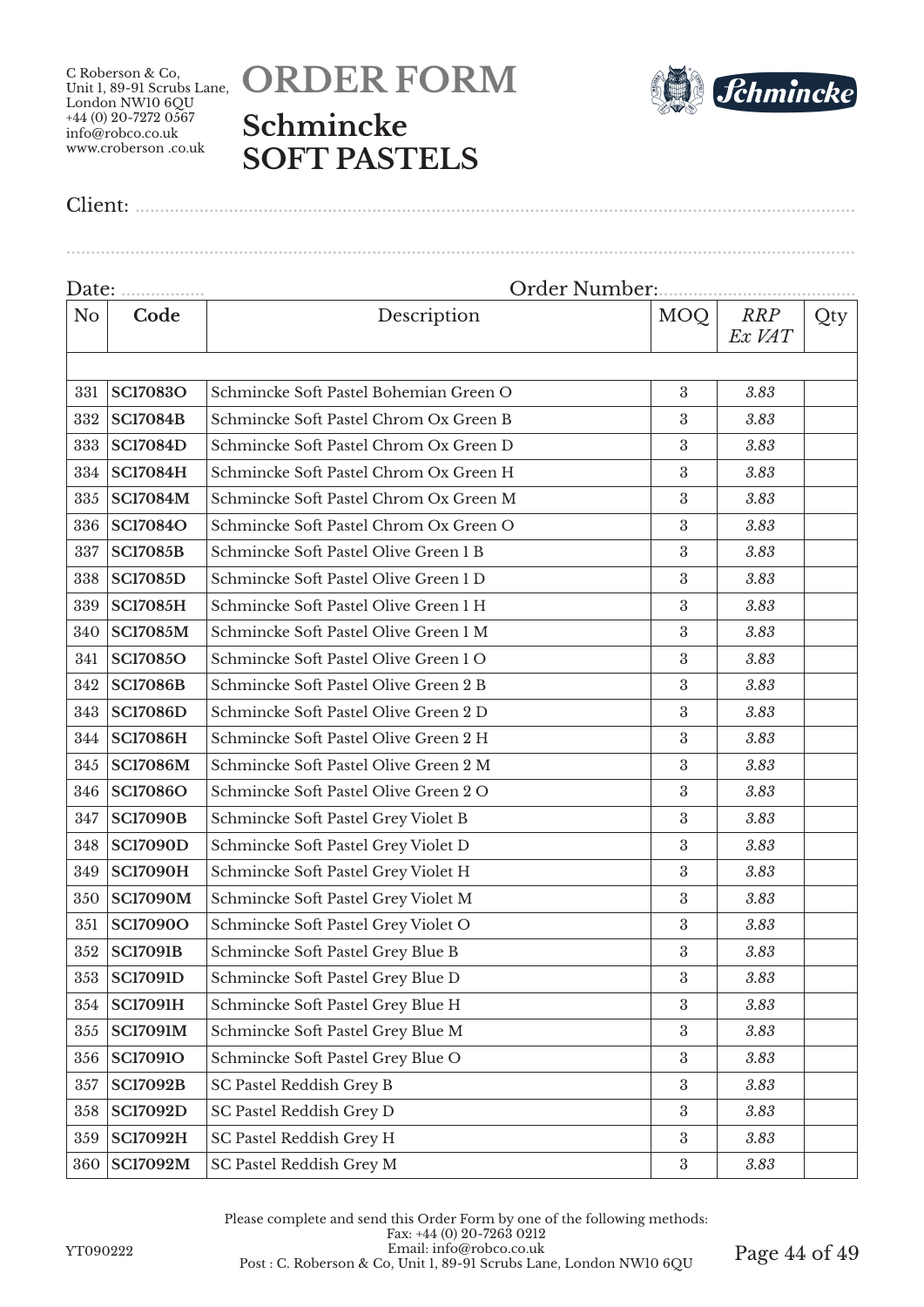



Client: ..................................................................................................................................................

|                | Date:           |                                     |                  |                      |     |
|----------------|-----------------|-------------------------------------|------------------|----------------------|-----|
| N <sub>o</sub> | Code            | Description                         | <b>MOQ</b>       | <b>RRP</b><br>Ex VAT | Qty |
|                |                 |                                     |                  |                      |     |
| 331            | <b>SC17092O</b> | SC Pastel Reddish Grey O            | $\sqrt{3}$       | 3.83                 |     |
| 332            | <b>SC17093B</b> | SC Pastel Soft Greenish Grey 1 B    | $\boldsymbol{3}$ | 3.83                 |     |
| 333            | <b>SC17093D</b> | SC Pastel Soft Greenish Grey 1 D    | $\boldsymbol{3}$ | 3.83                 |     |
| 334            | <b>SC17093H</b> | SC Pastel Soft Greenish Grey 1 H    | 3                | 3.83                 |     |
| 335            | <b>SC17093M</b> | SC Pastel Soft Greenish Grey 1 M    | 3                | 3.83                 |     |
| 336            | <b>SC17093O</b> | SC Pastel Soft Greenish Grey 1 O    | 3                | 3.83                 |     |
| 337            | <b>SC17094B</b> | SC Pastel Soft Greenish Grey 2 B    | $\boldsymbol{3}$ | 3.83                 |     |
| 338            | <b>SC17094D</b> | SC Pastel Soft Greenish Grey 2 D    | 3                | 3.83                 |     |
| 339            | <b>SC17094H</b> | SC Pastel Soft Greenish Grey 2 H    | $\sqrt{3}$       | 3.83                 |     |
| 340            | <b>SC17094M</b> | SC Pastel Soft Greenish Grey 2 M    | $\boldsymbol{3}$ | 3.83                 |     |
| 341            | <b>SC17094O</b> | SC Pastel Soft Greenish Grey 2 O    | $\boldsymbol{3}$ | 3.83                 |     |
| 342            | <b>SC17095B</b> | SC Pastel Soft Cold Grey B          | 3                | 3.83                 |     |
| 343            | <b>SC17095D</b> | SC Pastel Soft Cold Grey D          | $\boldsymbol{3}$ | 3.83                 |     |
| 344            | <b>SC17095H</b> | SC Pastel Soft Cold Grey H          | $\boldsymbol{3}$ | 3.83                 |     |
| 345            | <b>SC17095M</b> | SC Pastel Soft Cold Grey M          | $\rm 3$          | 3.83                 |     |
| 346            | <b>SC17095O</b> | SC Pastel Soft Cold Grey O          | $\sqrt{3}$       | 3.83                 |     |
| 347            | <b>SC17099D</b> | <b>SC Pastel Soft Black D</b>       | $\sqrt{3}$       | 3.83                 |     |
| 348            | <b>SC17098D</b> | SC Pastel Soft Neutral Grey D       | $\boldsymbol{3}$ | 3.83                 |     |
| 349            | <b>SC17098F</b> | SC Pastel Soft Neutral Grey F       | 3                | 3.83                 |     |
| 350            | <b>SC17098G</b> | SC Pastel Soft Neutral Grey G       | 3                | 3.83                 |     |
| 351            | <b>SC17098H</b> | SC Pastel Soft Neutral Grey H       | $\boldsymbol{3}$ | 3.83                 |     |
| 352            | <b>SC17098J</b> | SC Pastel Soft Neutral Grey J       | 3                | 3.83                 |     |
| 353            | <b>SC17098K</b> | SC Pastel Soft Neutral Grey K       | 3                | 3.83                 |     |
| 354            | <b>SC17098L</b> | SC Pastel Soft Neutral Grey L       | $\boldsymbol{3}$ | 3.83                 |     |
| 355            | <b>SC17098M</b> | SC Pastel Soft Neutral Grey M       | $\sqrt{3}$       | 3.83                 |     |
| 356            | <b>SC17098N</b> | SC Pastel Soft Neutral Grey N       | $\boldsymbol{3}$ | 3.83                 |     |
| 357            | <b>SC17098O</b> | SC Pastel Soft Neutral Grey O       | $\boldsymbol{3}$ | 3.83                 |     |
| 358            | <b>SC17054D</b> | SC Pastel Soft Red Violet D         | $\sqrt{3}$       | 3.83                 |     |
| 359            | <b>SC17055D</b> | SC Pastel Soft Reddsh Deep Violet D | $\sqrt{3}$       | 3.83                 |     |
| 360            | <b>SC17060D</b> | SC Pastel Soft Ultramn Blue Deep D  | $\rm 3$          | 3.83                 |     |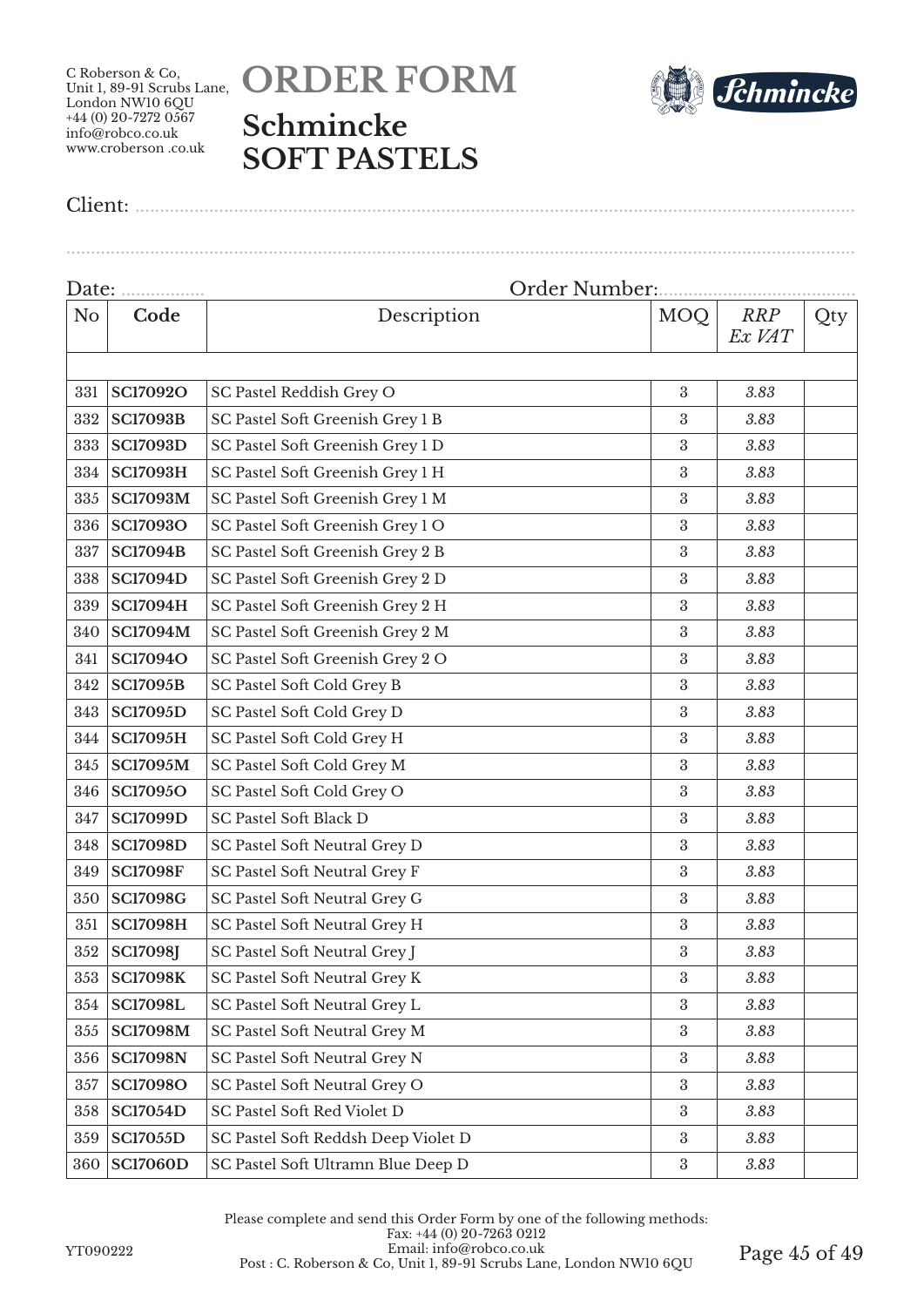# **ORDER FORM Schmincke SOFT PASTELS**



Client: ..................................................................................................................................................

| Date:          |                 |                                                       |              |                      |     |  |
|----------------|-----------------|-------------------------------------------------------|--------------|----------------------|-----|--|
| N <sub>o</sub> | Code            | Description                                           | MOQ          | <b>RRP</b><br>Ex VAT | Qty |  |
|                |                 |                                                       |              |                      |     |  |
| 361            | <b>SC17060D</b> | Schmincke Soft Pastel Ultramn Blue Deep D             | 3            | 3.83                 |     |  |
| 362            | <b>SC17087B</b> | Schmincke Soft Pastel Olive Green Deep B              | 3            | 3.83                 |     |  |
| 363            | <b>SC17025B</b> | Schmincke Soft Pastel Dark Brown B                    | 3            | 3.83                 |     |  |
| 364            | <b>SC17910H</b> | Schmincke Soft Pastel White Pearl H                   | 3            | 3.83                 |     |  |
| 365            | <b>SC17920H</b> | Schmincke Soft Pastel Yellow Pearl H                  | 3            | 3.83                 |     |  |
| 366            | <b>SC17930H</b> | Schmincke Soft Pastel Rose Pearl H                    | 3            | 3.83                 |     |  |
| 367            | <b>SC17940H</b> | Schmincke Soft Pastel Blue Pearl H                    | 3            | 3.83                 |     |  |
| 368            | <b>SC17950H</b> | Schmincke Soft Pastel Green Pearl H                   | 3            | 3.83                 |     |  |
| 369            | <b>SC17097D</b> | Schmincke Soft Pastel Serious Black D                 | 3            | 3.83                 |     |  |
| 370            | <b>SC17893D</b> | Schmincke Soft Pastel Gold D                          | 3            | 3.83                 |     |  |
| 371            | <b>SC17894D</b> | Schmincke Soft Pastel Silver D                        | 3            | 3.83                 |     |  |
|                |                 |                                                       |              |                      |     |  |
|                |                 | <b>SOFT PASTELS SETS</b>                              |              |                      |     |  |
| 372            | <b>SC77215</b>  | Schmincke Pastels Set Cardbox 15 Assorted Pastels     | $\mathbf{1}$ | 53.75                |     |  |
| 373            | <b>SC77230</b>  | Schmincke Pastels Set Cardbox 30 Assorted Pastels     | 1            | 106.50               |     |  |
| 374            | <b>SC77330</b>  | Schmincke Pastels Set Cardbox 30 Landscape Pastels    | $\mathbf{1}$ | 102.33               |     |  |
| 375            | <b>SC77245</b>  | Schmincke Pastels Set Wooden Box 45 Assorted Pastels  | 1            | 190.67               |     |  |
| 376            | <b>SC77260</b>  | Schmincke Pastels Set Wooden Box 60 Assorted Pastel   | 1            | 245.75               |     |  |
| 377            | <b>SC77400</b>  | Schmincke Pastels Set Wooden Box 400 Assorted Pastels | 1            | 1,520.25             |     |  |
| 378            | <b>SC77100</b>  | Schmincke Pastels Set Wooden Box 100 Assorted Pastels | 1            | 403.33               |     |  |
| 379            | <b>SC77200</b>  | Schmincke Pastels Set Wooden Box 200 Assorted Pastels | 1            | 786.92               |     |  |
|                |                 |                                                       |              |                      |     |  |
|                |                 | SOFT PASTELS EMPTY BOXES                              |              |                      |     |  |
| 380            | <b>SC77910</b>  | Schmincke Pastel Dark Wooden Empty Box for 100        | $\mathbf{1}$ | 92.42                |     |  |
| 381            | SC77915         | Schmincke Pastel Light Wooden Empty Box for 15        | $\mathbf{1}$ | 24.17                |     |  |
| 382            | <b>SC77930</b>  | Schmincke Pastel Light Wooden Empty Box for 30        | $\mathbf{1}$ | 27.33                |     |  |
| 383            | SC77945         | Schmincke Pastel Dark Wooden Empty Box for 45         | $\mathbf{1}$ | 48.67                |     |  |
| 384            | <b>SC77960</b>  | Schmincke Pastel Dark Wooden Empty Box for 60         | $\mathbf{1}$ | 57.75                |     |  |
| 385            | <b>SC77920</b>  | Schmincke Pastel Dark Wooden Empty Box for 200        | $\mathbf{1}$ | 211.67               |     |  |
|                |                 |                                                       |              |                      |     |  |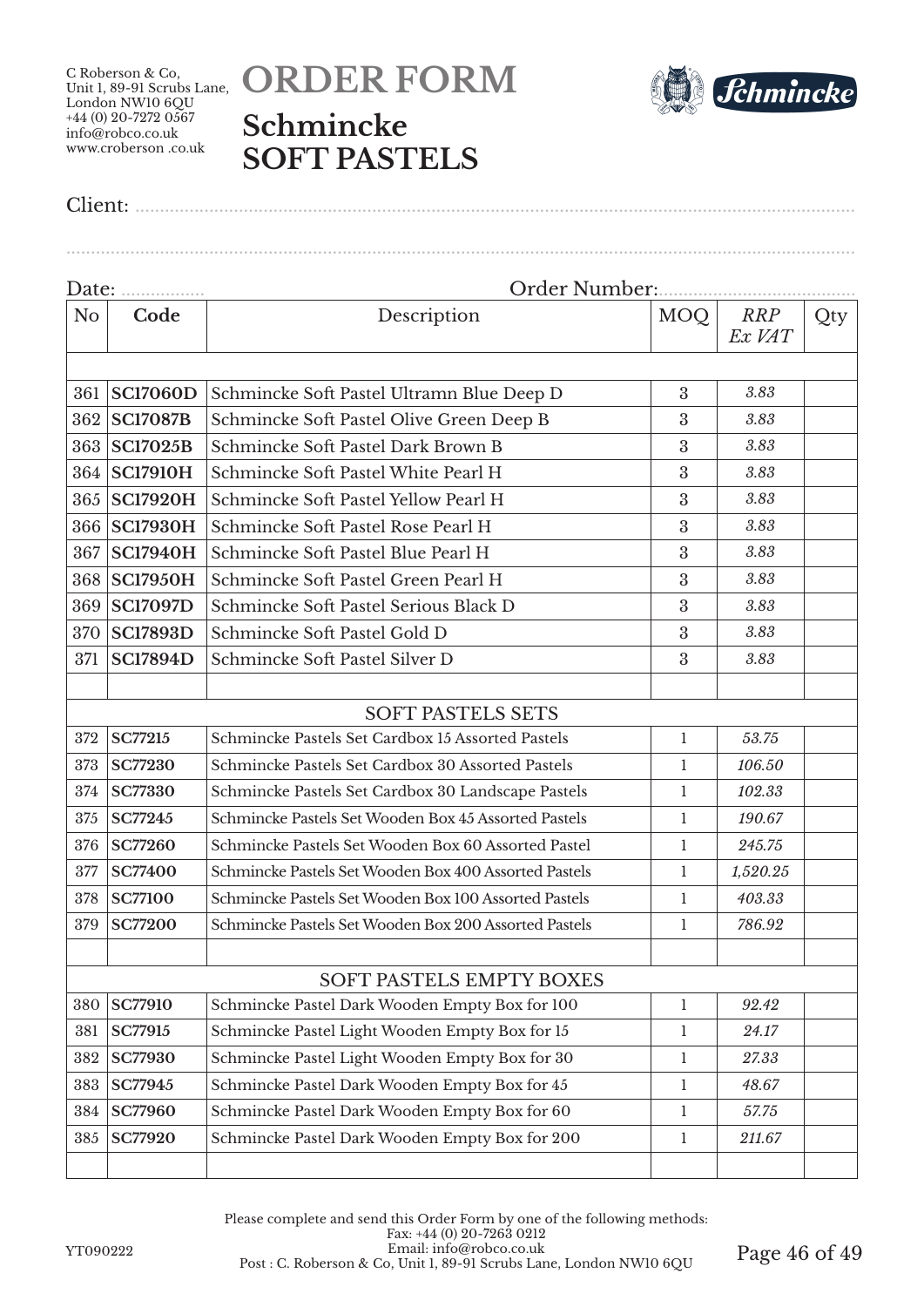



|--|--|

|                | Date:           |                                            |              |               |     |
|----------------|-----------------|--------------------------------------------|--------------|---------------|-----|
| N <sub>o</sub> | Code            | Description                                | <b>MOQ</b>   | RRP<br>Ex VAT | Qty |
|                |                 | PASTEL FIXATIVES                           |              |               |     |
| 387            | <b>SC50068G</b> | Schmincke Pastel Fixative Bottle 200 ml    | $\mathbf{1}$ | 18.92         |     |
| 388            | <b>SC50310G</b> | Schmincke Pastel Fixative Aeropump 350ml   | $\mathbf{1}$ | 15.83         |     |
| 389            | <b>SC50368G</b> | Schmincke Charcoal Fixative Aeropump 350ml | $\mathbf{1}$ | 15.83         |     |
| 390            | SC50402G        | Schmincke Pastel Fixative Aerospray 300ml  | $\mathbf{1}$ | 15.92         |     |
| 391            | <b>SC50503J</b> | Schmincke Pastel Primer 500ml              | $\mathbf{1}$ | 23.83         |     |
|                |                 |                                            |              |               |     |
|                |                 |                                            |              |               |     |
|                |                 |                                            |              |               |     |
|                |                 |                                            |              |               |     |
|                |                 |                                            |              |               |     |
|                |                 |                                            |              |               |     |
|                |                 |                                            |              |               |     |
|                |                 |                                            |              |               |     |
|                |                 |                                            |              |               |     |
|                |                 |                                            |              |               |     |
|                |                 |                                            |              |               |     |
|                |                 |                                            |              |               |     |
|                |                 |                                            |              |               |     |
|                |                 |                                            |              |               |     |
|                |                 |                                            |              |               |     |
|                |                 |                                            |              |               |     |
|                |                 |                                            |              |               |     |
|                |                 |                                            |              |               |     |
|                |                 |                                            |              |               |     |
|                |                 |                                            |              |               |     |
|                |                 |                                            |              |               |     |
|                |                 |                                            |              |               |     |
|                |                 |                                            |              |               |     |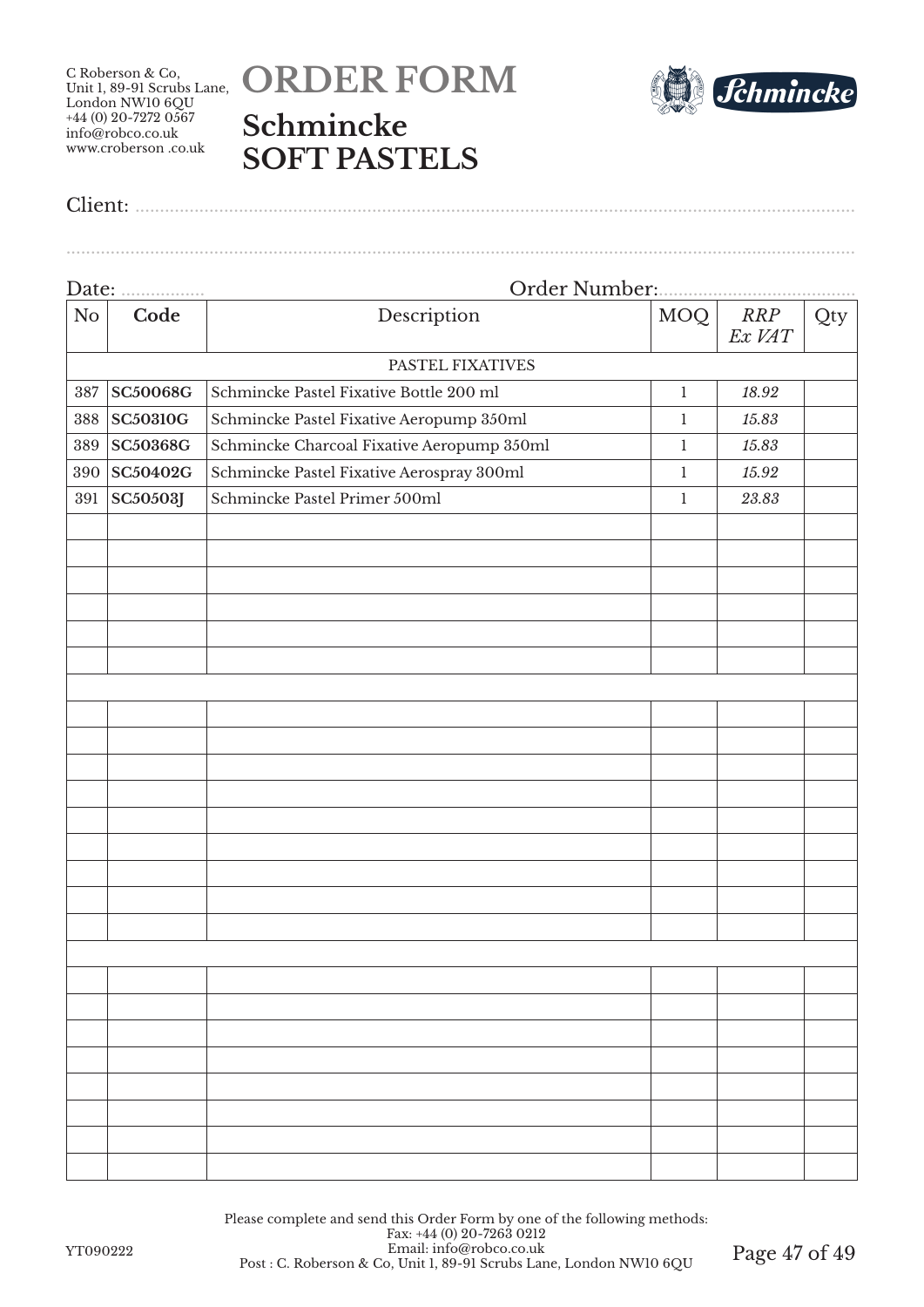



#### **Schmincke WATER-BASED RELIEF PRINTING INKS**

Client: ..................................................................................................................................................

|                  | Date:           |                                                    |                  |               |     |
|------------------|-----------------|----------------------------------------------------|------------------|---------------|-----|
| N <sub>o</sub>   | Code            | Description                                        | <b>MOQ</b>       | RRP<br>Ex VAT | Qty |
|                  |                 | 35 ml Tubes                                        |                  |               |     |
| 1                | <b>SC19100D</b> | Schmincke LinoPrint 35 ml Titanium White           | $\boldsymbol{3}$ | 7.08          |     |
| $\boldsymbol{2}$ | <b>SC19210D</b> | Schmincke LinoPrint 35 ml Permanent Yellow         | 3                | 7.08          |     |
| 3                | <b>SC19220D</b> | Schmincke LinoPrint 35 ml Indian Yellow            | 3                | 7.08          |     |
| 4                | <b>SC19320D</b> | Schmincke LinoPrint 35 ml Vermilion Red            | 3                | 7.08          |     |
| 5                | <b>SC19325D</b> | Schmincke LinoPrint 35 ml Carmine Red              | 3                | 7.08          |     |
| $6\phantom{.}6$  | <b>SC19330D</b> | Schmincke LinoPrint 35 ml Magenta                  | 3                | 7.08          |     |
| 7                | <b>SC19430D</b> | Schmincke LinoPrint 35 ml Ultramarine              | 3                | 7.08          |     |
| 8                | <b>SC19435D</b> | Schmincke LinoPrint 35 ml Prussian Blue            | 3                | 7.08          |     |
| 9                | <b>SC19440D</b> | Schmincke LinoPrint 35 ml Cyan                     | $\boldsymbol{3}$ | 7.08          |     |
| 10               | <b>SC19520D</b> | Schmincke LinoPrint 35 ml Permanent Green          | 3                | 7.08          |     |
| 11               | <b>SC19530D</b> | Schmincke LinoPrint 35 ml Chromium Oxide Green Hue | 3                | 7.08          |     |
| 12               | <b>SC19610D</b> | Schmincke LinoPrint 35 ml Yellow Ochre             | 3                | 7.08          |     |
| 13               | <b>SC19620D</b> | Schmincke LinoPrint 35 ml Burnt Sienna             | $\boldsymbol{3}$ | 7.08          |     |
| 14               | <b>SC19630D</b> | Schmincke LinoPrint 35 ml Sepia Brown              | 3                | 7.08          |     |
| 15               | <b>SC19735D</b> | Schmincke LinoPrint 35 ml Ivory Black              | 3                | 7.08          |     |
| 16               | <b>SC19810D</b> | Schmincke LinoPrint 35 ml Silver                   | $\boldsymbol{3}$ | 8.83          |     |
| 17               | <b>SC19820D</b> | Schmincke LinoPrint 35 ml Gold                     | $\boldsymbol{3}$ | 8.83          |     |
| 18               | <b>SC19830D</b> | Schmincke LinoPrint 35 ml Copper                   | 3                | 8.83          |     |
|                  |                 |                                                    |                  |               |     |
|                  |                 | 120 ml Tubes                                       |                  |               |     |
| 19               | <b>SC19100F</b> | Schmincke LinoPrint 120 ml Titanium White          | $\mathbf{1}$     | 14.92         |     |
| 20               | <b>SC19210F</b> | Schmincke LinoPrint 120 ml Permanent Yellow        | $\mathbf{1}$     | 14.92         |     |
| 21               | <b>SC19220F</b> | Schmincke LinoPrint 120 ml Indian Yellow           | 1                | 14.92         |     |
| 22               | <b>SC19320F</b> | Schmincke LinoPrint 120 ml Vermilion Red           | 1                | 14.92         |     |
| 23               | <b>SC19325F</b> | Schmincke LinoPrint 120 ml Carmine Red             | $\mathbf{1}$     | 14.92         |     |
| 24               | <b>SC19330F</b> | Schmincke LinoPrint 120 ml Magenta                 | $\mathbf{1}$     | 14.92         |     |
| 25               | <b>SC19430F</b> | Schmincke LinoPrint 120 ml Ultramarine             | $\mathbf{1}$     | 14.92         |     |
| 26               | <b>SC19435F</b> | Schmincke LinoPrint 120 ml Prussian Blue           | $\mathbf{1}$     | 14.92         |     |
| 27               | <b>SC19440F</b> | Schmincke LinoPrint 120 ml Cyan                    | $\mathbf{1}$     | 14.92         |     |
| 28               | <b>SC19520F</b> | Schmincke LinoPrint 120 ml Permanent Green         | $\mathbf{1}$     | 14.25         |     |